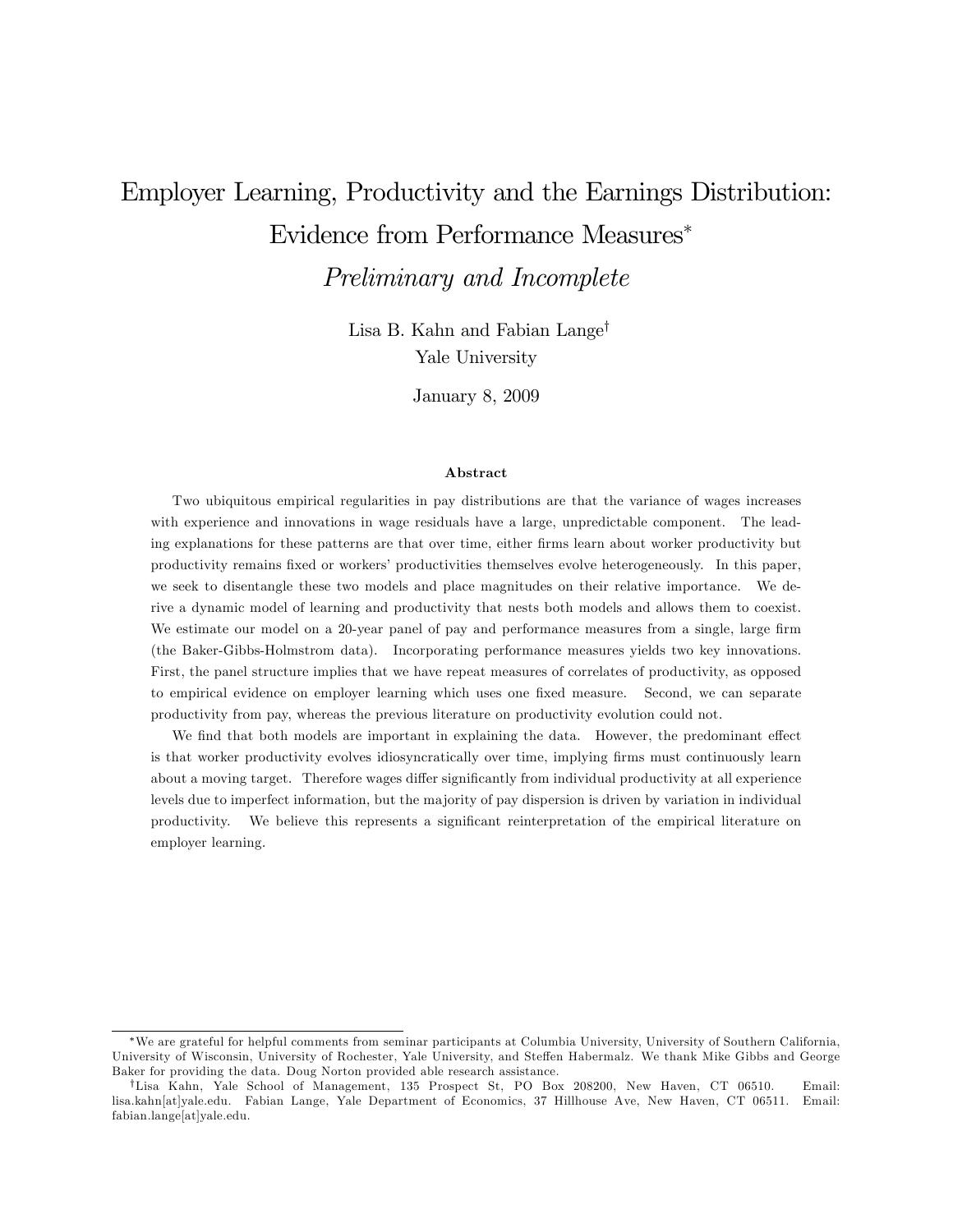## 1 Introduction

Understanding how wages evolve as workers age and the reasons for wage dispersion in the population are among the central questions of labor economics. The predominant answers to these questions are based on the idea that wages perfectly reflect the worker's productivity. In recent decades, the literature on employer learning has offered a competing interpretation of how wages evolve as workers accumulate experience. This literature assumes that employers are imperfectly informed about worker productivity but learn as workers age. Changes in wage residuals with experience therefore reflect learning about worker productivity on the part of firms. An important and influential set of papers has used the finding that, as workers gain experience, wages increasingly correlate with variables that are hard to observe by the Örm, as evidence of employer learning. In addition, this literature has proven successful in explaining two empirical regularities regarding wage residuals: the variance of wage residuals increases with experience and innovations in wage residuals have a large, unpredictable component.<sup>1</sup> However, these empirical regularities are also consistent with the hypothesis that wages equal productivity at all times but productivity itself is evolving. Indeed, without placing restrictions on the productivity process, one cannot use patterns in residual wage variance to reject the full information model.<sup>2</sup>

The main obstacle in distinguishing employer learning models from full information models is that most data sets do not contain direct measures of individual productivity that allow separating productivity and pay. In this paper, we provide new evidence on whether employer learning or changes in the productivity of workers drive changes in wage residuals over the life cycle. This evidence is based on firm-level data containing wages and performance evaluations.

Our data, a 20-year unbalanced panel of all managerial employees in one Örm, were previously analyzed in Baker, Gibbs and Holmstrom (1994a and 1994b). These landmark studies provided early empirical evidence on the internal organization and pay dynamics

<sup>&</sup>lt;sup>1</sup>These findings are intuitive. In learning models, wages equal expected productivity conditional on the information available at any age. The variance of conditional expectations increases as the conditioning set increases, implying that the variance of wage residuals increases as more information becomes available. Furthermore, because past wages are included in the firm's information set, wage growth will be uncorrelated over time. Finally, productivity measures that are observed in the data but not by the firm will increasingly be reflected in wages as firms learn about productivity itself. For more detail, see Farber and Gibbons 1996, Altonji and Pierret 2001 and Lange 2007.

<sup>&</sup>lt;sup>2</sup>A separate literature (e.g., Hause 1980, MaCurdy 1982 and Baker 1997) analyzes the correlation in pay and pay changes over time to test for different patterns in the evolution of productivity, positing that pay equals productivity. By analyzing the structure of residuals in pay regressions which control for personspecific time trends, they can learn about the idiosyncratic component of productivity growth. For example, Baker uncovers parameters from an ARMA process. Evidence here is mixed, with correlations in wage growth varying widely.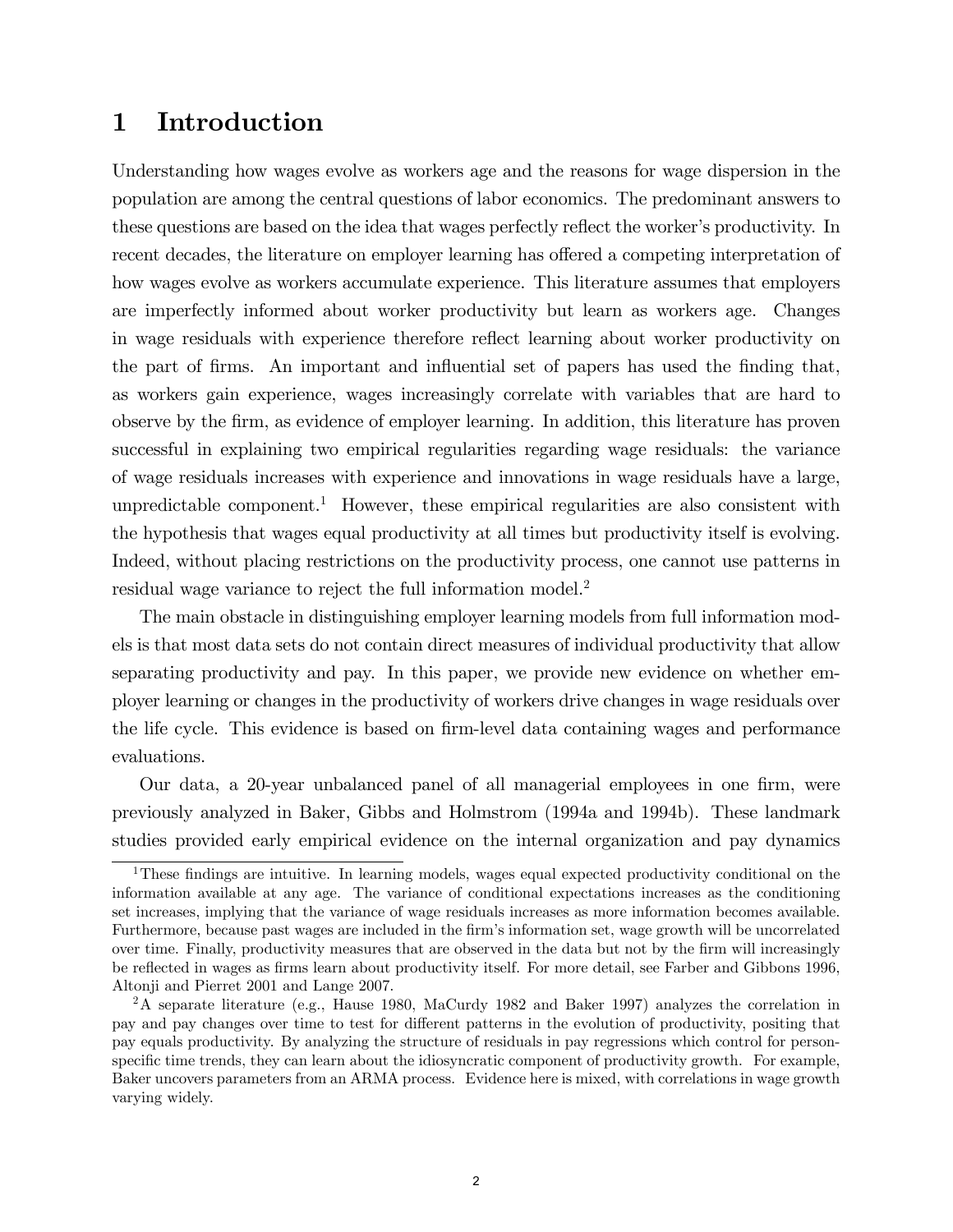of the firm.<sup>3</sup> These data have the crucial advantage that they contain both annual pay of workers as well as performance ratings. The panel structure allows us to observe past, current, and future performance ratings, giving us information about worker productivity that the Örm was not able to exploit when setting wages. Our main innovation is in analyzing moments not before exploited in the data, correlations between pay and performance lags and leads, and using these moments to test the learning and pure productivity models.

To fully exploit these data, we write down a dynamic model of learning and productivity. In the model, firms set pay equal to expected productivity which they predict using noisy signals of productivity. In addition, worker productivity itself varies stochastically over time. It follows that the variation in wages is partially driven by changes in underlying productivity and partially by noise in the signals obtained by firms.

This model nests both of the competing explanations for how wages vary over the life cycle. This allows us to test pure versions of both models against each other. It also allows us to examine which features of the data are not reproduced by the pure learning or the pure productivity model. Finally, it allows us to estimate the models jointly and examine how the learning and productivity processes interact in setting wages.

In isolation, neither model can fully reproduce the moments of the data. The pure productivity model predicts that there are no major asymmetries of wage correlations with past and future performance measures. Observing that wages are more highly correlated with past rather than future performance ratings therefore leads us to reject the pure productivity model. The pure learning model does generate this asymmetry in the correlations of pay with past and future performance ratings. However, it also predicts that this difference declines with experience. We observe the opposite.

Estimating the full model, we find, quite intuitively, that firms do learn about worker ability and that productivity evolves over time. Somewhat surprisingly, we find that the initial variance in worker ability is quite small and that firms are well informed about the skills of workers at the outset of their careers. Over time, productivity evolves and firms do worse at predicting ability. We Önd that most of the changes in productivity cannot be predicted by past idiosyncratic productivity growth. Instead, productivity has a large random walk component. The firm must learn about an unpredictably moving target and consequently updates expectations over worker ability, even at high experience levels. This

 $3$ This work was extremely influential in the field of organizational economics. Their findings have inspired the well known contributions by Gibbons and Waldman (1999 and 2006) who reconcile most of the BGH Öndings by combining simple models of job (and later task) assignment, human-capital acquisition and learning. In addition, Gibbs (1995) describes the empirical relationship between pay, promotions and performance and DeVaro and Waldman (2007) use the data to test whether promotions signal worker ability to outside firms.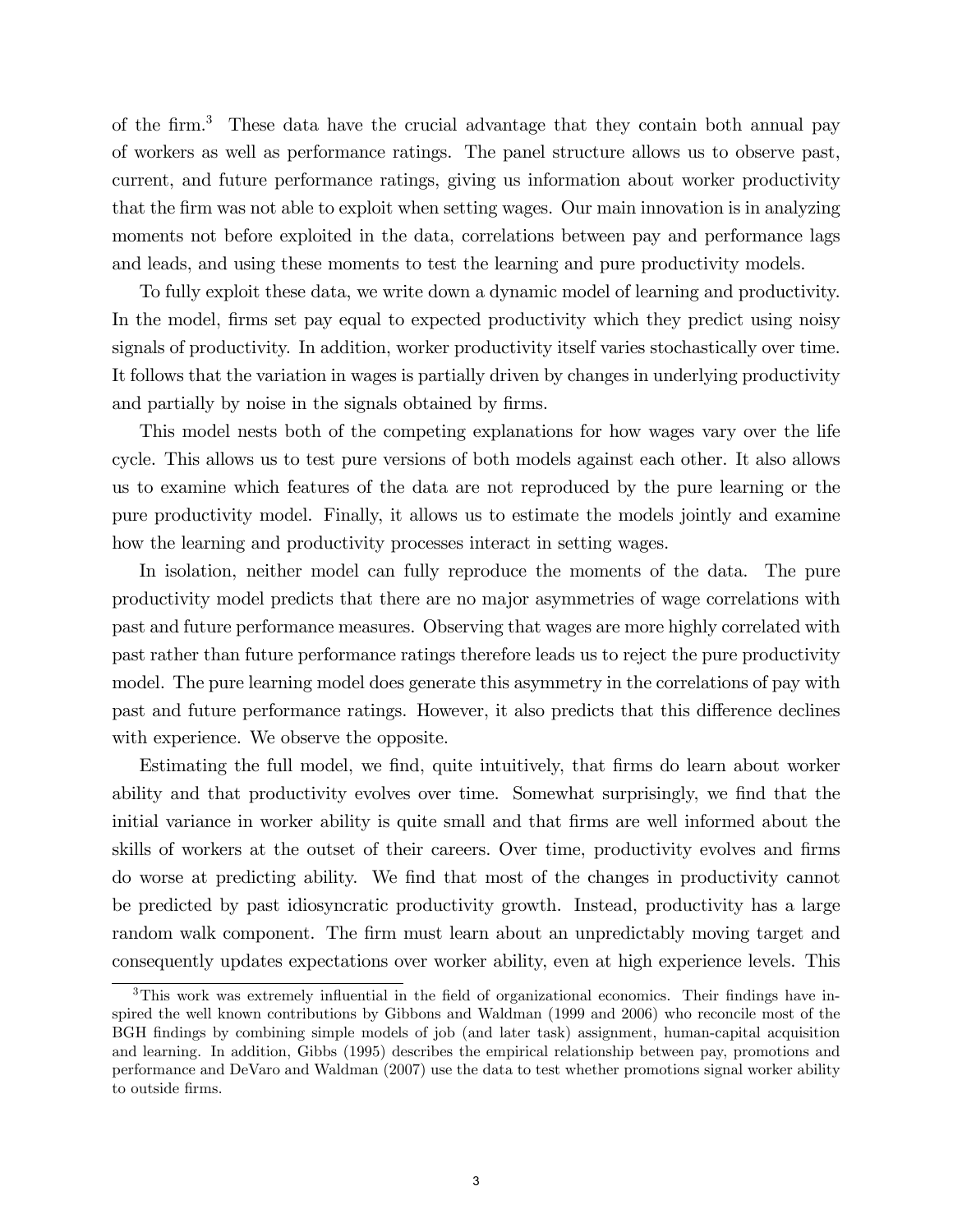explains why we observe patterns consistent with learning models even at high experience levels. Overall, we find that wages differ significantly from individual productivity at all experience levels. Nevertheless, the majority of the observed dispersion in wage residuals is due to variation in individual productivity.

We believe that this reinterpretation of the role of learning represents a significant contribution to the empirical literature on employer learning. This literature based on the groundbreaking contributions by Farber and Gibbons (1996) and Altonji and Pierret (2001) interprets the employer learning process as uncovering a fixed, idiosyncratic productivity using repeated measures of productivity over time. We propose instead that employers need to continuously learn about a moving target: the productive ability of their workers as it changes over the life cycle.

The remainder of this paper is structured as follows. Section 2 describes the data. Section 3 presents the pure productivity model, the pure learning model, and the nested model. This Section also provides a reduced form evaluation of the pure productivity and pure learning models. In the Appendix, we show that these models are members of a larger class of models of learning. We derive a mapping between this larger class of models and the Second moment matrices of productivity measures and wages that allows estimating such models. In Section 4 we discuss the estimation and identification of the models developed in Section 3. We interpret our results and conclude in Section 5.

## 2 Data

In this paper, we analyze data first used in the canonical studies of Baker, Gibbs, and Holmstrom (1994a,b) on the internal organization of the firm (hereafter, BGH). The data consist of personnel records for managerial employees of a medium-sized, US-based firm in the service sector from 1969-1988. We have annual pay and performance measures, as well as demographics including age, race, gender and education. The original sample contains 16,133 employees. Of these, we restrict attention to the 11,067 employees with a nonmissing education variable who can be observed between the ages of 25 and 54. This age window allows us to focus on early years of experience (when employer learning and human capital accumulation should be most important) while still yielding a decent sample size.<sup>4</sup> An employee observation is useful to us if he or she can contribute to at least one comparison of

 $4\text{Age }25$  might be considered slightly old to begin the processes of employer learning and post-school skill accumulation for most education groups. However, our sample consists of workers who have already been promoted to the level of manager. As we have no way of learning about their labor market experiences before they enter this sample, we start as early as we can while still having a decent sample size. This is also why we extend the anaylsis to age 54.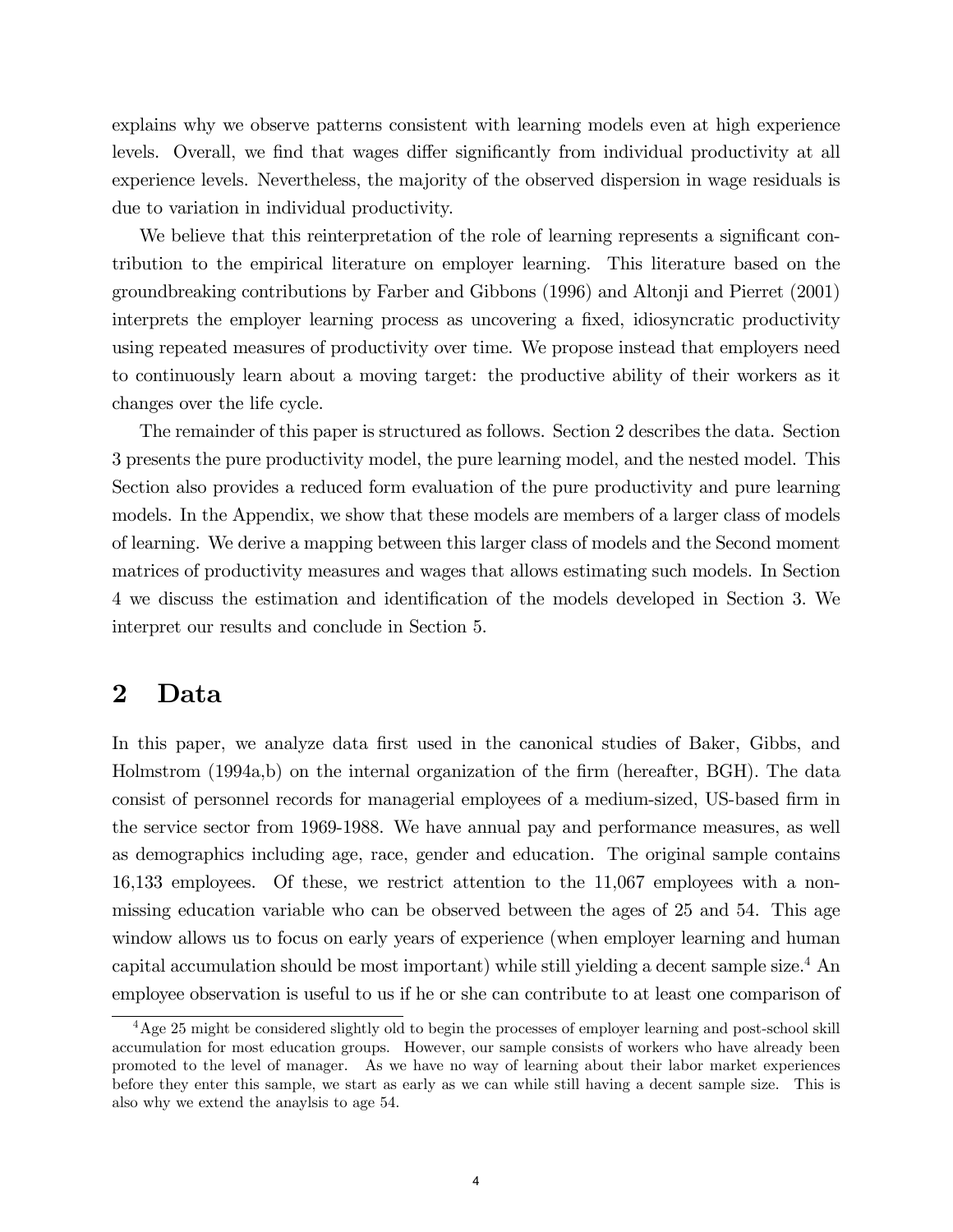the following kinds: an auto-correlation in either pay or performance ratings or a correlation between pay and a performance rating across a time gap of up to 6 years. We do not consider correlations across more than 6 years, because these are often estimated using very few individuals. 9,373 employees and 52,697 employee-years contribute to the moments analyzed in this paper. A given employee-year contributes an average of 8:5 correlations.

Summary statistics are reported in table 1. The sample are primarily white males with at least a college degree. Annual salary is cpi adjusted to 1988 dollars and measures base pay.<sup>5</sup> Workers earn on average \$53,400. BGH (1994,b) present a detailed analysis of pay at this Örm. They Önd that pay was higher in the Örm, relative to industry average, likely due to this sample being managers. Pay inside the firm did fluctuate with market conditions, but by a smaller magnitude than the industry average. In their analysis, they find evidence of cohort effects, high variation in pay within a job level, serial correlation in pay growth, and a strong relationship between promotions and pay growth. They also find that nominal wage declines were almost nonexistent but real wage declines were common. Their paper does not, however analyze performance measures.<sup>6</sup>

Figure 1 illustrates both how the mean and variance log earnings residuals vary with age. The solid line graphs the log of annual salary by age, controlling for education, race, gender and year fixed effects. As can be seen the earnings profile is rising and concave, reflecting typical life-cycle patterns. The dashed line plots the squared residuals from a log wage regression which controls for the variables listed above as well as age fixed effects. The variance in pay around the age profile is substantial and increases almost linearly with age. It is only after age 45 that we observe a slow down. Understanding this variation and its increase over the life-cycle is the primary task of this paper.<sup>7</sup>

We recode the performance rating such that it ranges from 1 to 4 with higher ratings reflecting better performance.<sup>8</sup> From table 1, we see the average rating is a little over a 3. Less than  $1\%$  of workers receive a 1, the worst rating,  $16\%$  receive a 2, while half receive a 3 and a third receive a 4. This distribution of performance ratings is similar to those found in Medoff and Abraham (1980,1981) and Murphy (1991) in their studies of performance ratings

 $5$ We have information on bonus pay for some years (1981-1988) but do not include it in the analysis to maintain consistency in our data across years. 22% of workers receive a bonus in the years 1981-1988. Conditional on receiving a bonus, the amount is on average 12% of base salary.

 ${}^{6}$ In a subsequent paper, Gibbs (1995), does make use of these performance measures, in an effort to characterized within-job versus promotion-based incentives inside the Örm. He shows that performance measures are correlated with current bonus and probability of promotion.

<sup>&</sup>lt;sup>7</sup>It is worth noting that these variances are quite a bit lower than one would see in a cross-section (for example, the variance in log earnings residuals is 0.04 at age 25). This is because we are already restricting attention to workers in the same firm and occupation (broadly defined).

 ${}^{8}$ In the data, the scale is inverted and ranges from 1 to 5. We combine the worst two ratings, since almost nobody receives the worst rating.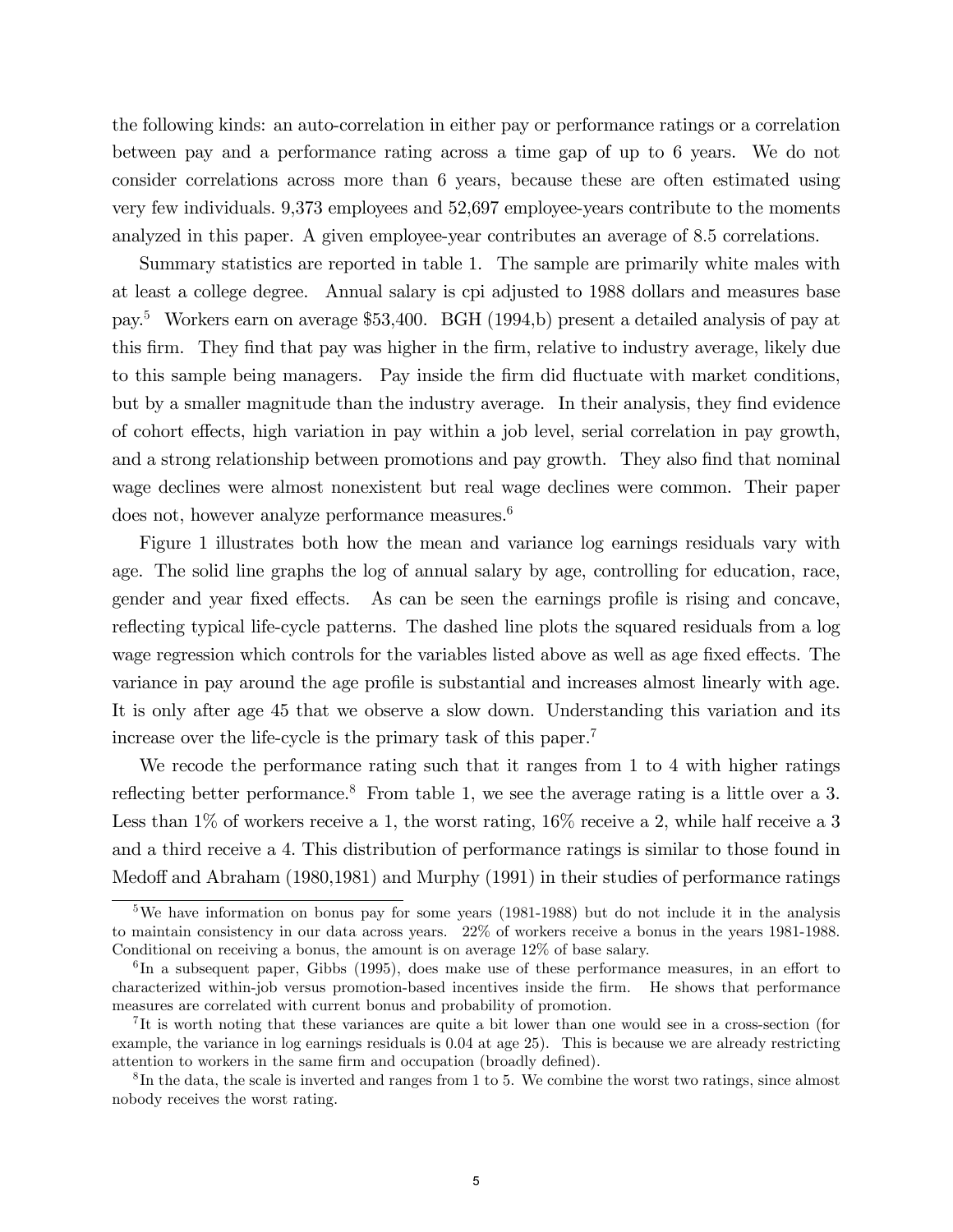across various industries and firms. Further, Gibbs (1995) shows that these performance measures do contain meaningful information. For example, high performance ratings are correlated with higher raises and bonuses, and increased probability of promotions.<sup>9</sup>

Figure 2 shows the experience-performance profile both with and without worker fixed effects, controlling for education, race, gender in the first specification and year fixed effects in both. Focusing first on the solid line without fixed effects, we see that somewhat surprisingly, performance gets worse with experience. This is unexpected if we think part of the explanation for rising returns to experience is that workers are accumulating more skills However, this is a common finding in the literature. Medoff and Abraham (1980) interpret these performance measures as relative ranks within a comparison group. If ratings are relative then we could see any experience profile. For example, if workers are graded more harshly as they accumulate experience, we would see this negative slope. In our analysis, we follow the common practice in the literature and treat performance ratings as relative within experience groups.

As described above, the performance rating is a categorical ordered variable. We interpret these variables as arising from a latent signal on individual productivity. Equation 1 shows the mapping of the latent productivity signal  $p_{it}$ , for an individual, i, with experience t, onto the observed performance rating,  $\tilde{p}_{it}$ .

$$
\widetilde{p}_{it} = \sum_{j=1}^{j=K-1} \mathbf{1} \left( p_{it} \ge c_j \left( t \right) \right) \tag{1}
$$

A worker is assigned the ranking  $\tilde{p}_{it} = k$ , if his or her latent productivity signal falls between the two thresholds  $c_{k-1}$  and  $c_k$ . These thresholds differ across reference groups defined by level of experience, t. We could easily include demographics, such as race, gender and education, in forming these groups, though we have not done so here.<sup>10</sup>

Below, we make a number of assumptions that ensure that the latent signal  $p_{it}$  is normally distributed. These assumption allow us to estimate correlations of  $p_{it}$  with other normally distributed variables (such as log wage residuals) and with performance measures from other years using maximum likelihood methods. Of course, since the performance ratings are categorical variables without obvious unit, we cannot identify the variance of  $p_{it}$ . However, appendix figure 1 shows the distribution of the raw performance measures across age. It

 $9$ Gibbs finds higher magnitudes for these effects than do Medoff and Abraham (1980,1981) and Murphy (1991). The causes of these discrepencies are unclear, but Gibbs hypothesizes they might be due to the industries studied. Subsequent work by Gibbs and Hendricks (2004) is more consistent with the Gibbs finding.

<sup>&</sup>lt;sup>10</sup>These may not capture the exact reference group for a worker. A natural group might be job level. However, we did not want to residualize on a variable that is highly correlated with pay and may be the outcome of employer learning.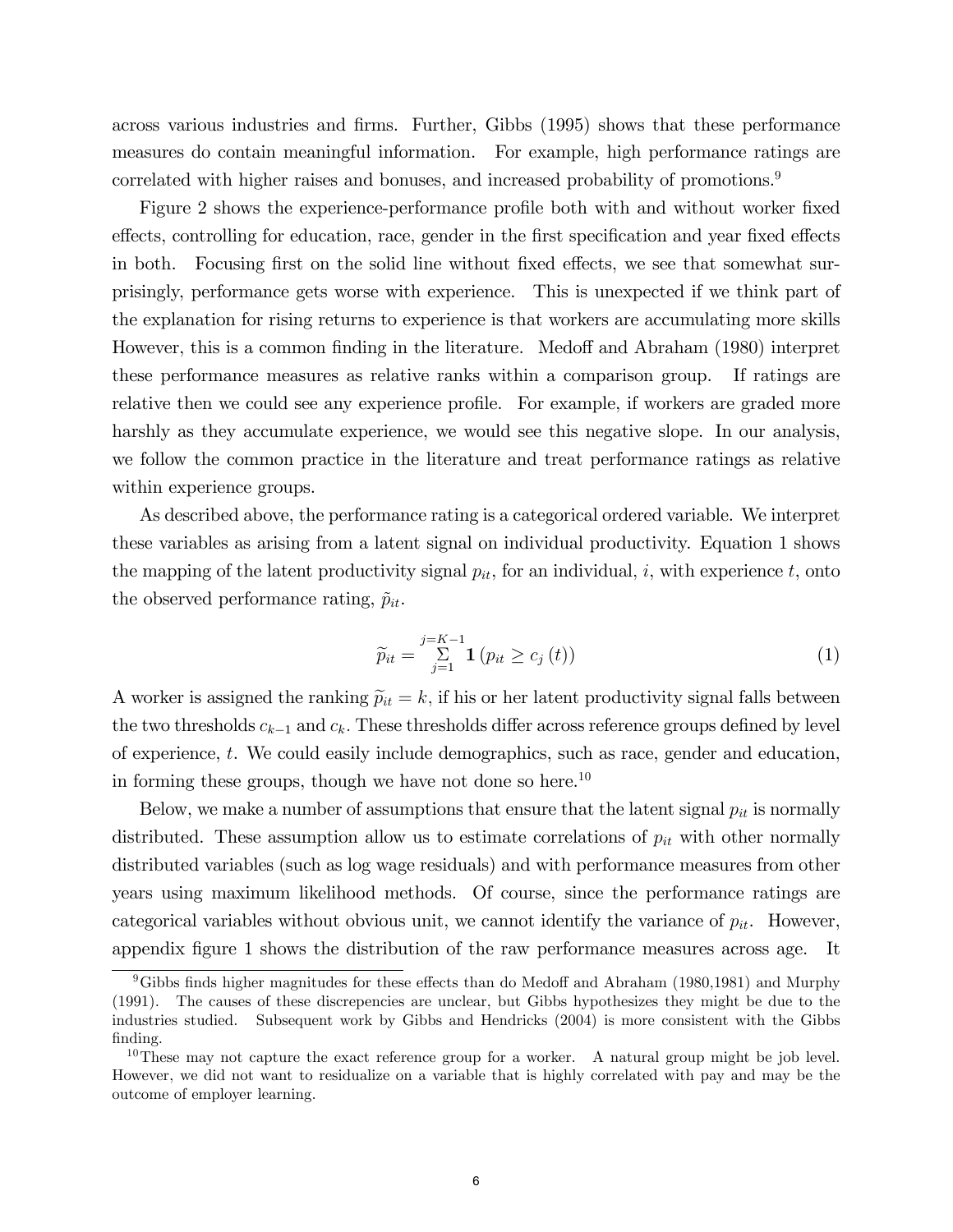looks as though they are fairly evenly distributed, with older workers more likely to receive 2ís and less likely to receive 4ís, relative to younger workers.

Because we have data on only one firm, we may suffer from several selection problems. The primary source of selection, which we can do nothing about, is that all workers enter our sample (i.e., this firm) at some point. We are more concerned with the timing of exit from the sample, since nonrandom turnover could bias our results. To illustrate the problem, we estimate linear probability models of worker exit as a function of pay and performance in the current year.

Appendix table 1 reports these results. As can be seen, workers with better performance are far less likely to leave, even after controlling for salary. Salary itself has a small effect (higher pay implies less exit), which does not remain significant after controlling for performance. This firm appears to be a very good place to work, with relatively low turnover, where poor performance is the only predictor of exit. We discuss the implications of this nonrandom turnover in the conclusion.<sup>11</sup>

## 3 3 Models of Wage and Productivity Dynamics

We now consider three models about how productivity and information about productivity evolves over time. We begin with a pure productivity model in which firms have full information about workers productivity. In this model, wage changes simply reflect changes in productivity over time. We then turn to a pure employer-learning model, in which productivity is fixed over time. Initially, employers do not know worker productivity but they continuously update their expectations based on noisy signals of productivity. As employers update their expectations, wages evolve. We then present a third model that nests both the pure productivity and pure learning models. As we develop each model, we also derive some implications for the correlations in performance measures and wages. And, we will present some reduced form evidence based on these implications.<sup>12</sup>

A number of features are common to all three models that we discuss in this Section. These properties also apply to the more general class of learning and productivity models

 $11$ A second form of selection which may bias our results is non-random age of entry. This is because our exercise exploits differences in correlations between pay and performance across age levels. To test for selection on age fo entry, we analyze starting pay and starting performance as a function of entry age. We find no evidence that starting pay and performance are related to entry age, controlling for an age profile. We are therefore not worried about this form of selection.

<sup>&</sup>lt;sup>12</sup>In the next section, we will present a more general class of models that includes all three models described here and we will show how to estimate the parameters of the more general class of models. This will form the basis of the estimation results presented later in the paper. For now however, we will limit ourselves to presenting the pure learning, the pure productivity model, and the model that nests both of these.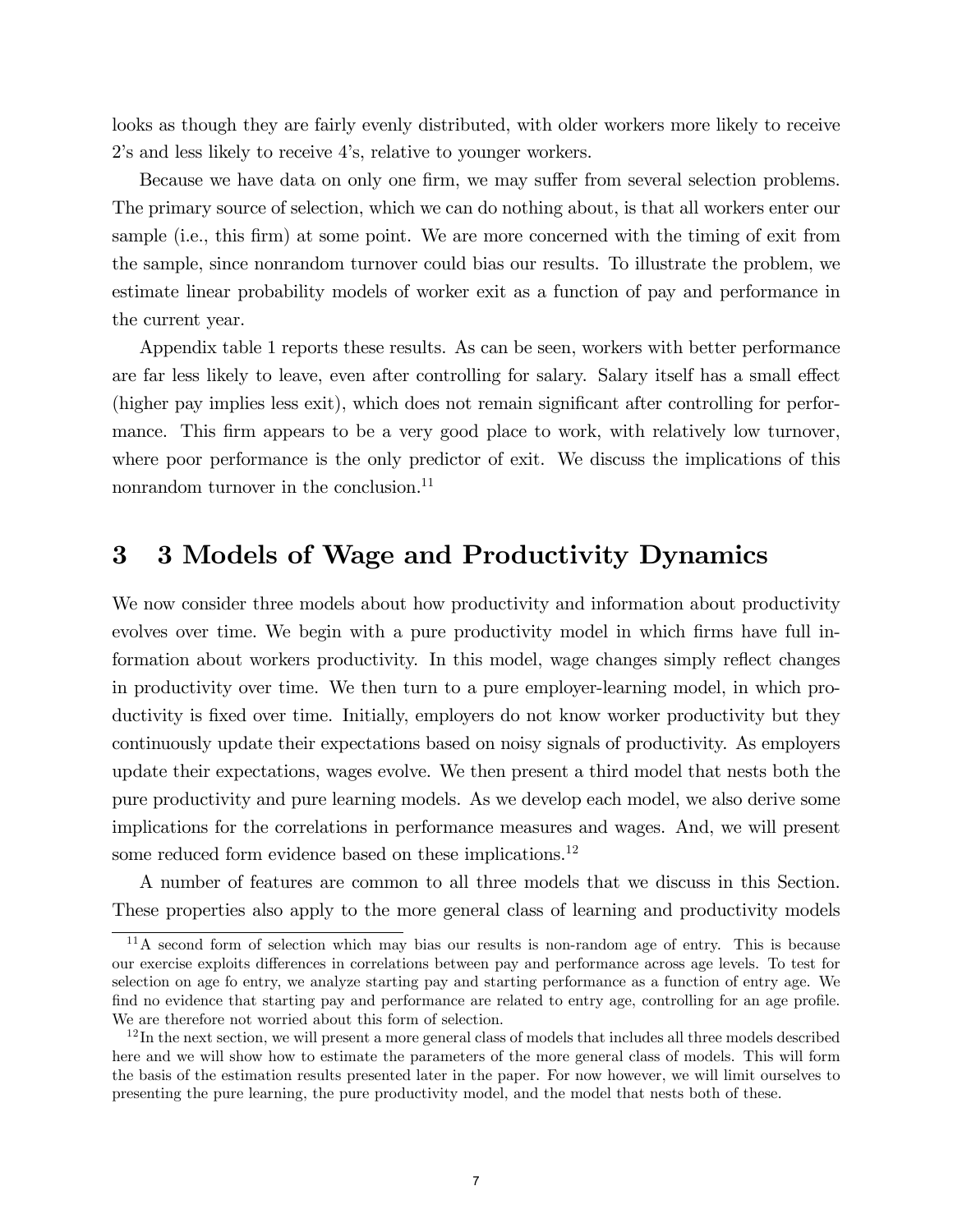that we discuss in the appendix. Most importantly, we assume that labor markets are spot markets and that information is symmetric across all employers.<sup>13</sup> This implies that wages equal expected productivity in each period. Furthermore, we assume that firms know the structure of the economy and they update their expectations in a Bayesian manner. We make a number of normality assumptions that ensure that we can represent learning by employers using the tools of Kalman filtering. For now, we will also maintain the assumption that we observe in the data a signal of productivity  $p_{it}$  that is itself normally distributed around true productivity. As we discussed in the data section, we will allow the observed ordinal performance ratings to map into the signal  $p_{it}$ , though this process is described later.

We will generally assume that we can summarize a worker's productivity using a single variable  $\tilde{Q}_{it}$ . Worker productivity varies with observed characteristics  $(x_i)$  and experience t. Thus, we let  $\widetilde{Q}_{it} = Q(x, t) * Q_{i,t}$ , where  $Q(x, t) = E\left[\widetilde{Q}_{it}|x, t\right]$  and  $Q_{i,t} = \widetilde{Q}_{it}/E\left[\widetilde{Q}_{it}|x, t\right]$  is the idiosyncratic component of individual productivity. Regardless what model we consider, the function  $Q(x, t)$  is common knowledge, but in some models, the component  $Q_{i,t}$  is only partially observed by firms.

Let  $q_{it} = \log(Q_{it})$ .<sup>14</sup> It is this idiosyncratic component of productivity that firms attempt to estimate. Our interest in this paper is primarily in how this idiosyncractic component is related to wages over the life-cycle.

## 3.1 Pure Employer Learning

The pure employer-learning model assumes that worker productivity  $q_i = \log(Q_i)$  does not evolve over time (even though  $Q(x, t)$  might) and that individual wage dynamics arise only because employers learn about worker productivity over time. If labor markets are spot markets and information is symmetric across all employers, then workers are paid their expected productivity in each period.

The flow of information to employers is modeled using three different signals. First, we

<sup>13</sup>A large literature deviates from the assumptions of spot markets and symmetric information. For example, Gibbons and Katz (1991), Kahn (2009a), and Schönberg (2007) provide evidence, in a variety of settings, that employers learn asymmetricly. Further Beaudry and DiNardo (1991), Kahn (2009b), and Oreopoulos et al. (2006) show that pay is in part dependent on past labor market conditions. We are enormously sympathetic to this literature, especially since one of us has contributed to it. However, it would be intractible to include features of these models in our paper. What is important for us is despite evidence of the existence of these market imperfections, evidence also exists that Örms are constrained by market forces. For example, BGH (1994b) find that the firm analyzed here does not fully shelter pay from market fluctuations.

<sup>&</sup>lt;sup>14</sup>We will generally follow the notational convention that upper case letters refer to variables measured in levels and lower case letter refer to variables measured in logs.

By construction  $q_{it}$  is mean zero and uncorrelated with the controls x. From now on, we will suppress the dependence on x.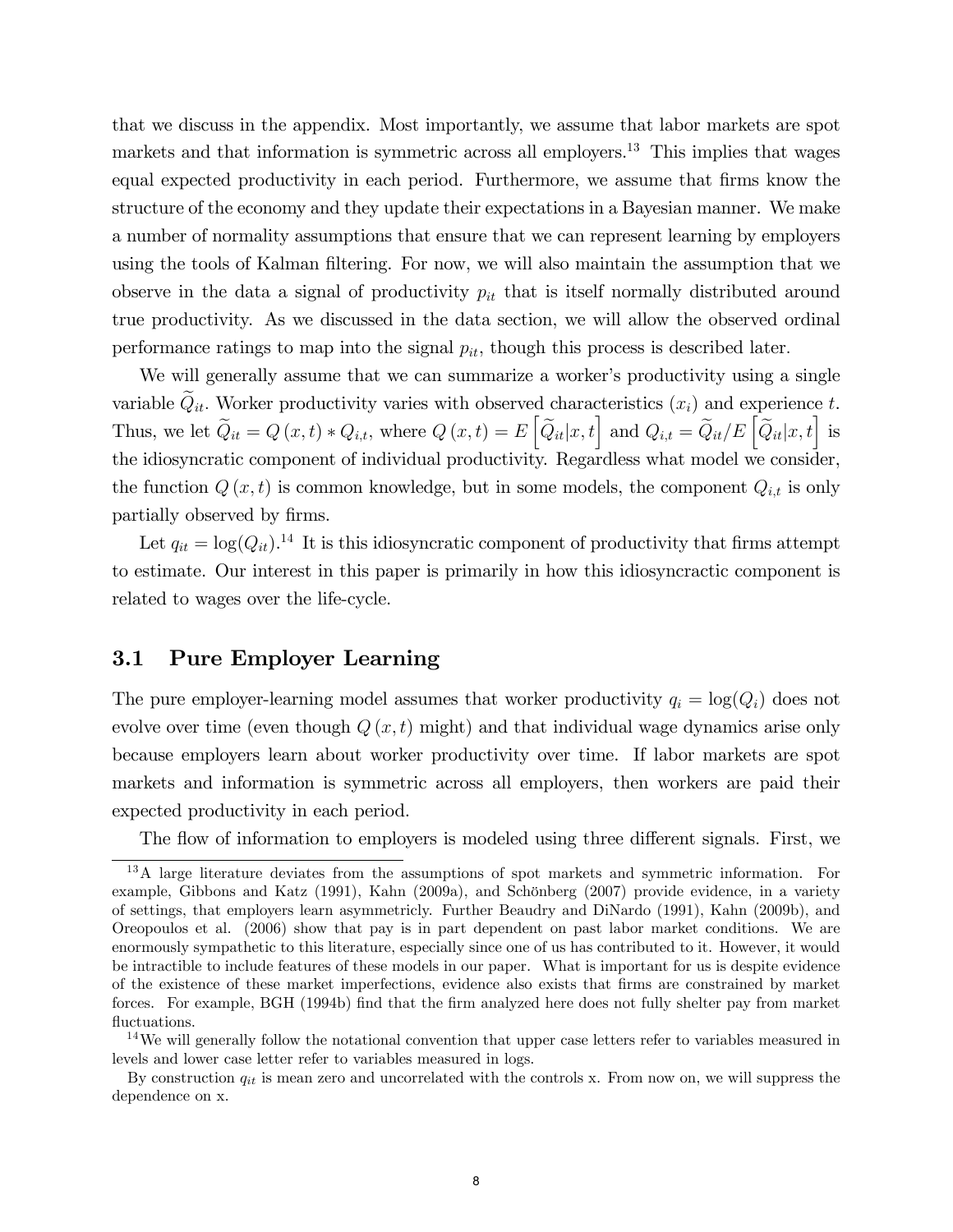allow for the possibility that firms have some knowledge about worker productivity at the beginning of the worker's career. This information is embodied in an initial signal  $z_{i0}$  and is not observed in the data. Furthermore, we assume that the Örm observes two signals in each time-period:  $\{p_{it}, z_{it}\}$ . The only signal that is contained in our data is  $p_{it}$ .

As is standard in the learning literature, we impose a number of normality assumptions that allow us to exploit the convenient features of normal distributions.<sup>15</sup> In particular, we assume that log productivity  $q_i$  is distributed normally in the population with mean 0, standard deviation  $\sigma_q^2$ . We assume that all three signals are normally distributed around  $q_i$ and therefore have  $z_{i0} = q_i + \varepsilon_{i0}$ ,  $p_{it} = q_i + \varepsilon_{it}^p$ ,  $z_{it} = q_i + \varepsilon_{it}^z$  where  $\varepsilon_{i0}^{\sim} N(0, \sigma_0^2)$ ,  $\varepsilon_{it}^p \sim N(0, \sigma_p^2)$ , and  $\varepsilon_{it}^{z} N(0, \sigma_z^2)$ . Without loss of generality, we have imposed that  $cov(\varepsilon_{it}^{z}, \varepsilon_{it}^{p}) = 0$ .<sup>16</sup> Finally, all signals are assumed to reflect new information, i.e., the signal errors are uncorrelated across time. In summary, we face a standard normal signal extraction problem with three types of signals: an initial signal  $z_{i0}$  and a dynamic signal  $z_{it}$ , both of which are observed by firms but not in the data and a signal  $p_{it}$  that is observed both by employers and in the data.

Equation (2) shows the equilibrium log wage implied by this signal extraction problem, where  $I<sup>t</sup>$  denotes information the firm has received up to time t.

$$
w_{it}^{*} = E\left[q_{i}|I^{t}\right] = \chi_{t} + (1 - K_{t-1}) * E\left[q_{i}|z_{i0}\right]
$$
\n
$$
1 \quad t-1 \tag{2}
$$

$$
+K_{t-1}\frac{1}{t-1}\sum_{j=1}^{t-1}\left(\left(1-\phi\right)p_{ij}+\phi z_{ij}\right)
$$
\n(3)

$$
K_t = \frac{t\sigma_q^2}{t\sigma_q^2 + \sigma_\phi^2}
$$

The time effects  $\chi_t$  capture both the common variation in log productivity over time and also how the variance of the prediction error varies with experience. A convenient feature of the normal learning model is that the variance of the prediction error does not depend on the observed signals and is instead common across all individuals with the same level of experience. The weight  $\phi$  depends on the variance of the signal noise in both  $z_{it}$  and  $p_{it}$ . This weight combines the two signals  $z_{it}$  and  $p_{it}$  into a single scalar signal  $(1 - \phi) p_{it} + \phi z_{it}$ that represents a sufficient statistic for the information obtained in period t. The variance

<sup>&</sup>lt;sup>15</sup>We impose these normality assumptions throughout the paper. One of the implications is that log wages include a term that reflects the variance of the expectation error arround worker productivity conditional on observable characteristics. By assumption this term is constant across individuals within experience levels and will be subsumed in  $Q(x,t)$ . We describe this in more detail below.

<sup>&</sup>lt;sup>16</sup>The information in correlated normal signals is identical to the information contained in orthogonalized signals. The correlations between  $p_{it}$  and wages are therefore identical, regardless of whether the firm observes a correlated signal or an uncorrelated signal.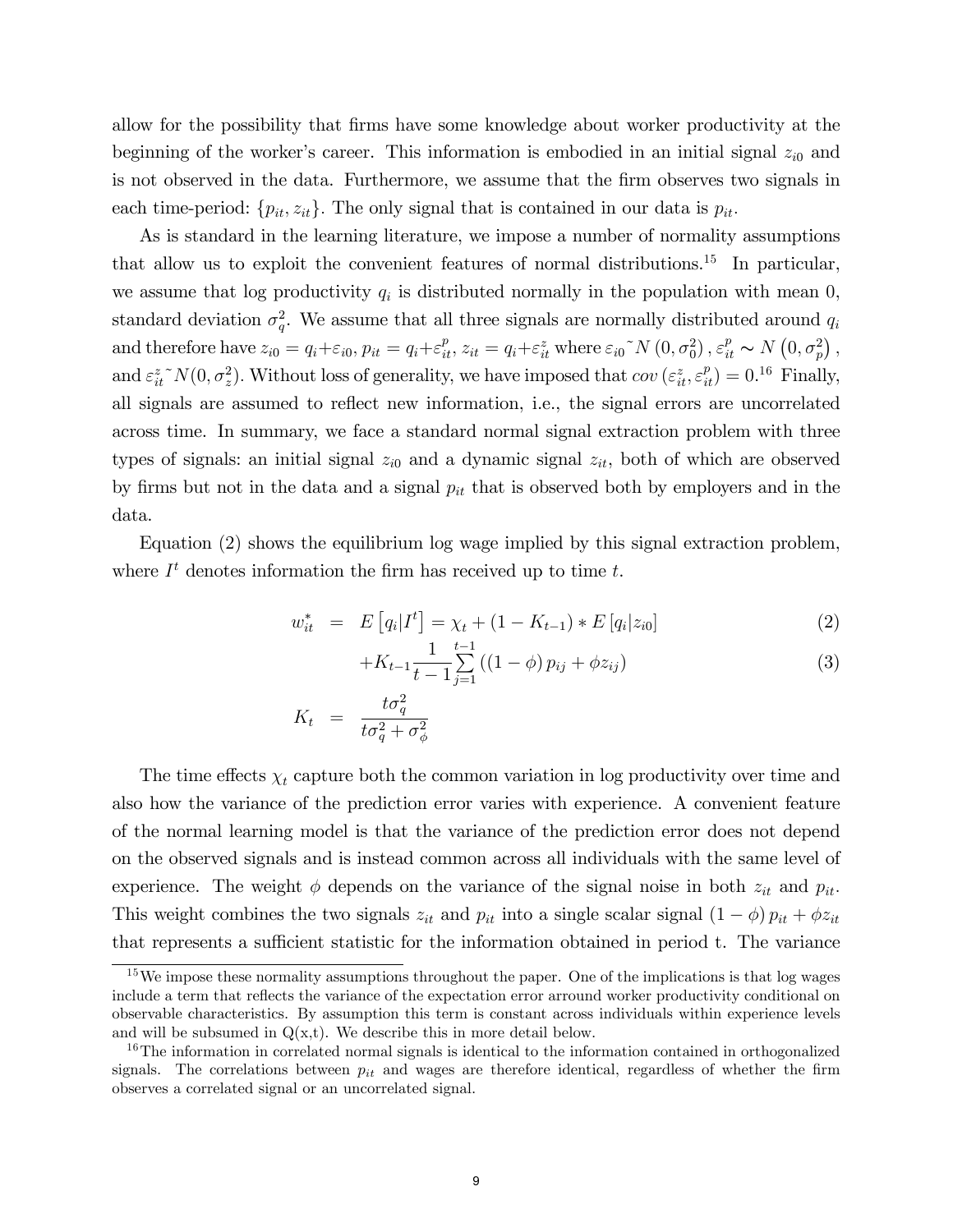of this scalar is denoted by  $\sigma_{\phi}^2$ . The exact expressions of  $\phi$  and  $\sigma_{\phi}^2$  are known, but are not of particular interest at this point.

Equation (4) shows what the pure learning model implies for the covariances between pay and performance measures across time.

$$
cov(w_{it}^*, p_{i\tau}) = \begin{cases} K_{t-1}(\sigma_q^2 + \frac{1-\phi}{t-1}\sigma_p^2) & \tau < t \\ K_{t-1}\sigma_q^2 & \tau \ge t \end{cases}
$$
 (4)

Three of these implications are particularly noteworthy.

First, for  $\tau > t$ , the  $cov(w_{it}^*, p_{i\tau})$  is increasing with t, because  $K_{t-1}$ , the weight placed on the stream of performance measures, is increasing in  $t$ .<sup>17</sup> Intuitively, both wages and the performance ratings reflect measures of true productivity plus noise. As the firm learns, the wage becomes increasingly more correlated with underlying productivity. Since the noise in performance ratings does not change with experience, the two measures will become increasingly correlated.

Second,  $cov(w_{it}^*, p_{i\tau})$  is larger for performance measures that occurred before the wage was set  $(\tau < t)$ , than for performance measures that were not yet observed when the wage was set  $(\tau \geq t)$ . This is because current pay incorporates the realizations of  $\varepsilon^p$  from previously observed performance measures, but not from future performance measures. Under the learning model, the relationship between  $cov(w_{it}^*, p_{i\tau})$  and  $\tau$  will be a step function. The size of the step can be obtained by differencing the two expressions in equation  $(4)$  and is equal to  $K_{t-1} \frac{1-\phi}{t-1}$  $rac{1-\phi}{t-1}\sigma_p^2$ .

Third, the size of the step (reflecting the difference in covariances between wages and past, compared to future, performance measures) decreases in  $t$ . Mathematically, this is because  $\frac{K_{t-1}(1-\phi)}{t-1}\sigma_p^2$ , decreases in t. Intuitively, firms' expectations are based on substantially more productivity ratings when t is large and they therefore put less weight on any given signal  $p_{it}$  when setting wages.

To test these implications in the data, we need to learn about the covariance of pay and performance as a function of the timing of the performance measure. We first residualize pay and performance by age and year, both interacted with education, race and gender.<sup>18</sup> We will use these residuals throughout the paper. We then estimate separate regressions for current wage residual on each of 6 leads and lags of the performance measures, separately for two age groups,  $25-39$  and  $40-54$ .<sup>19</sup>

<sup>&</sup>lt;sup>17</sup>This is not necessarily true for  $\tau < t$ , because the weight placed on the measurement error component in  $\tau < t$  declines with t.

 $18$ Specifically, we regress each variable on age, year, race and gender fixed effects where we also interact race and gender with a timetrend and a quadratic in age. We do this separately for each education group.

<sup>&</sup>lt;sup>19</sup>These regressions are estimated separately for each performance rating so we do not have to restrict the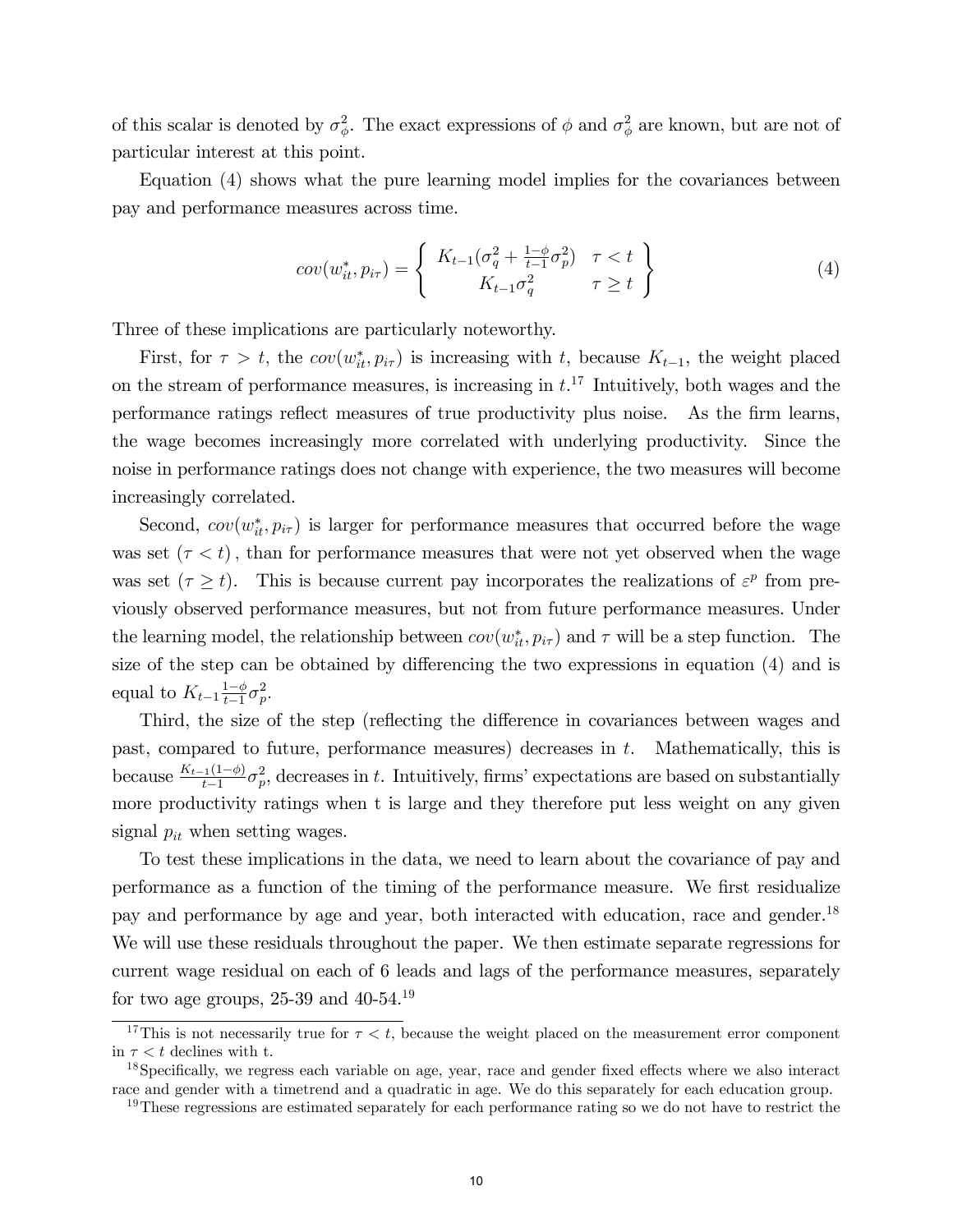Figure 3 plots these coefficients as well as their  $95\%$  confidence intervals. The x-axis shows timing of performance measures where negatives indicate those that occurred before the current wage was set while 0 to 6 occurred after, separated by the black vertical line. The purple line shows the older age group while the blue line shows the younger. First, the purple line is above the blue line, meaning the relationship between pay and performance is stronger among the more experienced workers. This provides evidence in favor or the first implication of the learning model outlined above. Second, we observe that performance measures in the past are more highly correlated with pay than performance measures in the future. However, contrary to the third prediction above, it looks as though the difference between the impact of past, compared to future performance, on the wage is larger for the older age group. This larger step size seen in the older-worker sample suggests that the firm updates more on new signals for this group, compared to the younger workers. Thus we find some evidence in favor of the pure employer learning model, but this finding is inconsistent.<sup>20</sup>

## 3.2 Pure Productivity

In the pure productivity model, firms are perfectly informed about worker productivity and wage dynamics arise only because worker productivity itself evolves over time.

A simple yet flexible way of representing the evolution of individual productivity is given by equation (5). We assume  $\kappa_i \sim N(0, \sigma_{\kappa}^2)$  and  $\varepsilon_{it}^r \sim N(0, \sigma_{r}^2)$  and that the  $\varepsilon_{it}^r$  are uncorrelated over time and with  $\kappa_i$ . We initialize this difference equation in period 0 by assuming that  $q_{i0}$  is drawn from a normal distribution  $N(0, \sigma_q^2)$  and is independent of  $\kappa_i$ .<sup>21</sup>

$$
q_{it} = q_{it-1} + \kappa_i + \varepsilon_{it}^r \tag{5}
$$

According to equation (5), the log of individual productivity  $q_{it}$  evolves following an experience profile with three sources of heterogeneity. The heterogeneity in the drift parameter  $\kappa_i$  captures that individuals may differ in the intensity with which they accumulate human capital over the life-cycle. Persistent differences in intensity would arise, for example, if

sample to individuals with non-missing values for all 13 comparisons.

<sup>&</sup>lt;sup>20</sup>Note that figure 3 also informs us about the firm's pay-for-performance practices. If firms relied on the performance evaluations to set direct incentives, we would observe that pay and performance ratings correlate heavily for the current period. However, all other past performance evaluations, as well as all those observed in the future, should have no impact on pay. That is, we should see a large spike in figure 3 at -1. We Önd absolutely no evidence for direct incentives so conclude that is not a confounding factor. This is related to the fact that we do not use bonus data. When we restrict our sample to just the years where bonus data is available and incorporated the bonuses, we do find a small spike at  $-1$ .

<sup>&</sup>lt;sup>21</sup>We adopt the convention that period  $\theta$  is a period prior to the first production.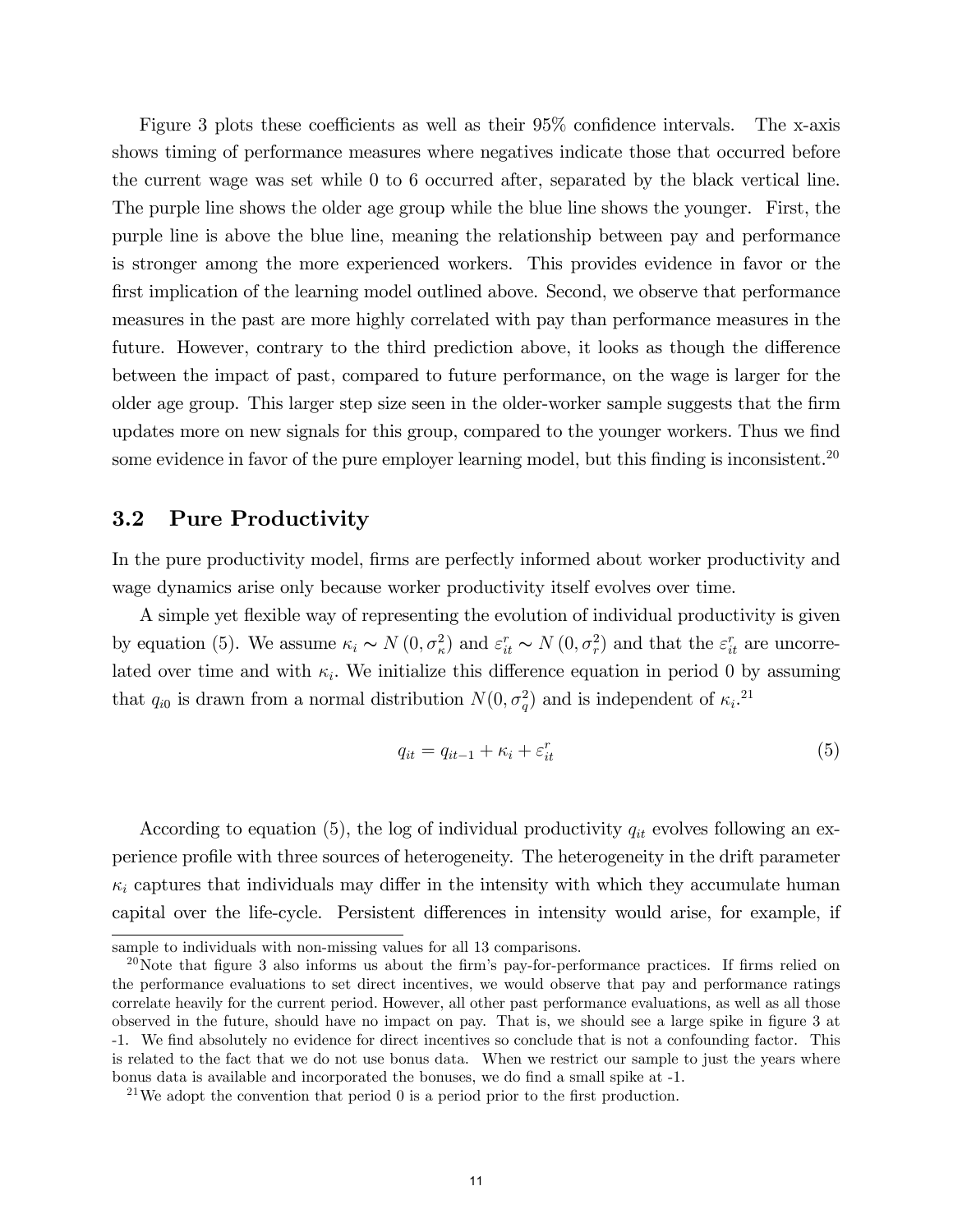individuals differ in either their preferences or ability to invest (Becker (1964), Ben-Porath (1967)). The heterogeneity in  $q_{i0}$  captures differences in the initial ability. Finally, the innovations  $\varepsilon_{it}^r$  represent time-variation in individual productivity that are not predictable. The i.i.d. assumption on the  $\varepsilon_{it}^r$  implies that the variation in these innovations does not decline with experience and that individual productivity diverges even for relatively experienced workers. There are various possibilities why worker productivity might evolve randomly over time. It is for instance plausible that at least a subset of workers is subject to health shocks that affect performance. A more intriguing possibility is that experience affects the tasks individuals are required to perform. If productivity on past tasks does not perfectly predict productivity on future tasks, then worker productivity would indeed be subject to unpredictable variation as individuals gain experience (Gibbons and Waldman 2006).

The pure productivity model imposes that wages are exactly equal to productivity. Therefore equation (5) represents a process by which wage growth follows a random walk with drift. Under these assumptions, it is easy to see that individual variation in  $\kappa_i$  will introduce persistent correlation in pay changes. As reported by BGHb, the data used in this project display positive correlation in pay changes. Using regression analysis, we confirm this finding in table 2 and find, for example, that last year's pay change predicts this year's change. The regression coefficient is approximately 0.21 and is statistically significant at the 1% level.

Thus the data exhibit patterns consistent with individuals differing in their rates of human capital accumulation, represented by  $\kappa_i$ . However, we can learn more about the relative importance of  $\kappa_i$  and the random walk component,  $\varepsilon_{it}^r$ . Equations (6) and (7) show what this formulation of the pure productivity model implies for the variance and covariances of pay changes.<sup>22</sup>

$$
Var(w_{it}^* - w_{it-1}^*) = \sigma_{\kappa}^2 + \sigma_r^2 \tag{6}
$$

$$
Cov(w_{it}^* - w_{it-1}^*, w_{it+k}^* - w_{it+k-1}^*) = \sigma_{\kappa}^2 \tag{7}
$$

Table 3 shows the empirical counterparts to equations (6) and (7) using the most recent three changes in log pay residuals. Here the variance in pay changes is 0.003 while the covariance is almost an order of magnitude smaller, equalling approximately 0.0007. A literal interpretation of the pure productivity model implies the variance in the random walk term is 3 times the variance in the linear growth term.

This finding is roughly consistent with both the previous literature on productivity cited

<sup>&</sup>lt;sup>22</sup>The star on  $w_{it}^*$  is meant to represent the wage as measured without measurement error. We introduce measurement error in wages below.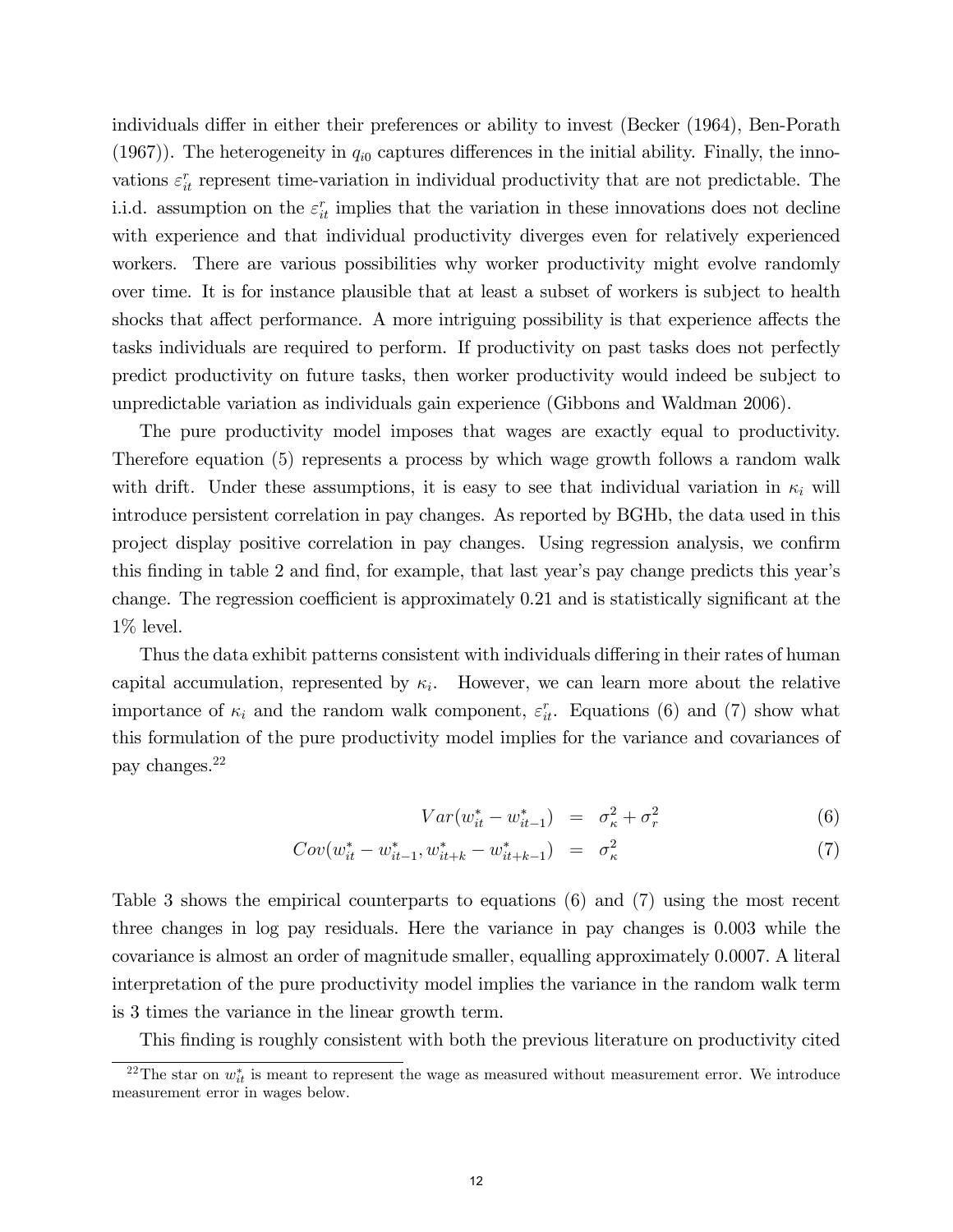above and the literature on employer learning (Farber and Gibbons 1996). Log wage changes seem to have a small persistent component but a sizeable random walk component. However, we do not know whether this large random walk component is driven by variation in productivity or by changes in the information available to employers.

## 3.3 A Nested Model of Learning about Changing Productivity

Above we described both a pure learning and a pure productivity model. We now present a nested model, combining the two. Nesting allows us to test and quantify the relative importance of both models for explaining wage and productivity dynamics.

We use the same dynamic specification for  $q_{it}$  that we also used in the pure productivity model. We therefore assume that  $q_{it}$  evolves according to equation (5) at the beginning of each period, including period 1 and maintain the same distributional assumptions described above. Again, equation (5) allows us to represent three sources of individual heterogeneity in productivity evolution:  $q_{i0}$  captures differences in initial productivity;  $\kappa_i$  captures heterogeneous growth rates;  $\varepsilon_{it}^r$  captures idiosyncratic shocks.

From the pure learning model, we adopt the idea that firms do not observe individual productivity directly. Rather, they observe correlates of worker productivity and use these to learn about worker productivity. As described in the learning model, we assume that firms receive signals of three types. Two of these  $\{z_{i0}, \{z_{it}\}_{t=1}^T\}$  are not observed in the data and one  $\{p_{it}\}_{t=1}^T$  is observed both by employers and in our data. The distributional assumptions for  $\left\{z_{i0}, \left\{z_{it}\right\}_{t=1}^T\right\}$  are maintained from the pure employer learning model.

However, as we estimated the learning model, we realized that there is a relatively high degree of correlation in manager ratings that is difficult to explain with any learning or productivity model. We interpret this as a manager "chumminess effect": workers might be temporarily matched with managers that generally give higher ratings or that are particularly compatible with the worker. Such "chumminess" would generate temporarily high ratings that will not persist as individuals are reassigned in their careers. We model this effect by assuming that the  $\varepsilon_{it}^p$  evolve according to equation (8):

$$
\varepsilon_{it+1}^p = \rho \varepsilon_{it}^p + u_{it+1} \tag{8}
$$

where the initial noise is  $\varepsilon_{i1}^p = 0$  and  $u_{it}^N(N(0, \sigma_u^2))$ . The parameter  $\rho$  governs the degree of persistence in manager ratings and will be estimated.<sup>23</sup>

<sup>&</sup>lt;sup>23</sup>A different modeling assumption would be to put the auto-regressive component,  $\rho$ , directly into the productivity evolution equation. This would yield some auto-correlation in performance measures. However, because  $p_{it}$  contains noise terms,  $\varepsilon_{it}^p$ , the AR-1 process in performance would exhibit less persistence than the AR-1 process in productivity. In order to generate the relatively large auto-correlations between  $p_{it}$  and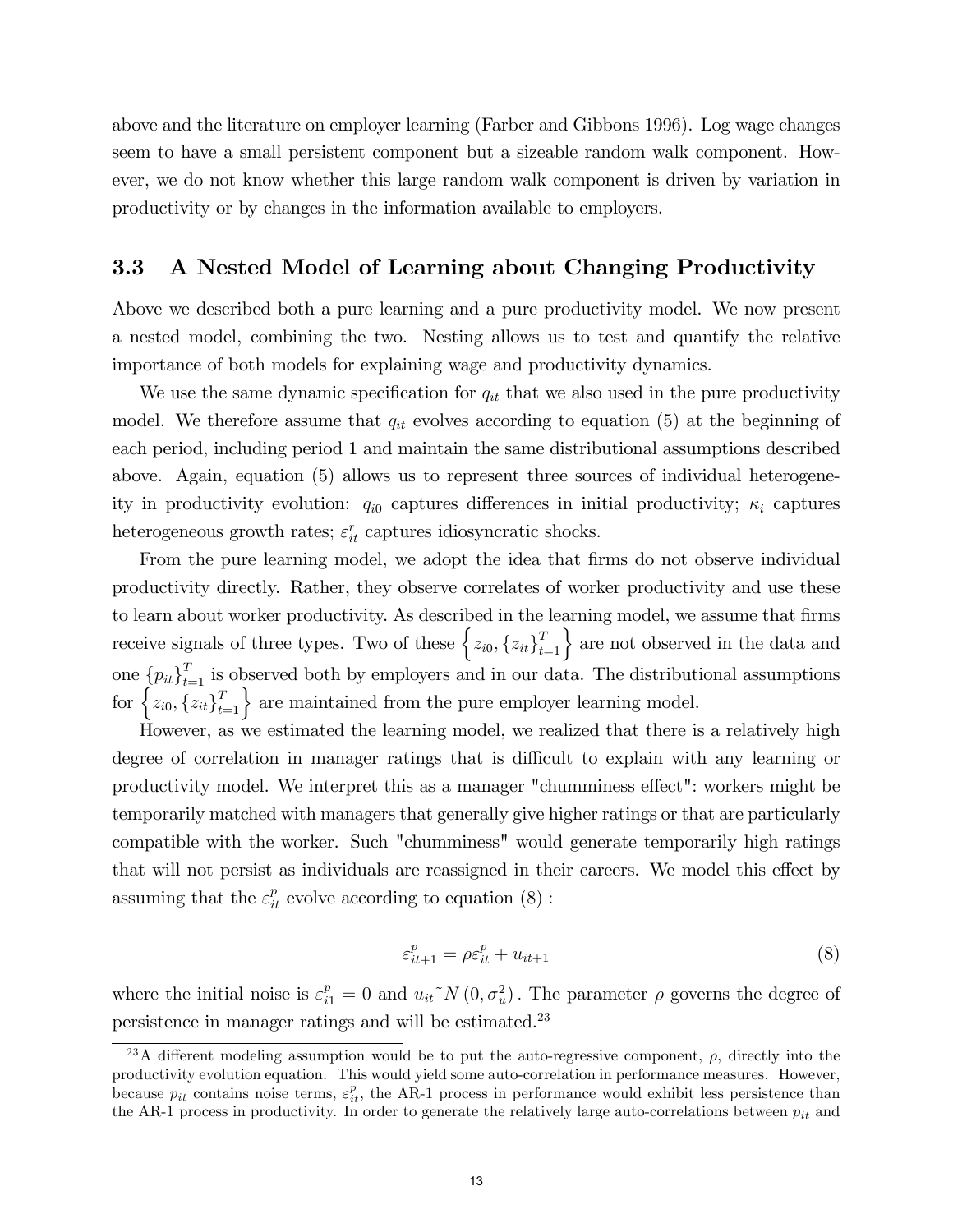Thanks to the nesting, we can get back to the pure productivity model by restricting the signal noise in  $z_{i0}$  and in  ${z_{it}}_{t=1}^T$  to be zero, and to the pure learning model by restricting the variance in productivity innovations  $\varepsilon_{it}^r$  and growth heterogeneity  $\kappa_i$  to be zero. Estimating a model that leaves these parameters free allows for both productivity and learning dynamics.

As we move towards estimating this nested model, we need to address two measurement problems. We need to associate the ordinal performance ratings in our data with the signals  $p_{it}$  and we need to allow for measurement error.

The performance ratings in our data and the productivity signals  $p_{it}$  are clearly not identical. The ratings are reported on an ordinal scale with a finite set of  $(k)$  support points and they therefore do not follow a normal distribution. We therefore assume that the normal random variable  $p_{it}$  represents the probit index for an ordered probit variable, such that the signals  $p_{it}$  map into our observed manager ratings (denote  $P_{it}$ ) as follows:

$$
\tilde{p}_{it} = \sum_{i=1}^{k} 1 (p_{it} \ge c_{kt}) \tag{9}
$$

It is important to note that the intercepts  $c_{kt}$  differ by experience t. This implies that manager rankings are assumed to be relative to workers within their experience level. It is possible to refine the comparison group further, by demographic group or job level, for example.

To account for measurement error in wages, we write

$$
W_{i,t} = W_{i,t}^* \Omega_{i,t} \tag{10}
$$

where  $W_{it}$  is the observed wage,  $W_{it}^*$  is the wage measured without error and  $\Omega_{it}$  represents the measurement error. Taking logs we get

$$
w_{it} = w_{it}^* + \omega_{it}
$$

We assume that  $\omega_{it}$  is classical measurement error with  $\omega_{it}^N N(0, \sigma_{\omega}^2)$ .

This completes the description of the model that we are analyzing in this paper. This model is governed by 8 parameters  $(\sigma_q^2, \sigma_r^2, \sigma_0^2, \sigma_u^2, \sigma_\omega^2, \sigma_\kappa^2, \rho, \sigma_z^2)$  and by imposing the appropriate restrictions, we can restrict this model to the pure productivity or the pure learning model and we can thus test these models against each other and against the unrestricted version.

 $p_{it-1}$  (we show below these are on the order of 0.6), we would need the signal noise in  $\varepsilon_{it}^p$  to be very small. But, if the  $\varepsilon_{it}^p$  were very precise, then we would necessarily require wages and performance signals to be very highly correlated. We show below that this is not something observe in the data.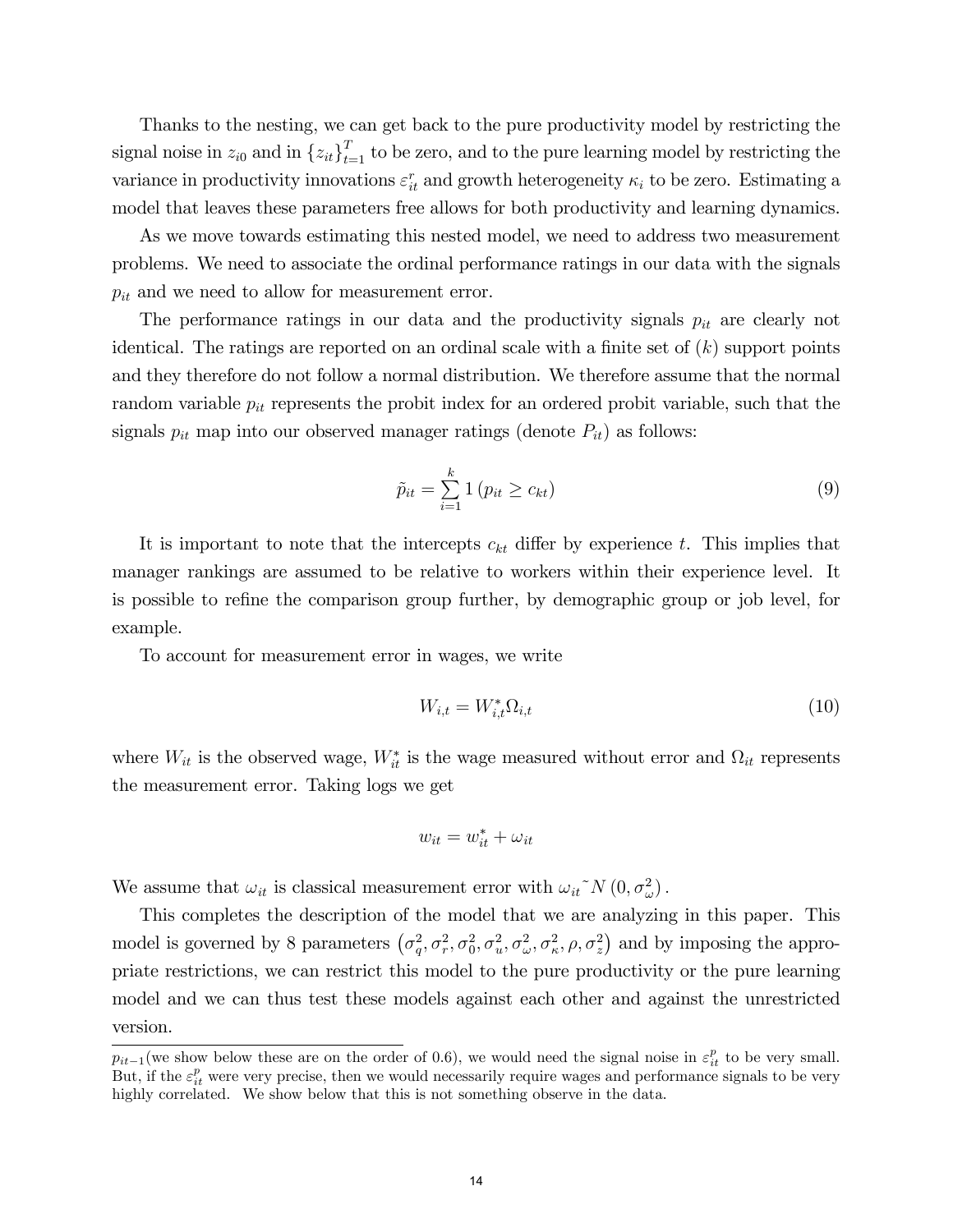The dynamic learning model that we developed in this section belongs to a much larger class of dynamic learning models. In the appendix, we describe this larger class of models and show how it can be estimated using correlations between productivity signals and wages. In Section 5 we discuss the estimation and identification of the 3 models developed in the current section.

## 4 Estimating and Identifying the Nested Model.

The results developed above allow us to estimate the parameters of the model of learning and productivity. A necessary condition for estimation is that the model is identified. While we have formally shown identification only for the pure learning model<sup>24</sup>, we discuss identification simultaneously with the estimation results and the fit of the model.

To estimate the model we exploit the results from the general linear state space model that show how to derive the second moment matrices for the observable quantities. We transform these matrices into correlations for all moments that involve performance ratings. In a first step, we estimate the correlations between the latent performance rating  $p_{it}$  and with wages  $w_{i\tau}$ , where  $\tau$  varies from t-6 to t+6. We also estimate the correlations between  $p_{it}$  and  $p_{i\tau}$  for  $\tau$  between t+1 and t+6. This is possible, because our model implies that the ordinal performance ratings are derived from the underlying normally distributed  $p_{it}$  and because wages are themselves normal. We can therefore estimate the correlations of  $p_{it}$  with  $(p_{i\tau}, w_{it})$  using maximum likelihood.

The estimated correlations of the latent productivity measures  $p_{it}$  with wages and other productivity measures as well as the variance-covariance matrix of wages provide the moments that we will use to estimate our models.

We use data from 30 experience levels and we could therefore, in principle, match correlations in wages and performance ratings across 30 experience levels. To simplify the estimation, we chose 56 moments in the data that we think are particularly informative for distinguishing the learning and the productivity models. We match the variance in pay by 5-year experience groupings from 0 to 30 years experience, the auto-correlations of pay and 6 lags separately for two 15-year experience groupings from 0 to 30 years, the auto-correlations of performance and 6 lags separately for the same two experience groups, and the correlations of wages and current performance as well as 6 lags and leads of performance also separated by the same experience groups.<sup>25</sup>

 $^{24}$ Results available upon request.

<sup>&</sup>lt;sup>25</sup>The average auto-correlations at a given lag (or lead) and for a given experience group are obtained by averaging the auto-correlations at that lag (or lead) across years of experience levels weighted by the number of individuals for which we observe this auto-correlation.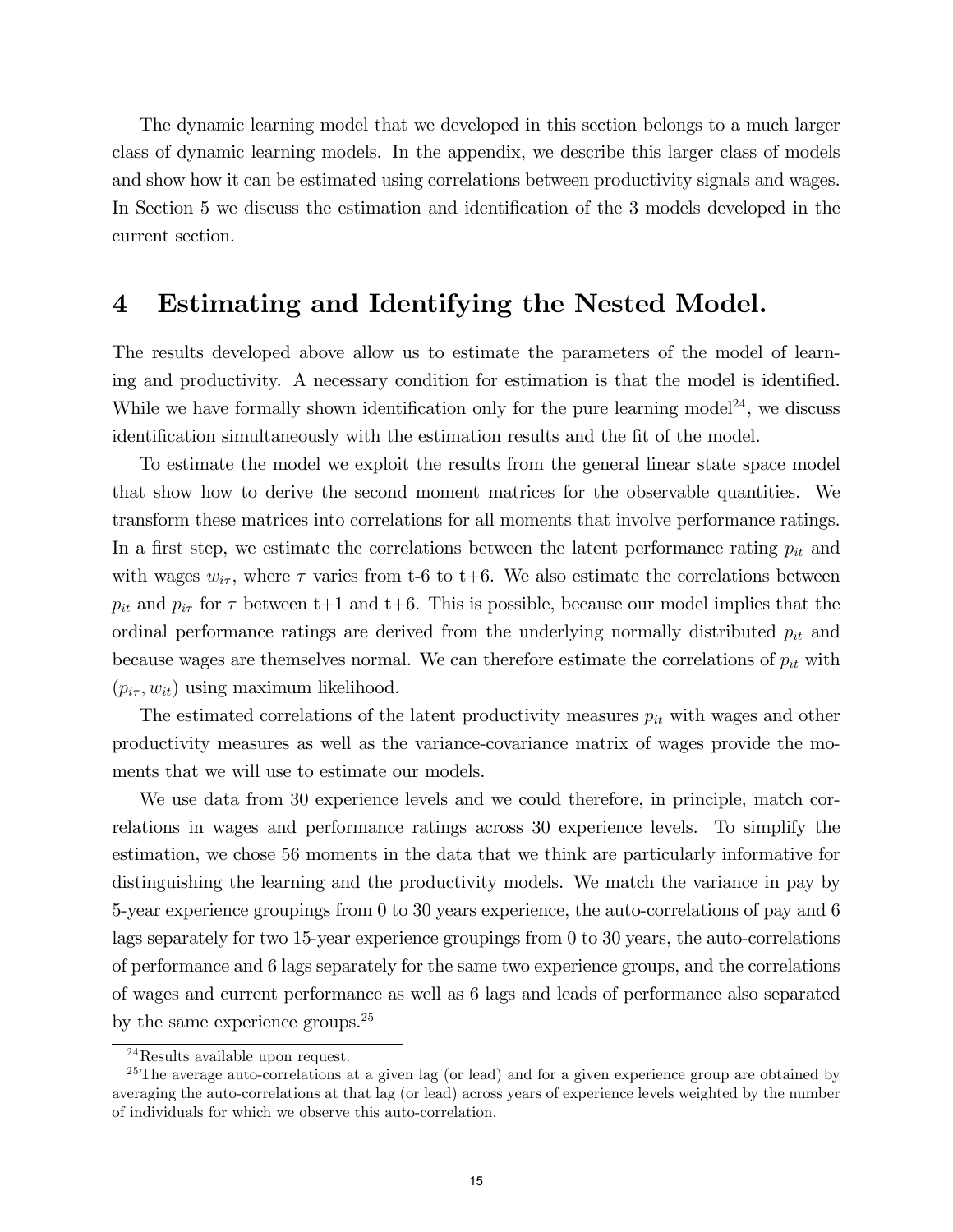These moments are plotted in figure 4 with 95% confidence intervals (obtained from bootstrapping with 500 repetitions). Where experience groups are separated, the red dots refer to the older group. Some key features of these moments are as follows. First, the variance in pay is increasing almost linearly in experience. Second the correlations between pay and performance increase with experience. Third, the correlations between pay and performance are higher for lagged performance, as also exhibited in figure 3. Fourth, the differences between the auto-correlations between current pay and future performance minus the auto-correlation of current pay and past performance increases in experience. These patterns in the data will drive much of our estimation results described in this section.

In appendix Ögure 2, we compare our performance moments, which estimate correlations using the latent continuous performance measure, to standard pearson correlations using the original performance residuals. The latter are represented with hollow dots alongside the original moments. As can be seen, the correlations look quite similar, so we are not worried that this method introduces any bias in our estimates.

Table 4 displays our parameter estimates for the three models which we obtain via method of moments with equal weights on all moments. Standard errors, obtained by bootstrapping with 500 repetitions, are shown in parentheses.<sup>26</sup> We also plot the implied fitted moments in Ögures 5-7. Each Ögure plots the sample moments as dots with lines represented the fitted moments from one of the three models. We now discuss how well each model fits the data. We will at the same time discuss how each model is identified and what features of the observed moments determines the observed parameter values for each model.

#### 4.1 Pure Learning

In the pure learning model, the idiosyncratic component of productivity is constant and wages vary only because firms obtain new information about individual productivity. By imposing two restrictions on the nested model we obtain the learning model. We restrict the variance of the random walk and of the heterogenous growth component to 0:  $\sigma_r^2 = \sigma_\kappa^2 = 0$ . There are therefore 6 free parameters. These are the variance of initial productivity  $(\sigma_q^2)$ , the variance in the measurement error of wages  $(\sigma_{\omega}^2)$ , the variance in the noise of initial information  $(\sigma_0^2)$ , the variance in the signal observed by firms, but not in the data  $(\sigma_z^2)$ , and

 $26$ The exact bootstrapping procedure is as follows. We draw the sample randomly, with replacement and generate the bootstrapped moments. We then estimate the parameters to match these moments, taking as starting values the true parameters values shown in table 4. Because convergence is time consuming, we restrict the number of iterations to be 100 or less (using the Simplex Method in Judd XX). Approximately half of the bootstrapped samples actually converge. We do not search across starting values to find the global minimum for each of the 500 samples. However, we hope that since our starting values are the true estimates, we remain in the correct neighborhood.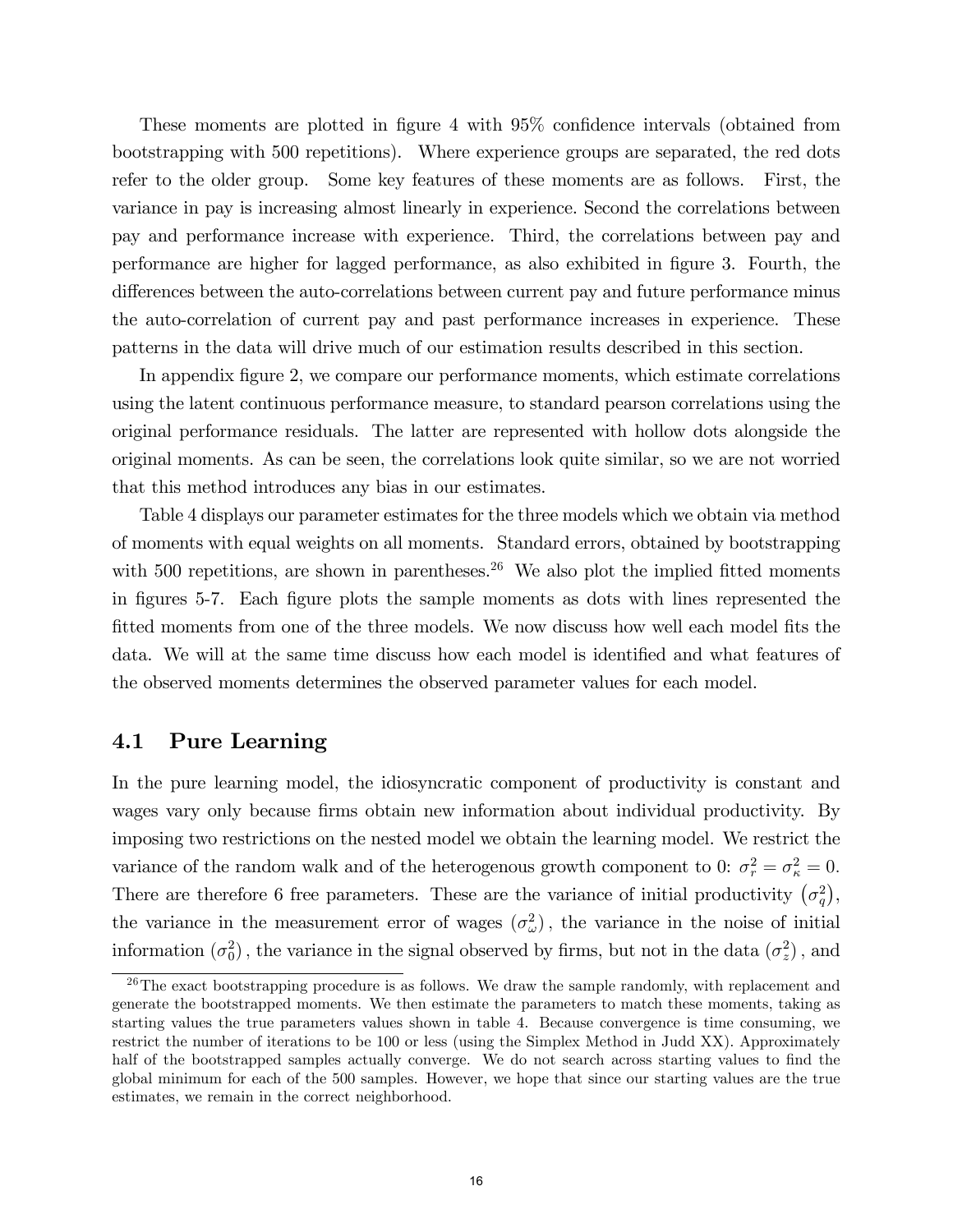the two parameters  $(\rho, \sigma_u^2)$  governing the variation in the signal observed both in the data and by firms.

Consider now how we can identify the parameters of the model using the moments presented in figure 4. In figure 5, we show these moments together with the fitted moments using the estimated parameters (table 4) of the pure learning model. $27$ 

We begin by noting that in pure learning models wages increasingly reflect true productivity and measurement error as individuals acquire experience. This means that we can identify the variance of productivity and of the measurement error by observing the variance and covariance of measured wages at high experience levels. In particular, we have that  $\lim_{t\to\infty} (v(w_t)) = \sigma_q^2 + \sigma_\omega^2$  and  $\lim_{t\to\infty} (cov(w_t, w_{t+1})) = \sigma_q^2$ . Thus, the variance and covariance of wages at high experience levels identify the variances of both the measurement error and of idiosyncratic productivity.

The two panels on the left of figure 5 display the variance and auto-correlations of log wages. We find that the variance in log wages at 20-30 years of experience is close to 0.12 and that the auto-correlation in log wages at these experience levels is about 0.95. For the pure learning model, this implies estimates of the variance of productivity close to 0.12 and estimates of the measurement error in wages of about 0.005. These are indeed the estimates we obtain for  $(\sigma_q^2, \sigma_\omega^2)$  and report in table 4 for the pure learning model.

We now show how the auto-correlations of  $p_{it}$  with  $p_{it-k}$  at different lags k inform us about the parameters  $(\rho, \sigma_u^2)$  that govern the signal noise  $\varepsilon_u^p$ . As t grows, the distribution of  $p_{it}$  converges to an ergodic distribution which depends only on the parameters  $\rho$  and  $\sigma_u^2$ . From equation (8), we get:

$$
\lim_{t \to \infty} var(p_{it}) = \sigma_q^2 + \frac{\sigma_u^2}{1 - \rho^2}
$$
\n(11)

We could thus identify  $\frac{\sigma_u^2}{1-\rho^2}$  if we knew the variance in the performance signal in  $p_{it}$ , but unfortunately this variance is unobservable, because  $p_{it}$  is a categorical variable. However, we also have:

$$
\lim_{t \to \infty} cor(p_{it}, p_{it-1}) = \frac{\sigma_q^2 + \rho \frac{\sigma_u^2}{1 - \rho^2}}{\sigma_q^2 + \frac{\sigma_u^2}{1 - \rho^2}}
$$
\n(12)

For relatively small  $\sigma_q^2$ , the correlations in  $p_{it}$  and  $p_{it-1}$  at high experience levels will identify the parameter  $\rho$ . With  $\sigma_q^2 > 0$ , the pattern of auto-correlations together will suffice to determine both  $(\sigma_u^2, \rho)$ . The auto-correlation in  $p_{it}$  depends primarily on the parameter  $\rho$ . The tight link between  $\rho$  and the observed decline in the auto-correlations in cor  $(p_{it}, p_{it-k})$ 

 $27$ Again, for all but the variances of wages, we show results for two experience groups: workers with less and with more than 15 years of experience. The color red indicates experience levels 15-30 and the color blue indicates experience levels 0-15.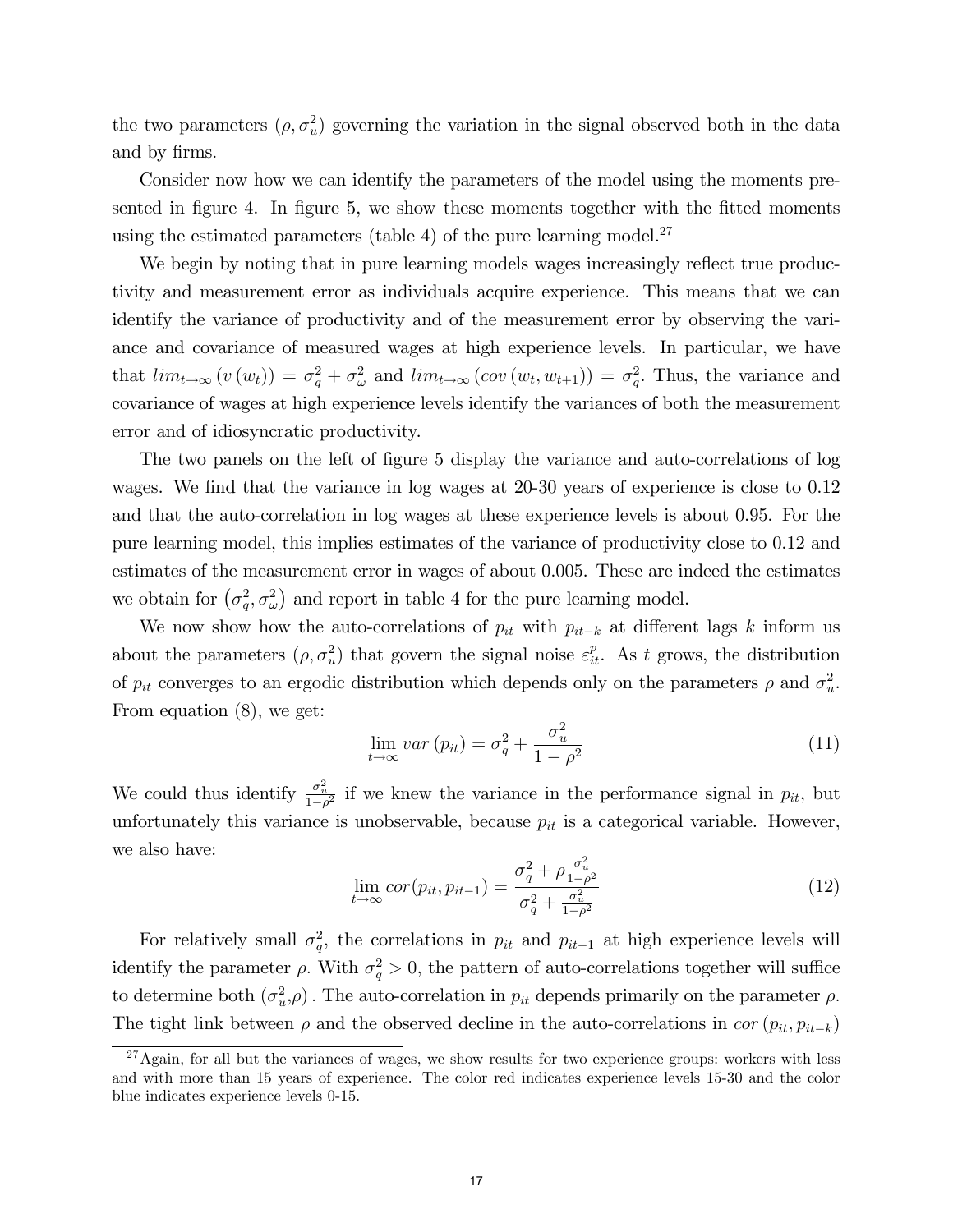at high k therefore determines  $\rho$ . Figure 4, shows that the first order auto-correlation in  $p_{it}$ at higher experience levels is about 0.66 and about 0.52 at 2 lags. Consequently, we report in table 4 an estimate of  $\rho$  of about 0.64 for the pure learning model.

To understand the identification of  $\sigma_u^2$  using the auto-correlations in  $p_t$ , consider the limit as  $t \to \infty$  for the auto-correlations at higher lags:

$$
\lim_{t \to \infty} cor(p_{it}, p_{it-k}) = \frac{(1 - \rho^2) \sigma_q^2 + \rho^k \sigma_u^2}{(1 - \rho^2) \sigma_q^2 + \sigma_u^2}
$$
\n(13)

Conditional on  $(\rho, \sigma_q^2)$ , these auto-correlations depend only on  $\sigma_u^2$ . Furthermore, the correlations in (13) are monotonically declining in  $\sigma_u^2$  and we can therefore identify  $\sigma_u^2$  at any lag given values for  $(\rho, \sigma_q^2)$ . The auto-correlations in (13) will be most responsive to changes  $\sigma_u^2$  at longer lags and these longer lags are therefore particularly useful for identifying  $\sigma_u^2$ . Using the estimates of  $(\rho = 0.64, \sigma_q^2 = 0.12)$  found above as well as an auto-correlation across 5 lags for  $p_{it}$  of about 0.22, we find from equation (13) an approximate value of 0.49 for  $\sigma_u^2$ - reasonably close to our estimate of  $0.65^{28}$ 

This leaves only with two parameters that we need to identify:  $(\sigma_z^2, \sigma_0^2)$ . These represent the noise in the dynamic and initial signals that are observed by firms, but not by us. The parameter  $\sigma_0^2$  determines how much information the firm has about workers as they begin their careers. The parameter  $\sigma_z^2$ , together with  $(\rho, \sigma_u^2)$ , determines how fast employers learn about worker productivity as they spend time in the labor market. To identify these parameters, we exploit the close link between the variance of wages and the amount of information that Örms have at any moment in time. With Öxed individual productivity, the variation in the variance of wages over the life-cycle informs us about how much information the firm has at any experience level. We can therefore use the life-cycle variation in wages to identify how informative  $z_0$  and  $z_t$  are.

For young workers (0-4 years of experience), the variance in wage residuals is only about 0.04. This implies that at least initially the Örm has little information about workers wages. To fit this fact, we will need the variance in the initial signal noise to be quite high and this is indeed what we find. Our estimate of  $\sigma_0^2 = 0.58$  is almost 5 times as large as the variance in productivity, which results in very low variances in the wage for young workers. The increase in the variance of wages is then governed by the new information employers acquire through  $p_t$  and  $z_t$ . We do find that the variance in the signal noise in  $z_t$  is 0.49. Together, these parameter values reproduce the increase in the variance of the wage from about 0.04 to about 0.12 over the first 30 years of these individuals careers.

The learning model therefore does succeed in a number of ways. It matches the auto-

 $^{28}$ The estimated value of 0.65 implies a correlation of 0.195 at 5 lags.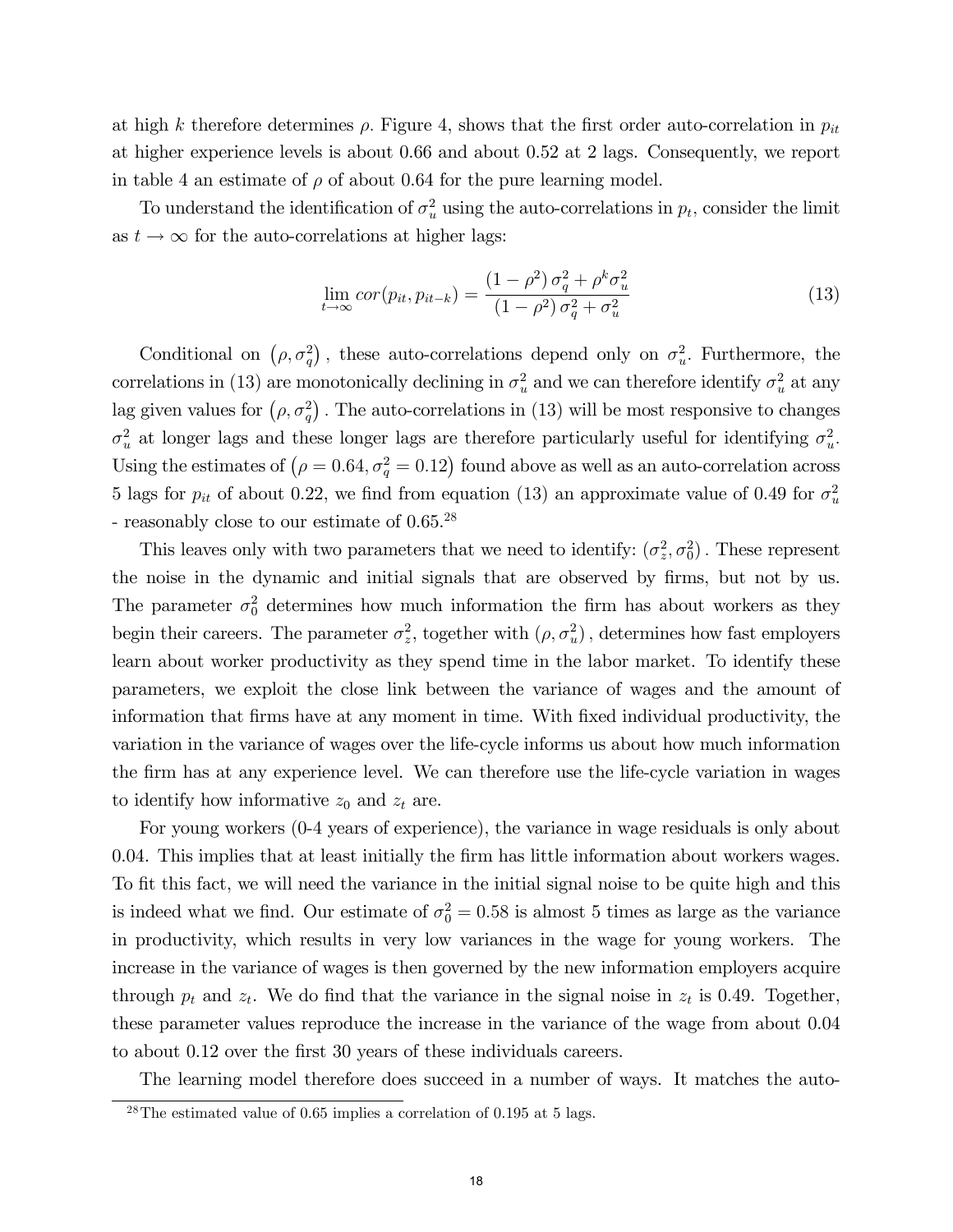correlations in wages and the variance of wages at high experience levels, it matches the growth in the variance of wages with experience and it matches the auto-correlations in the performance measures using a small set of parameters.

However, the pure learning model fails to reproduce a number of patterns in the data. As evident from the top right panel in figure 5, the pure learning model does not match how observed performance measures correlate with wages and how these performance-pay correlations vary with experience. In our view, the pure learning model fails to match these correlations not because of any particular distributional assumptions. Instead, this failure of the learning model reflects a more general feature of pure learning models. In learning models, wages depend on past productivity signals. The weight given to any individual signal is larger when individuals are young and employers know relatively little about true productivity. By contrast, for higher experience levels, any given performance rating does not affect wages as much because firms have more precise expectations. For this reason, the learning model predicts that past productivity signals correlate more strongly with wages among younger rather than older workers.

The situation is reversed when we consider the correlations between current wages and future productivity signals. Because wages are only based on past productivity signals, the noise in future signals does not enter wage setting for young or for old workers. However, wages of older workers correlate more highly with true productivity and this leads to higher correlations of wages with future productivity signals for old rather than young workers.

The learning model therefore predicts a cross-over pattern when we compare correlations of wages with productivity signals at different leads and lags across different experience levels. There is no evidence for such a pattern in our data. Instead, the top right panel shows that wages and productivity signals are always more highly correlated for older workers than for younger. The therefore data suggests that firms rely more heavily on recent performance measures to set wages for their experienced employees than to set wages of young employees. This is inconsistent with the pure employer learning model.

## 4.2 The Pure Productivity Model

We next discuss how to identify the parameters of the pure productivity model which imposes that employers know individual productivity and that wages vary over the life-cycle because individual productivity varies. We impose that firms have perfect information by restricting the variance of the noise in the signals observed by employers (but not in our data) to 0:  $\sigma_0^2 = 0$  and  $\sigma_z^2 = 0$ . We do not restrict the variance of the noise of the performance ratings  $(\varepsilon_t^p)$  $_{t}^{p}$ ) in our data to equal zero because this restriction would imply that the performance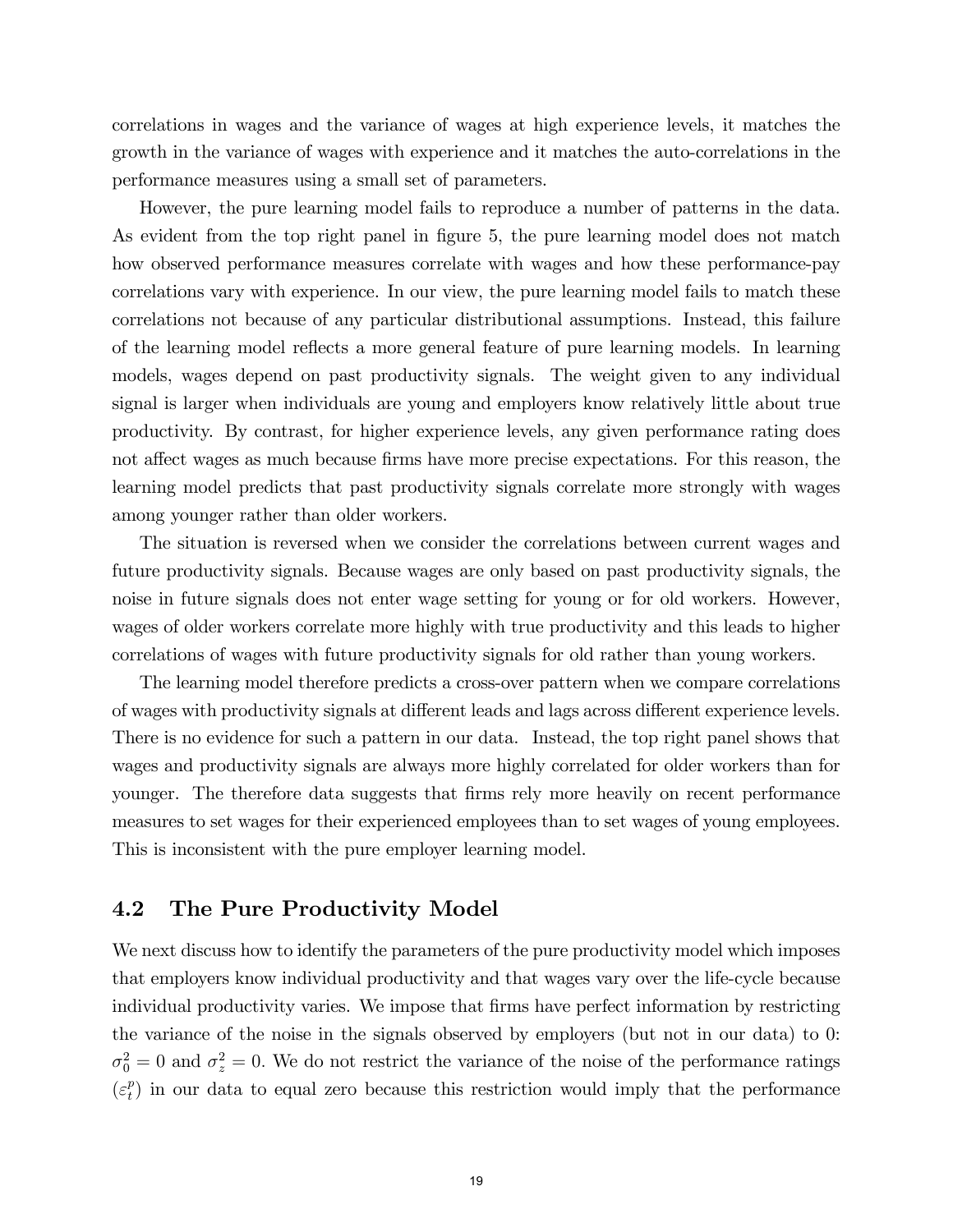ratings would be, absent measurement error in wages, perfectly correlated with wages.

Figure 6 displays the fit for the pure productivity model, where the solid line gives the implied moments from our parameter estimates from the second column in table 4.

We identify  $(\rho, \sigma_u^2, \sigma_\omega^2)$  in much the same way as under the perfect learning model and limit our discussion to the parameters of the productivity process:  $(\sigma_q^2, \sigma_r^2, \sigma_\kappa^2)$ . To simplify the exposition, we assume that wages are measured without error. We then have

$$
var(w_{i0}) = \sigma_q^2
$$
  

$$
cov(w_{it+1} - w_{it}, w_{it+k} - w_{t+k-1}) = \sigma_\kappa^2
$$
  

$$
var(w_{it+1} - w_{it}) = \sigma_\kappa^2 + \sigma_r^2
$$

Clearly, the variance of wages at the beginning of a career identifies the initial variation in productivity across individuals. Then, the covariance in wage growth across periods identifies the growth rate heterogeneity  $\sigma_{\kappa}^2$ . Finally, we can use the variance of wage growth together with  $\sigma_{\kappa}^2$  to identify  $\sigma_{r}^2$ , the variance of the random walk component of productivity.<sup>29</sup> Indeed, we find that the variance in initial productivity is quite small (0.024),  $\sigma_{\kappa}^2$  is approximately 0 and growth in productivity and wages is driven by a small random walk component. In 30 years variance in log pay (and therefore productivity in this model) rises by 0:08, which is just a bit smaller than would be implied by the random walk (whose variance is 0:004).

We note that we have only used the variances and covariance of wages to identify the parameters of the pure productivity model. The pure productivity model does however have additional implications for these correlations that allow testing the model. Most importantly, in the pure productivity model the variation in the productivity of individuals increases over time. In consequence, the pure productivity model predicts that (i) the correlation of the performance ratings with wages, (ii) the auto-correlations of performance ratings, and (iii) the auto-correlations of wages are all increasing with experience. This is exactly what we observe in the data. We find that the contemporaneous correlation of log wage residuals with performance ratings are about 0.25 for workers with 0-15 years of experience. For workers with 16-30 years of experience this correlation is about 0.35. The first order auto-correlation of performance ratings rises over the same time period from  $0.57$  to  $0.67$ . The first autocorrelation of wages also increases from about 0.96 to 0.99. All of these aspects of the data are well matched by the performance model, both qualitatively and quantitatively.

However, other features of the data are difficult to match using a pure productivity model.

<sup>29</sup>As has been observed in MaCurdy (1982), Baker (1997) and many other papers that investigate the 2nd moment properties of log wages, the autocorrelation in wage growth identifies permanent heterogeneity in the wage growth. Farber and Gibbons (1996) propose testing the pure learning model using exactly this absence of autocorrelation in wage growth.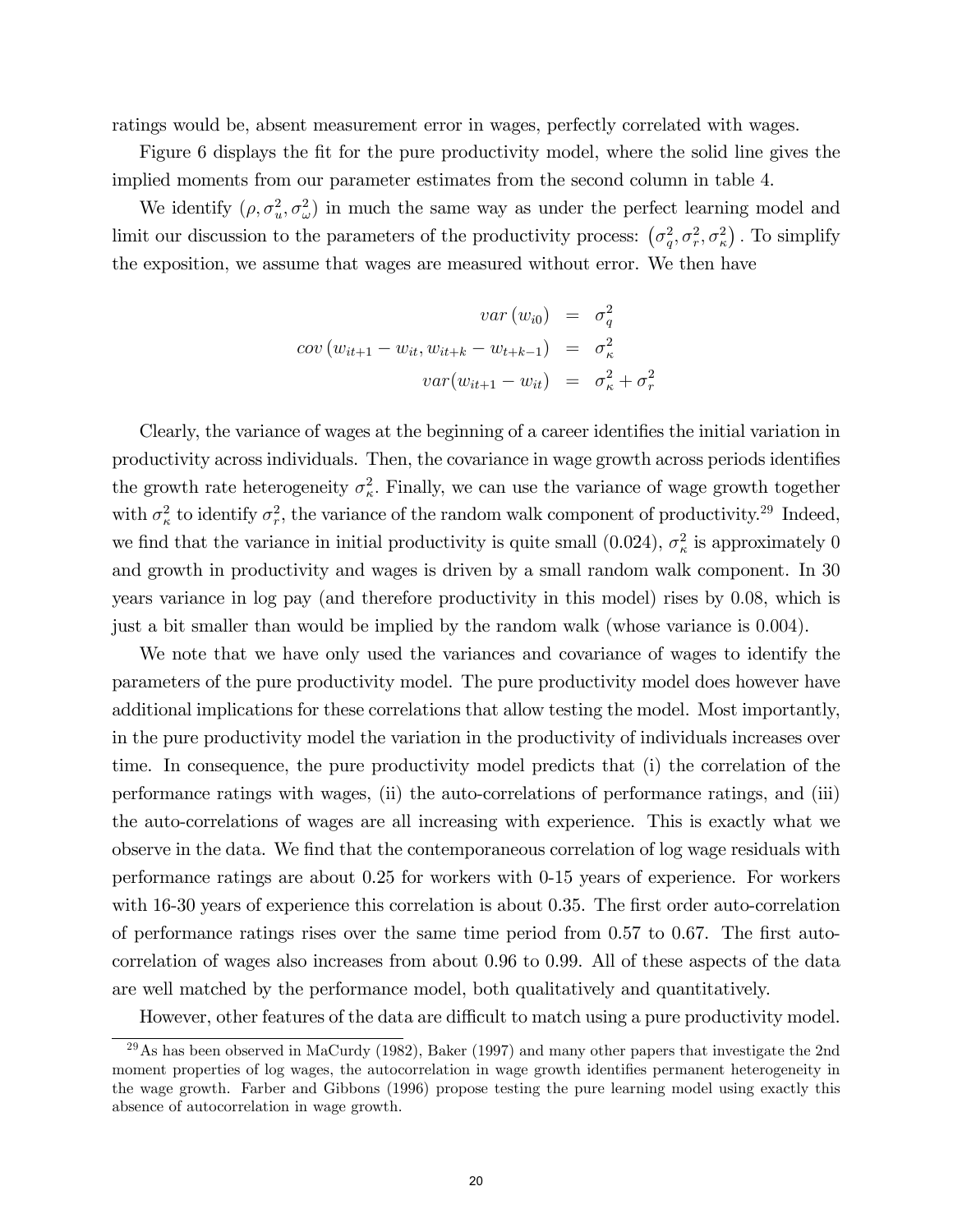Most importantly, from our perspective, is that the pure productivity model predicts that the correlations of the current wage with future performance ratings exceeds the correlation of the current wage with past performance ratings. This feature is driven by the random innovations to productivity as individuals age. To see this, consider the correlations between wages and productivity signals when we set  $\sigma_{\kappa}^2 = 0$ , close to the estimated value. Then, compare the covariance  $cov(w_t, p_{t-k})$  with  $cov(w_t, p_{t+k})$ :<sup>30</sup>

$$
cov(w_t, p_{t-k}) = cov(q_t + \varepsilon_\omega, q_{t-k} + \varepsilon_p)
$$
  
= 
$$
cov\left(\sum_{j=1}^t r_j + \varepsilon_\omega, \sum_{j=1}^{t-k} r_j + \varepsilon_p\right) = (t - k) \sigma_r^2
$$

The covariance between wages and future performance rating is

$$
cov(w_t, p_{t+k}) = t * \sigma_r^2
$$

For past productivity measures, the covariances between wages and productivity decline with the lag-size, whereas for future productivity measures the correlations are larger and identical across various leads. These features translate somewhat into the correlations that we can observe in the data and show in figure 5, but far from perfectly

An important difference between the productivity and the learning model arises when we consider correlations of wages and performance ratings that are almost contemporaneous. The learning model imposes an asymmetry in time, because past performance measures are used for setting current wages, while future performance measures can, by definition not be used in setting wages. The pure productivity model does not admit such an asymmetry. For small k, the performance ratings at t-k and t+k should be almost identically correlated in much the same way with log wages. However, in the data, we clearly observe, especially at higher experience levels, that future productivity levels are less correlated with log wages than are past productivity measures. As reported in figure 4, we observe among workers with 0-15 years of experience, that the correlation of the wage at t with performance ratings collected at t-3 exceeds the correlation with performance ratings at t+3 by about 0.03 points. For workers with 16-30 years of experience, the same difference is 0.07. These differences in the correlations of wages with past and future performance ratings and their increases are not predicted by the pure productivity model.

We have thus described how the parameters of the pure learning and the pure productivity models are linked to observable moments. We have also shown the features of the data that

<sup>&</sup>lt;sup>30</sup>The problem is complicated by the fact that the standard deviations of the productivity signal also vary with k. However, empirically the covariances dominate the observed patterns in the correlations.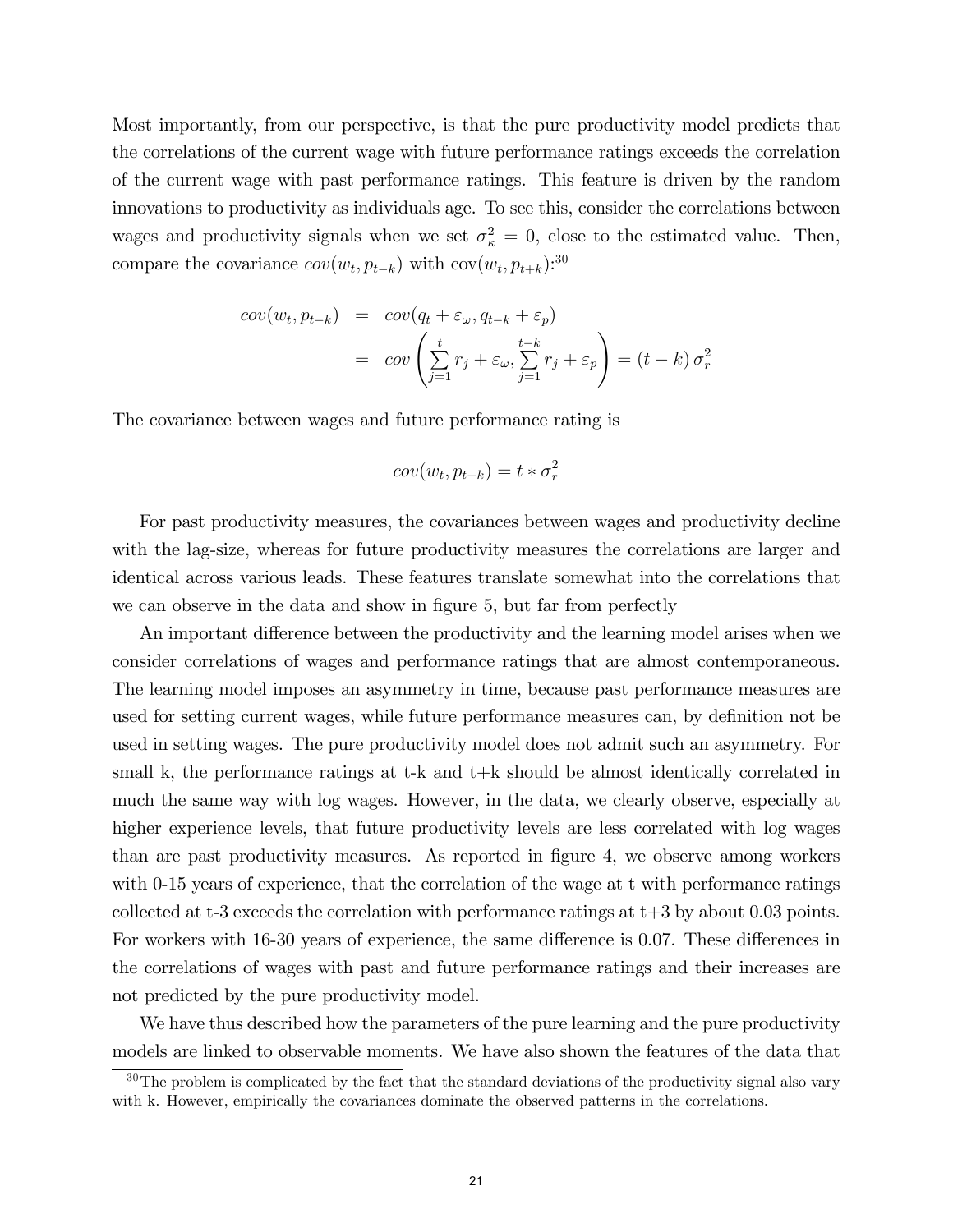each of these models cannot match. Estimates from the joint model will in fact be able to match these features and will allow us to quantify what role the learning and productivity models play in setting wages.

## 4.3 The Combined Model

Finally, we consider how the nested model fits the data. Figure 7 displays the results for the nested model and parameter estimates are displayed in column 3 of table 4.

Comparing our estimates of the 3 productivity parameters  $(\sigma_q^2, \sigma_\kappa^2, \sigma_r^2)$  across the pure productivity and the nested models, we find that the implied productivity processes of both models are almost indistinguishable. The estimates from both models admit very little heterogeneity in  $\kappa$ . Furthermore, both models allow for only modest heterogeneity in initial productivity. The standard deviation of initial productivity is 0.15 in the pure productivity model and 0.17 in the nested model. By contrast, we find substantial variation in productivity for older individuals. At 30 years of experience, the implied standard deviation in productivity is 0.38 and 0.41 in the pure and nested models, respectively. This rise in the dispersion of productivity is generated by the accumulation of random walk terms that have a standard deviation in each model of about 0.065, annually. In both models, therefore, individual productivity increases significantly and unpredictably over the life-cycle.

When we compare the learning parameters  $(\sigma_0^2, \sigma_z^2, \sigma_u^2, \rho)$  across the pure learning and the nested model, we observe large differences in the estimated parameters and in the implied learning process. Only the parameters  $(\sigma_u^2, \rho)$  that govern the observable signal are similar across models. For both models, we find that  $\rho$  is around 0.64, reflecting the fact the the auto-correlations of the performance measures decline rapidly with higher lags.

However, we see large differences in the estimated variances of the signal noise in the unobserved firm signals  $z_{it}$  and  $z_{i0}$ . For the pure learning model, we estimate  $\sigma_0^2 = 0.374$ , implying that the initial signal  $z_{i0}$  is quite imprecise. This high degree of imprecision is required to match the low observed variance in initial wages. The nested model is able to fit this low variance in initial wages by imposing that the variance of idiosyncratic productivity itself is initially low. In the nested model, this allows for an estimate of  $\sigma_0^2$  that is very close to  $0$  – implying that firms are almost perfectly informed about worker productivity at the beginning of the workers career.

For the variance in the dynamic signal,  $z_{it}$ , we find that the pure learning model yields a lot more noise than does the nested model. The learning model needs the dynamic signals to be relatively imprecise in order to allow the firm to continue learning about worker productivity even at higher ages. This in turn is required because we observe that the variance of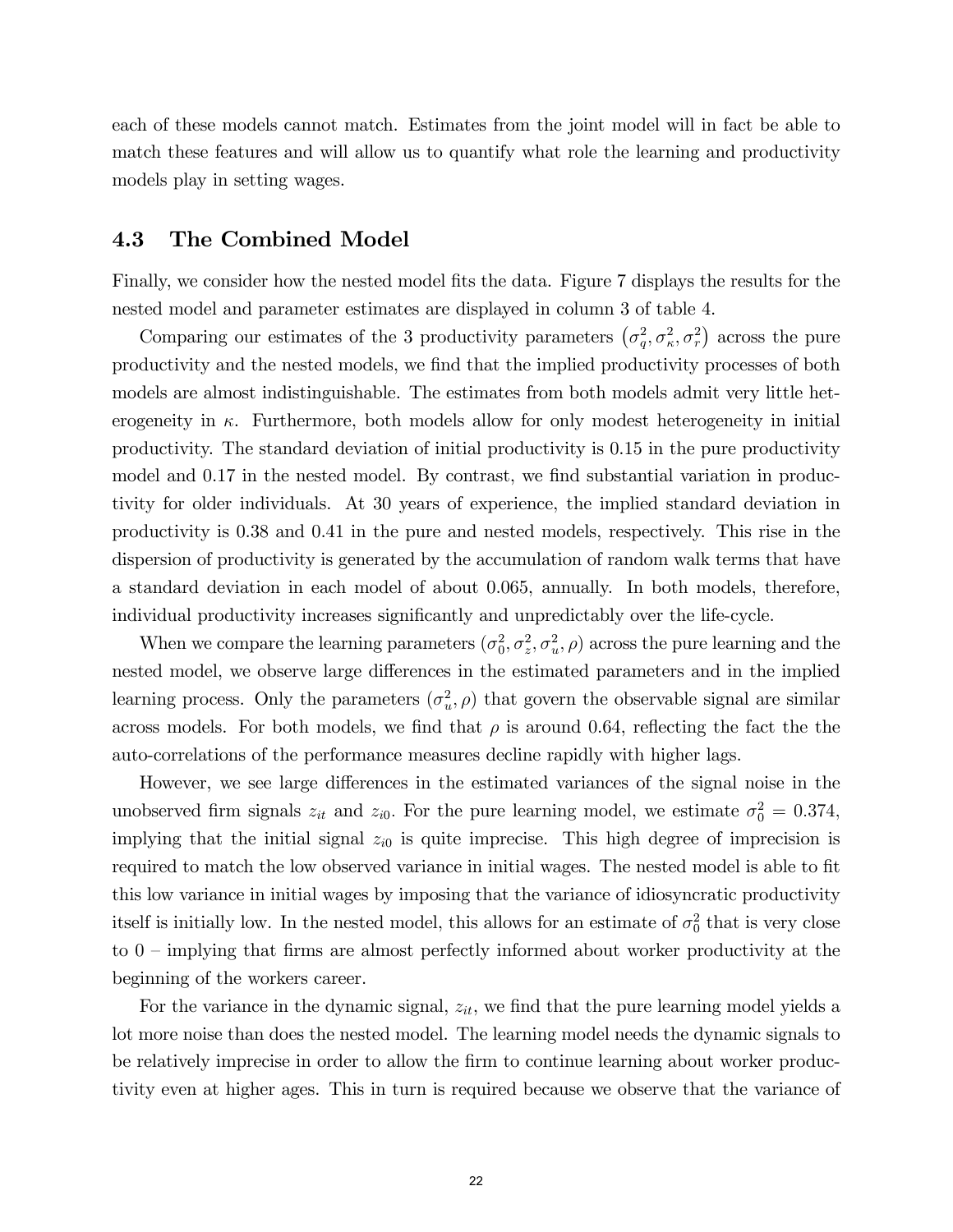wages continues to increase at all experience levels. The nested model by contrast explains the continuing increases in the wage variance as reflecting continued changes in individual productivity over the life-cycle.

Because the nested model does not tie down the learning parameters to fit the variance of wages over time, it can instead use the them to obtain a better fit of the correlations between pay and performance measures. In particular, because productivity continues to evolve and because learning about any innovations in productivity is relatively rapid ( $\sigma_z^2 = 0.08$ ), the nested model can fit the time-pattern in the productivity and performance auto-correlations quite well. It does underpredict the observed high auto-correlations of wages with past productivity measures at high experience levels, but it qualitatively does fit most of the observed patterns in how productivity and wages correlate.<sup>31</sup>

#### 4.4 Interpretation

Our empirical analysis leads us to think of the life-cycle variation in the dispersion of wages as reflecting two contributing factors. First, productivity evolves along idiosyncratic paths and drives much of the increase in wage variance. However, the extent to which productivity is reflected in wages is limited by the information available to firms. Generally, the variance of wages is lower than the variance of underlying productivity because wages are conditional expectations based on information available to the firm. The difference between productivity and the wage is expectation error on the part of the firm. Given our estimates of the learning model, we can now examine how employer expectation error and the variance in productivity contribute to the overall variance of wages.

Figure 8 shows what the nested model implies for the variance of wages, the variance of productivity and the variance of the expectation error. First, we see that overall the variance of wages closely mirrors the variance of productivity. We found that the initial signals have almost no noise about initial productivity and therefore initially the variance of wages and the variance of productivity are nearly identical. However, as experience grows, productivity evolves stochastically and employers aim to learn about this evolution. Because the dynamic signals are noisy, employers start making errors and the variance of the expectation error starts increasing and then stabilizes at about 0.025. The overall variance in wages follows the variance in productivity over the life-cycle, but is somewhat smaller throughout.

<sup>31</sup>We have estimated our model restricting the sample to years in which bonus data is incorporate bonuses into our measure of wages. We find qualitatively similar results. However, this underprediction of the observed high correlations of wages with past productivity is even stronger. We attribute this to the notion that there is some direct pay for performance occuring via the bonuses that our model cannot fit. Since our primary analysis (using base pay) does not exhibit patterns consistent with direct incentives, we do not build this concept into our model. Incorporating incentive pay would be an interesting area for future work.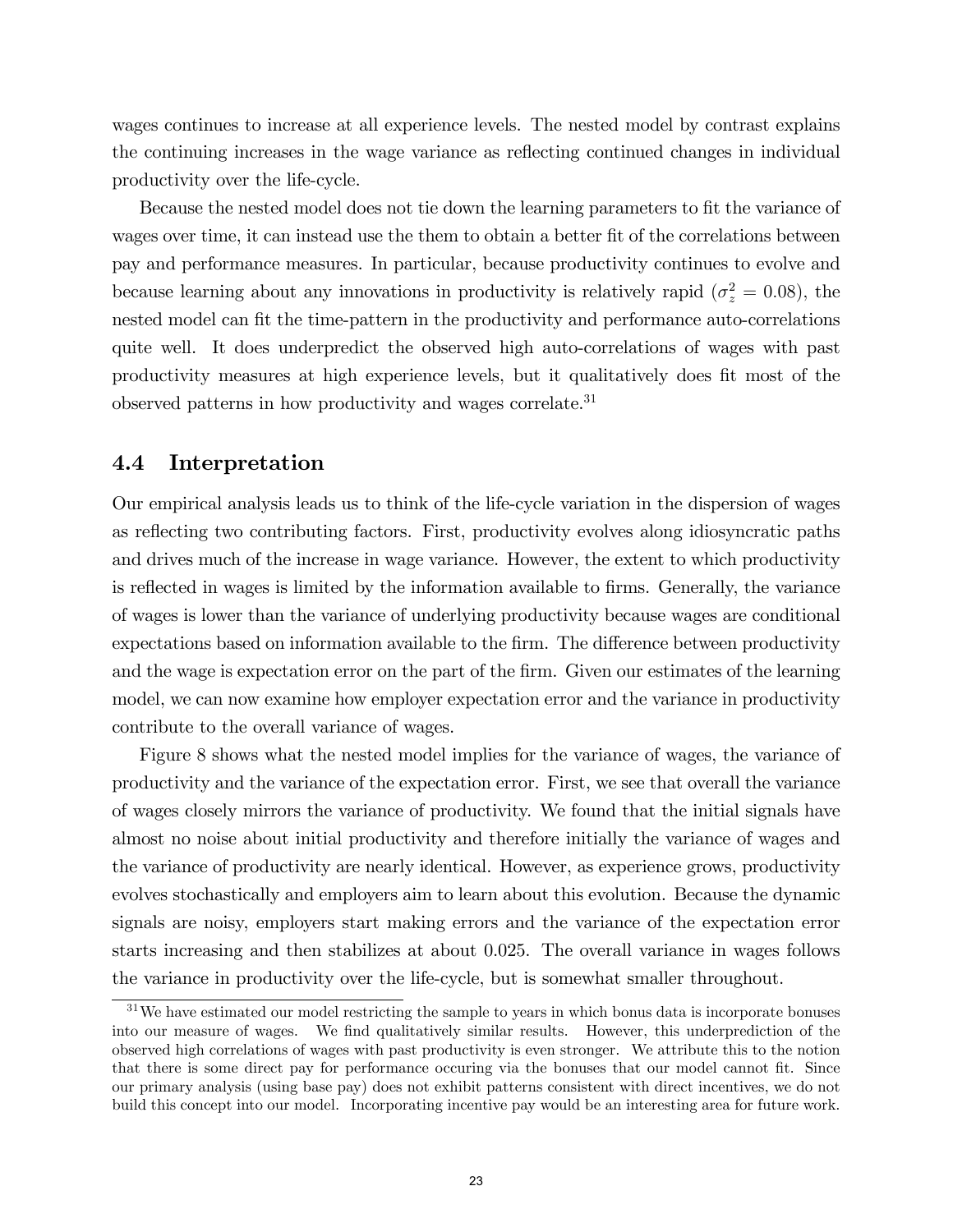The nested model thus implies that the growth of the variance in wage residuals over the life-cycle can be primarily attributed to random variation in wages over the life-cycle and not to a slow discovery of some underlying fixed productivity characteristics. However, the model does not imply that employer learning is unimportant as an economic phenomenon. Instead, the standard deviation in the expectation error is about 0.15 for most of the life-cycle, which implies that firms make on average a mistake of about 12% of wages.

## 5 Conclusion

In this paper, we provide new evidence on employer learning and productivity evolution by exploiting performance evaluations, along with pay data, from a panel of workers in a single firm. We derive a nested model and show how we can uncover both the learning and productivity parameters by matching moments in the data. We find that problems of accurately predicting productivity are important for employers and that average expectation errors are large at all stages of individuals careers. However, we do not find evidence that the wage dynamics overall are driven primarily by the learning process. Instead, our model suggests that random variation in productivity drives most of the observed increase in the variance of wages over the life-cycle. We believe these findings represent a significant reinterpretation of the employer learning literature.

An important caveat to our conclusion is that we are only able to study one firm and further, only one occupation (broadly defined). Our finding that firms have quite precise expectations over worker ability at the beginning of the worker's career could be explained by the fact that these workers have already been promoted to manager. Thus the market probably had opportunities to learn about these workers, before they entered out sample. In the future, we hope to analyze other data sets containing pay and performance measures to establish the generalizability of these findings.

A related caveat is that, because we only have data on one firm, we may have nonrandom selection out of the sample. We showed above that workers who leave are negatively selected on performance. We believe this may bias us against Önding evidence of employer learning. When the firm observes low productivity, the learning model predicts that subsequent wages will fall. However, if a subset of these wages are not observed because low-performing workers left the sample, we would find a smaller correlation between pay and past performance. In principle, we can incorporate turnover into our model, and we hope to do so in future work.

Seemingly contradictory to most models of human capital accumulation (Becker 1964, Ben-Porath 1967), we find that productivity evolves unpredictably throughout the life cycle with almost no persistent-growth component. One explanation for this finding is that workers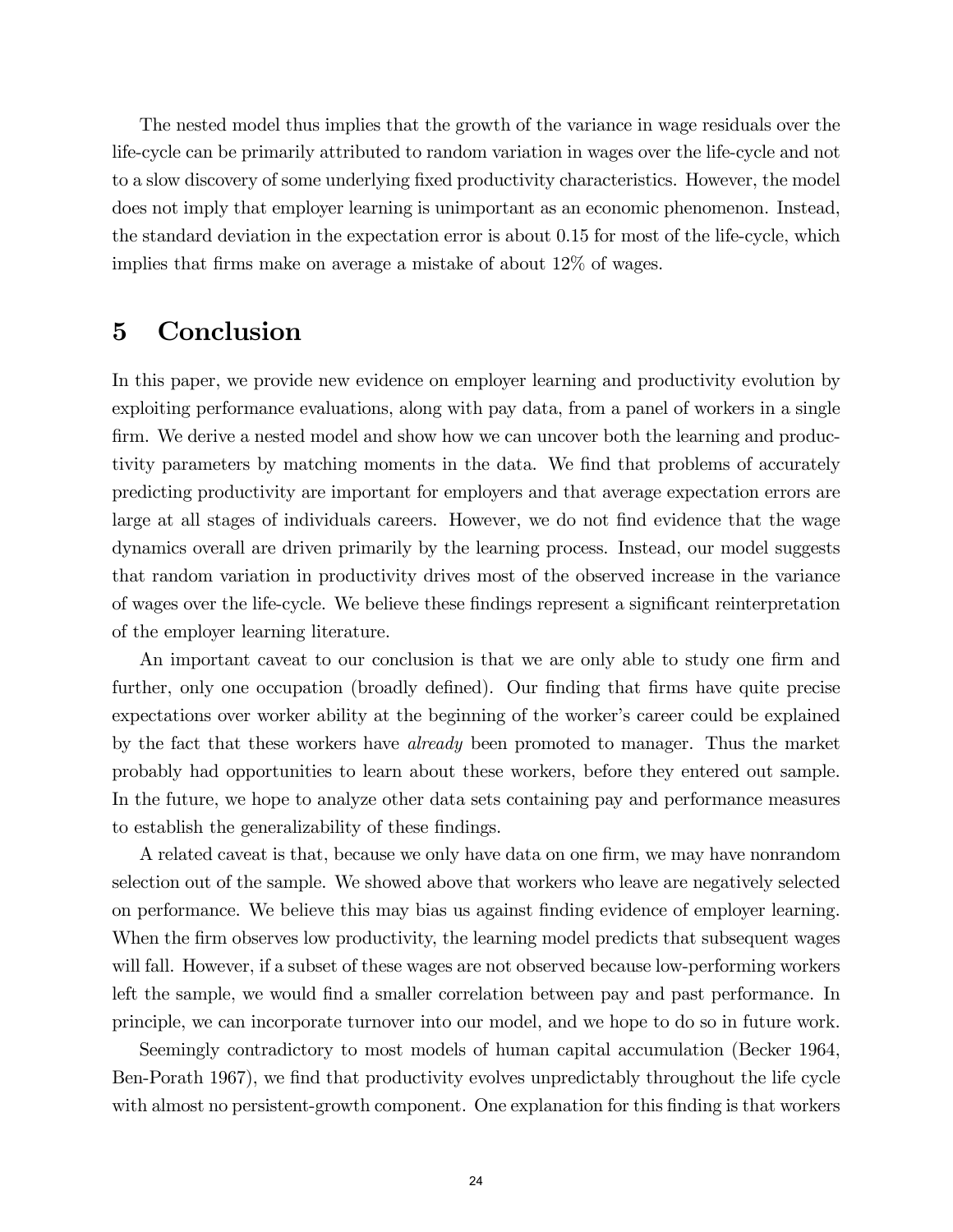are assigned to different tasks throughout the life cycle and performance on past tasks does not predict performance on future tasks. This interpretation suggests that firms shift workers into job levels and tasks with little ability to predict worker success there.

## References

- [1] Altonji, J.G. and C.R. Pierret (2001): "Employer Learning and Statistical Discrimination," Quarterly Journal of Economics, 113:79-119.
- [2] Baker, G., M. Gibbs and B. Holmstrom (1994a): "The Internal Economics of the Firm: Evidence from Personnel Data," Quarterly Journal of Economics, CIX: 921-955.
- [3] Baker, G., M. Gibbs and B. Holmstrom (1994b): "The Internal Economics of the Firm: Evidence from Personnel Data," Quarterly Journal of Economics, CIX: 881-919.
- [4] Baker, M. (1997): "Growth-Rate Heterogeneity and the Covariance Structure of Life-Cycle Earnings," Journal of Labor Economics, 15: 338-375.
- [5] Beaudry, P. and J. DiNardo (1991): "The Effect of Implicit Contracts on the Movement of Wages over the Business Cycle: Evidence from Microdata," Journal of Political Economy, XCIX: 665-688.
- [6] Becker, G. (1964): Human Capital, New York, NY: NBER.
- [7] Ben-Porath, Y.(1967): "The Production of Human Capital and the Life Cycle of Earnings," Journal of Political Economy, LXXV: 352-365.
- [8] DeVaro, J. and M. Waldman (2007): "The Signaling Role of Promotions: Further Theory and Empirical Evidence," Cornell University, mimeo.
- [9] Farber, H.S. and R. Gibbons (1996): "Learning and Wage Dynamics," Quarterly Journal of Economics, 111:1007-1047.
- [10] Gibbons, R. and L. Katz (1991): "Layoffs and Lemons," *Journal of Labor Economics*, 9:351-380.
- [11] Gibbons, R. and M. Waldman (1999): "A Theory of Wage and Promotion Dynamics inside Firms," Quarterly Journal of Economics, 114:1321-1358.
- [12] Gibbons, R. and M. Waldman (2006): "Enriching a Theory of Wage and Promotion Dynamics Inside Firms," Journal of Labor Economics, 24: 59-107.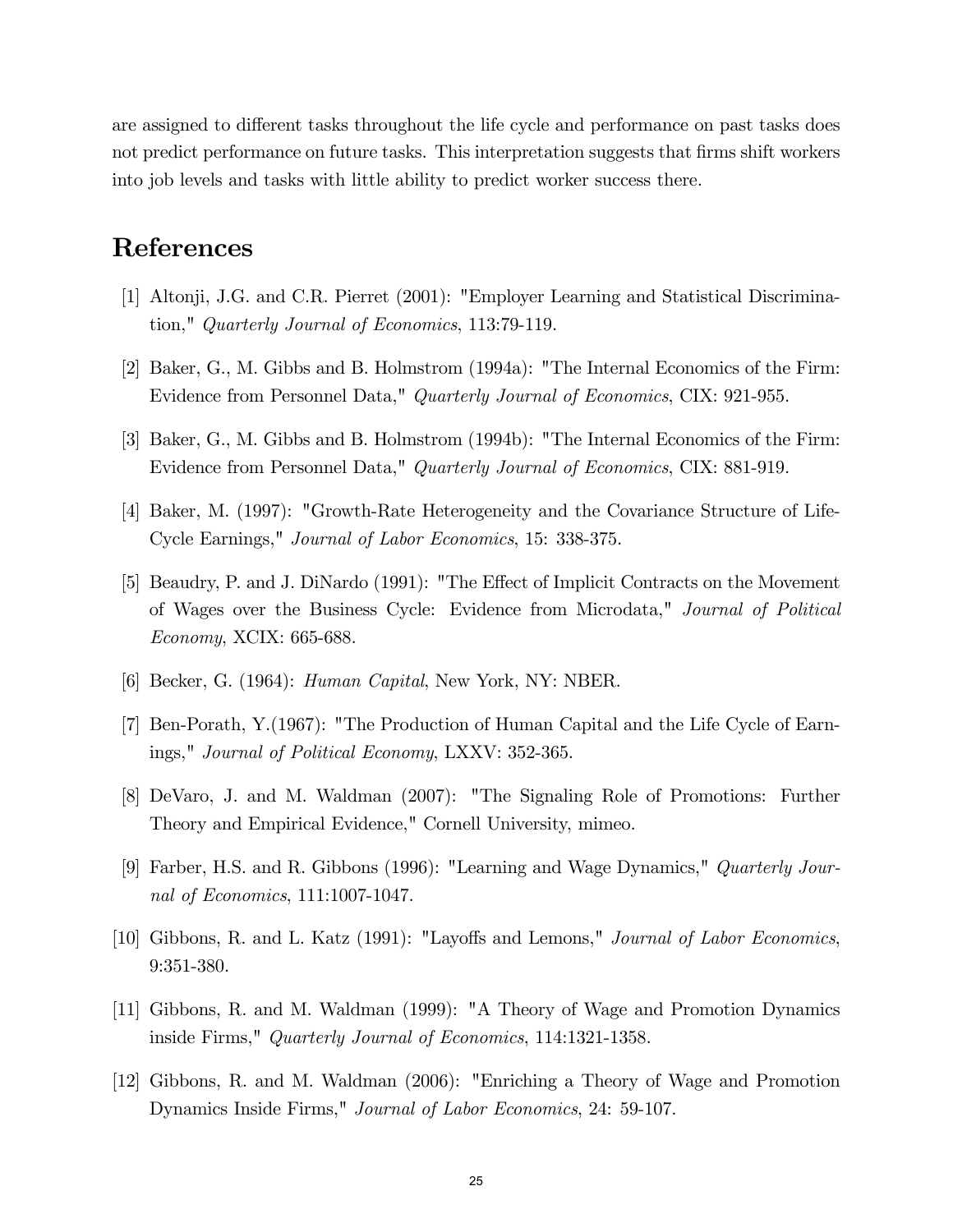- [13] Gibbs, M. (1995): "Incentive compensation in a coporate hierarchy," Journal of Accounting and Economics, 19: 247-277.
- [14] Gibbs, M. and W. Hendricks (2004): "Do Formal Salary Systems Really Matter?" Industrial and Labor Relations Review, October.
- [15] Hamilton, T (1994): Time Series Analysis. Princeton University Press: Princeton, NJ.
- [16] Hause, J. (1980): "The Fine Structure of Earnings and the On-the-Job Training Hypothesis," Econometrica, 48: 1013-29.
- [17] Kahn, L. (2009): "Asymmetric Information between Employers," Yale University, mimeo.
- [18] Kahn, L. (2009): "The Long-Term Labor Market Consequences of Graduating from College in a Bad Economy," Labour Economics, forthcoming.
- [19] Lange, F. (2007): "The Speed of Employer Learning." Journal of Labor Economics, 25: 1-35.
- [20] MaCurdy, T.(1982) "The Use of Time Series Processes to Model the Error Structure of Earnings in Longitudinal Data Analysis," Journal of Econometrics, 18: 83-114.
- [21] Medhoff, J. and K. Abraham (1980): "Experience, Performance and Earnings," Quarterly Journal of Economics, 95: 703-736.
- [22] Medhoff, J. and K. Abraham (1981): "Are those paid more really more productive? The case of experience," Journal of Human Resources, 16: 186-216.
- [23] Murphy, K. J. (1991): "Merck & Co., Inc. (A), (B), & (C)," Harvard Business School Press, Boston, MA.
- [24] Oreopoulos, P., T. von Wachter and A. Heisz (2009),"The Short- and Long-Term Career Effects of Graduating in a Recession: Hysteresis and Heterogeneity in the Market for College Graduates," Columbia University, mimeo.
- [25] Schönberg, U. (2007): "Testing for Asymmetric Employer Learning" Journal of Labor Economics, 25, pp. 651-692.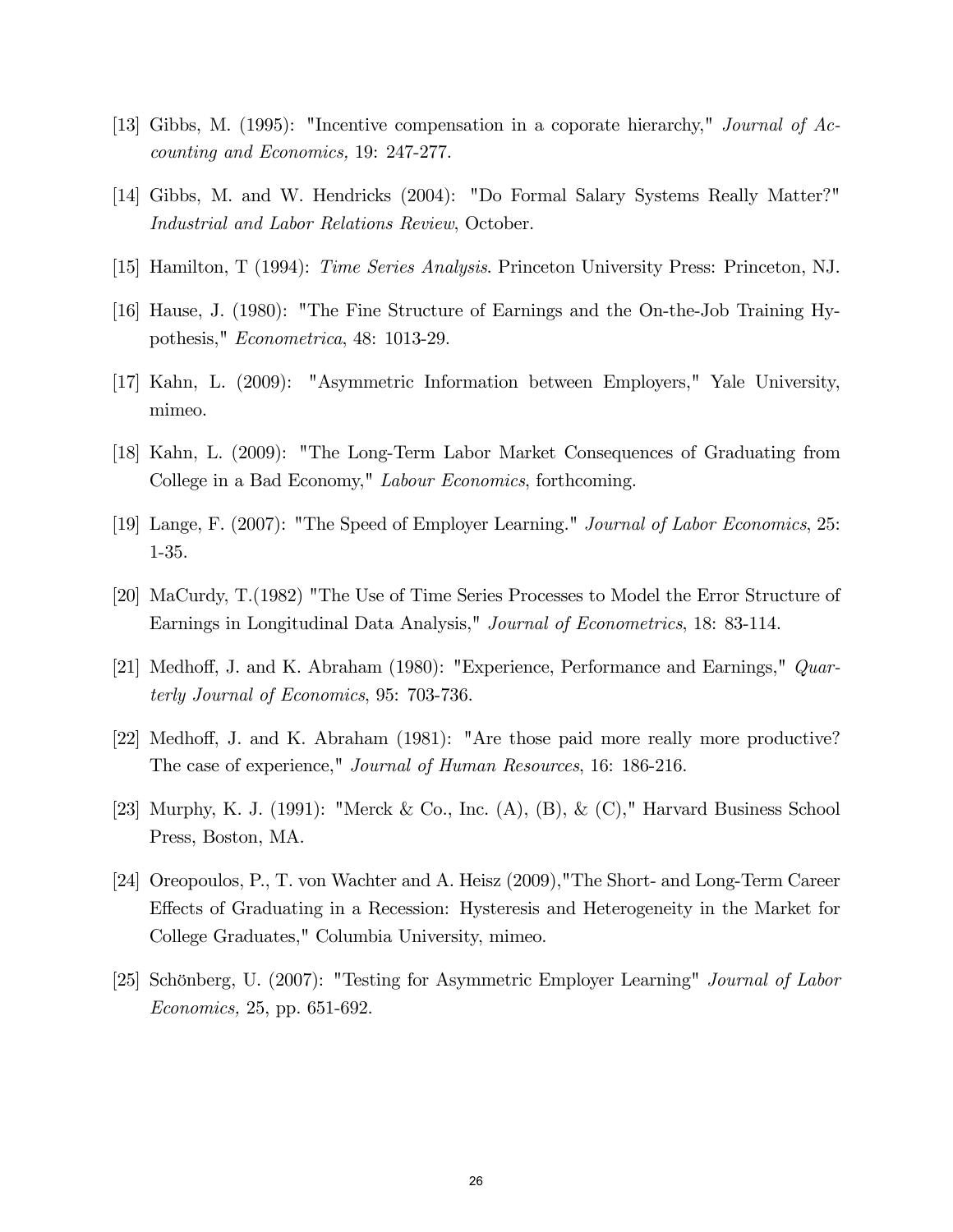## A A More General Class of Models

In Section 3, we have presented a model with a particular productivity process and a particular learning structure. In this section, we will show a more general class of models of learning about worker productivity, drawing from Hamilton (1994). We will show how to derive the second moment matrices of productivity signals and wages in this larger class of models. To estimate the parameters of these models, one naturally will fit the predicted and the observed second moment matrices of productivity signals and wages.

## A.1 The Productivity Process

In period 0 (before production starts), individuals are endowed with a  $(n_q x1)$ -vector of productivity parameters  $\theta_{i0}$  with  $E[\theta_{i0}] = 0$  and  $E[\theta_{i0}\theta'_{i0}]$  $\Big] = P_0$ . In subsequent periods, productivity evolves according to a stochastic process represented by the stochastic difference equation:

$$
\theta_{it+1} = \Phi \theta_{it} + \varepsilon_{it+1}^{\theta}
$$
\n
$$
\varepsilon_{it+1}^{\theta} \gamma N(0, R_{\theta})
$$
\n(14)

This implies that the productivity states in period 1, the first period of actual production are  $\theta_{i1} = \Phi \theta_{i0} + \varepsilon_{i1}^{\theta}$ .

## A.2 Prediction in the Initial Period

Before any production takes place, firms draw a signal about  $\theta_{i0}$ . This signal is summarized by an initial  $(n_z x1)$  vector of signals  $z_{i,0}$ . This vector is not observed in the data, but represents the information available to firms at the beginning of an individuals career.

$$
z_{i,0} = H'_0 \theta_{i0} + \varepsilon_{i,0}^z
$$
  

$$
\varepsilon_{i,0}^z N(0, R_{z,0})
$$
 (15)

The dimensions of  $(H_0, \varepsilon_{i,0}^z, R_{z,0}, P_0)$  are implicitly defined to conform to  $z_{i,0}$  and  $\theta_{i0}$ . Based on the signal vector  $z_{i0}$  firms predict the state  $\theta_{i0}$ :

$$
\begin{aligned}\n\widehat{\theta}_{i,0|0} &= P_0 H_0 \left( H_0' P_0 H_0 + R_{z,0} \right)^{-1} z_{i,0} \\
&= K_z z_i\n\end{aligned} \tag{16}
$$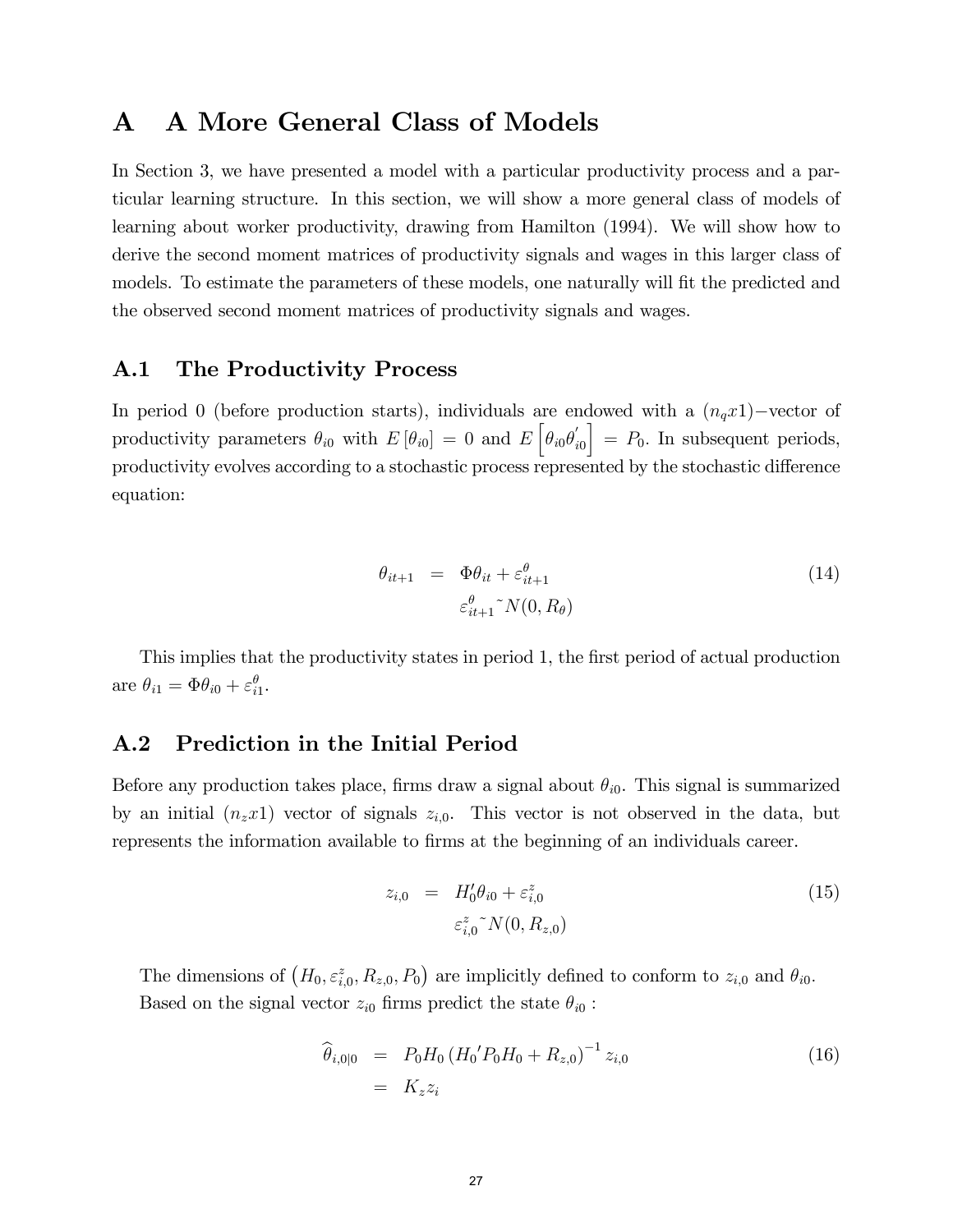Firms set wages based on this predicted state  $\hat{\theta}_{i,0|0}$  taking into account that productivity will evolve between the pre-period and period 1 according to equation  $(14)$ . Firms best guess about productivity in period 1 is:

$$
\widehat{\theta}_{i1|0} = \Phi \widehat{\theta}_{i0|0} \n= \Phi K_z z_i
$$

and the posterior variance of the expectation error is:

$$
P_{1|0} = \Phi (P_0 - K_z H'_0 P_0) \Phi' + R_\theta
$$

#### A.3 The Recursion

At the end of each period  $t > 0$ , a new  $(n_x x_1)$ -signal vector  $x_{it}$  is drawn by the firm.

$$
x_{i,t} = H'_x \theta_{it} + \varepsilon_{it}^x
$$
  

$$
\varepsilon_{it}^x \gamma(0, R_x)
$$
 (17)

Based on this signal, the expected posterior of  $\theta_{it}$  conditional on  $x_{it}$  is:

$$
\begin{aligned}\n\widehat{\theta}_{it|t} &= \widehat{\theta}_{it|t-1} + P_{t|t-1} H_x \left( H_x' P_{t|t-1} H_x + R_x \right)^{-1} \left( x_{it} - H_x' \widehat{\theta}_{it|t-1} \right) \\
&= \widehat{\theta}_{it|t-1} + K_t \left( x_{it} - H_x' \widehat{\theta}_{it|t-1} \right) \\
&= (1 - K_t H_x') \widehat{\theta}_{it|t-1} + K_t x_{it}\n\end{aligned} \tag{18}
$$

Again, firms account for the evolution in productivity described in equation (14) and therefore, firms best guess about productivity in period  $t+1$  is:

$$
\widehat{\theta}_{it+1|t} = \Phi \widehat{\theta}_{it|t} \n= \Phi (1 - K_t H'_x) \widehat{\theta}_{it|t-1} + \Phi K_t x_{it}
$$
\n(19)

The variance of the expectation error then evolves according to

$$
P_{t+1|t} = \Phi \left( P_{t|t-1} - K_t H'_x P_{t|t-1} \right) \Phi' + R_\theta \tag{20}
$$

This defines the complete prediction problem of the firm. The parameters are  $(P_0, R_{z,0}, R_x, R_\theta, H_x, H_0, \Phi)$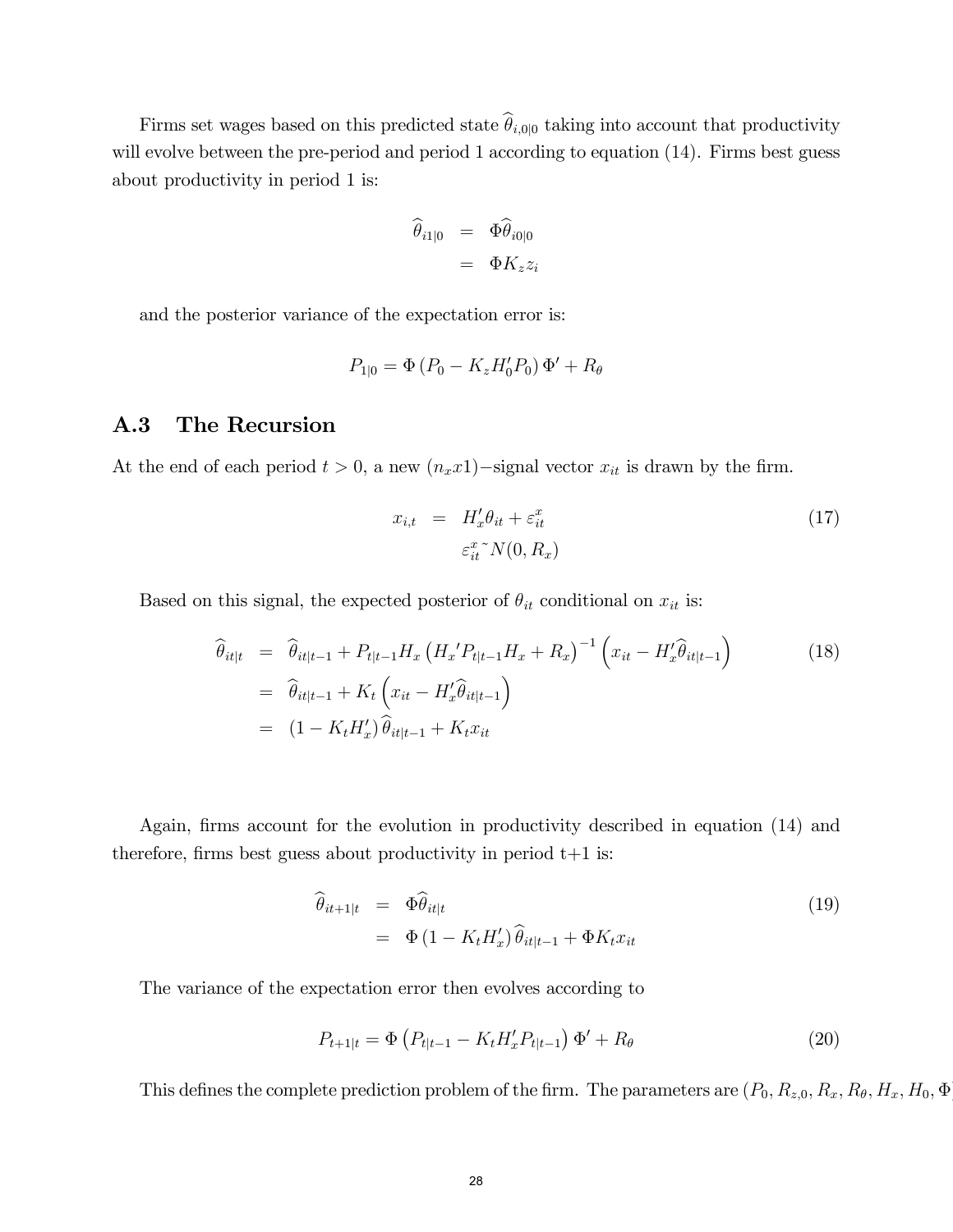#### A.4 Wages

So far, we have described how the individual productivity state and the expectation of this state evolves over time. One component of the individual productivity state is  $q_{it}$ , the idiosyncratic component of log productivity. We now show how log wages are related to log productivity. Because we assume that labor markets are frictionless spot markets and all information is common, we have that wages  $W_{it}^*$  equal expected productivity:  $W_{it}^* = E[Q(x,t) Q_{it} | I^t] = E[Q(x,t) \exp(q_{it}) | I^t]$ . Here  $Q(x,t)$  is a productivity profile common to all individuals and  $Q_{it}$  represents individual productivity and  $I<sup>t</sup>$  represents the information set available at time t. We assume also that wages are measured with multiplicative measurement error  $\Omega_{it}$ .

We have made a number of normality assumptions. One advantage of these assumptions is that expected log productivity  $\hat{q}_{it}$  is normally distributed in each period. We can therefore write:

$$
W_{it} = Q(x, t) E [Q_{i,t} | I_{it}] \Omega_{it}
$$
  
=  $Q(x, t) E [\exp(q_{i,t}) | I_{it}] \Omega_{it} = Q(x, t) \exp \left(\widehat{q}_{it} + \frac{1}{2}v(t)\right) \Omega_{it}$ 

where  $v(t)$  is the variance of the expectation of log productivity. Taking logs, we obtain

$$
w_{it} = \left(q\left(x,t\right) + \frac{1}{2}v\left(t\right)\right) + \widehat{q}_{it} + \omega_{it}
$$
  
=  $h\left(x,t\right) + \widehat{q}_{it} + \omega_{it}$  (21)

where  $\omega_{it}$  is the noise in the measurement error with variance  $\sigma_{\omega}^2$ . We assume that  $\omega_{it}$  is uncorrelated with all other variables in the model.

We residualize wages to remove the common age profile  $h(x, t)$  and denote the residual as  $r_{it}$ .

## A.5 Link to Observable Data: A State-Space Specification

The next task is to derive the second moments that the model implies for observable quantities  $(r_{it}, p_{it})$ . We note that our problem takes the form of a linear state-space specifications. The states that describe individuals are the individual productivity states  $\theta_{it}$  as well as the expectations firms hold  $\hat{\theta}_{it}$ . We stack these two vectors and denote the state vector by  $\xi_{it} = \left(\hat{\theta}_{it} \quad \theta_{it}\right)'$ . The states evolve in a linear stochastic way and the observed data is linearly related to the states. We denote the observed data as  $y_{it} = (r_{it} \ p_{it})'$ .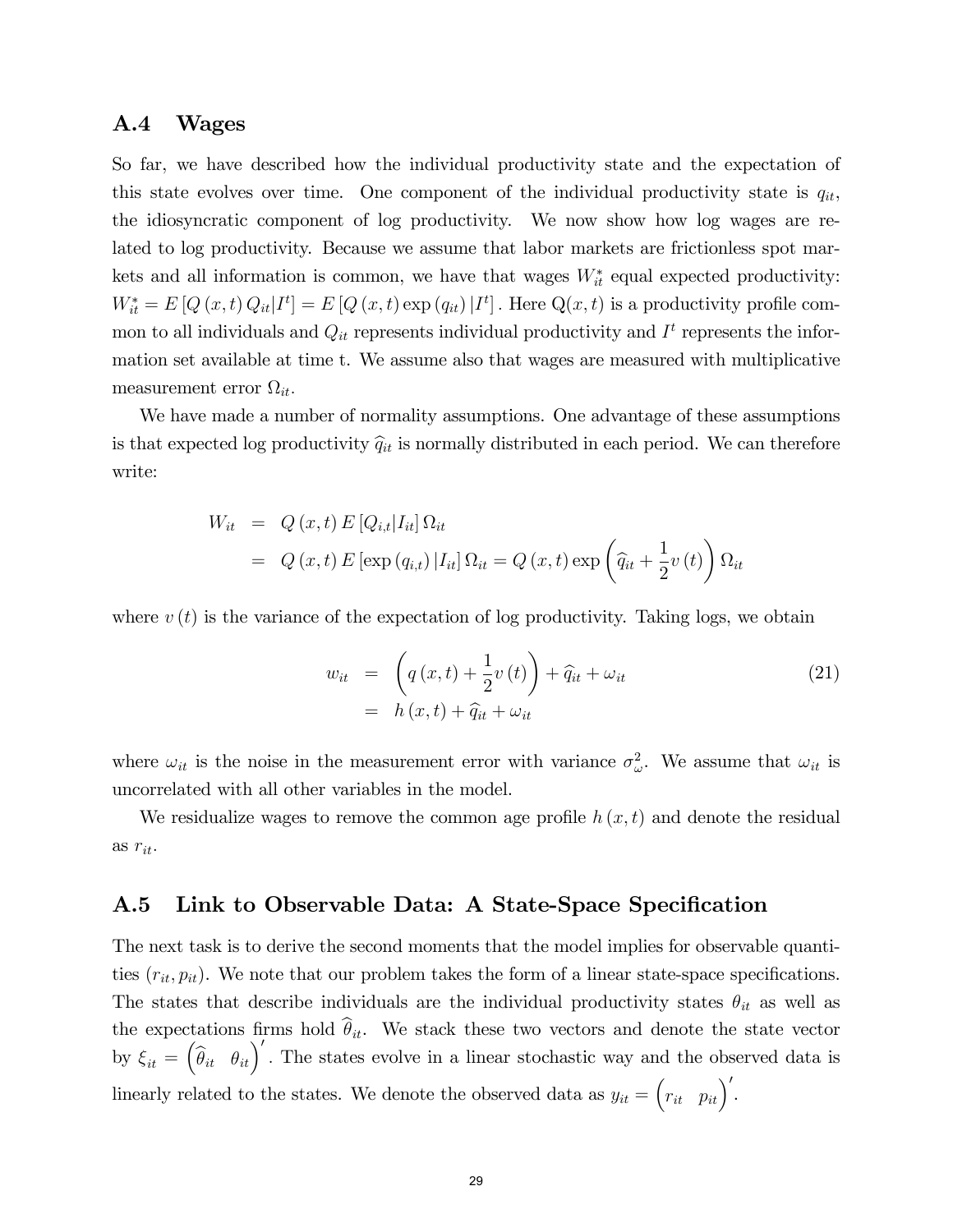The linear state space model consists of three parts. First, we need to specify how the state evolves. This is done in equation  $(22)$ . Second, we need to specify how the states map into observed variables. This measurement equation is given by (23). Finally, we need to specify the distribution of the initial state  $\xi_{i1}$ , the forcing variables  $v_{it}$ , and the unobservable noise in the measurement equation  $e_{it}$ .

$$
\xi_{it+1} = F_t \xi_{it} + v_{it+1} \tag{22}
$$

$$
y_{it} = M\xi_{it} + e_{it} \tag{23}
$$

$$
\xi_{i1} = \begin{pmatrix} \Phi K_z z_{i,0} \\ \theta_{i1} \end{pmatrix}
$$

The matrix M has as many rows as there are observable objects. The vector  $e_{it}$  contains the noise in the measurement equations. The matrix  $F_t$  is given by

$$
F_t = \begin{pmatrix} \Phi (1 - K_t H'_x) & \Phi K_t H'_x \\ 0 & \Phi \end{pmatrix}
$$

and the innovation  $v_{it+1}$  to the state vector is defined as:

$$
v_{it+1} = \begin{pmatrix} \Phi K_t \varepsilon_{it}^x \\ \varepsilon_{it}^\theta \end{pmatrix}
$$

The  $(K_z, K_t)$  –matrices were implicitly defined in equations (16) and (18) above.

#### A.6 The 2nd Moment Matrix of Observables

We can now derive the variance-covariance matrix for the observables  $y_{it}$  and  $y_{i\tau}$ . Without loss of generality, we can limit ourselves to  $\tau \geq t$ .

Because  $e_{it}$  contains only measurement error, we can write the second moment matrices of the observables as follows:

$$
E\left[y_{it}y'_{i\tau\geq t}\right] = ME\left[\xi_{it}\xi'_{i\tau}\right]M' + E\left[e_{it}e'_{i\tau}\right]
$$
\n(24)

The M are deterministic and we therefore just have 2 components  $E[\xi_{it}\xi'_{i\tau}]$ , and  $E[e_{it}e'_{i\tau}]$ that need to be determined as functions of the parameters of the model. The matrix  $E\left[e_{it}e_{i\tau}'\right]$ is 0 for  $\tau \neq t$  and is directly given from the is variance-covariance matrix of measurement error within t. We therefore simply need to determine how  $E\left[\xi_{it}\xi'_{i\tau}\right]$  is related to the parameters.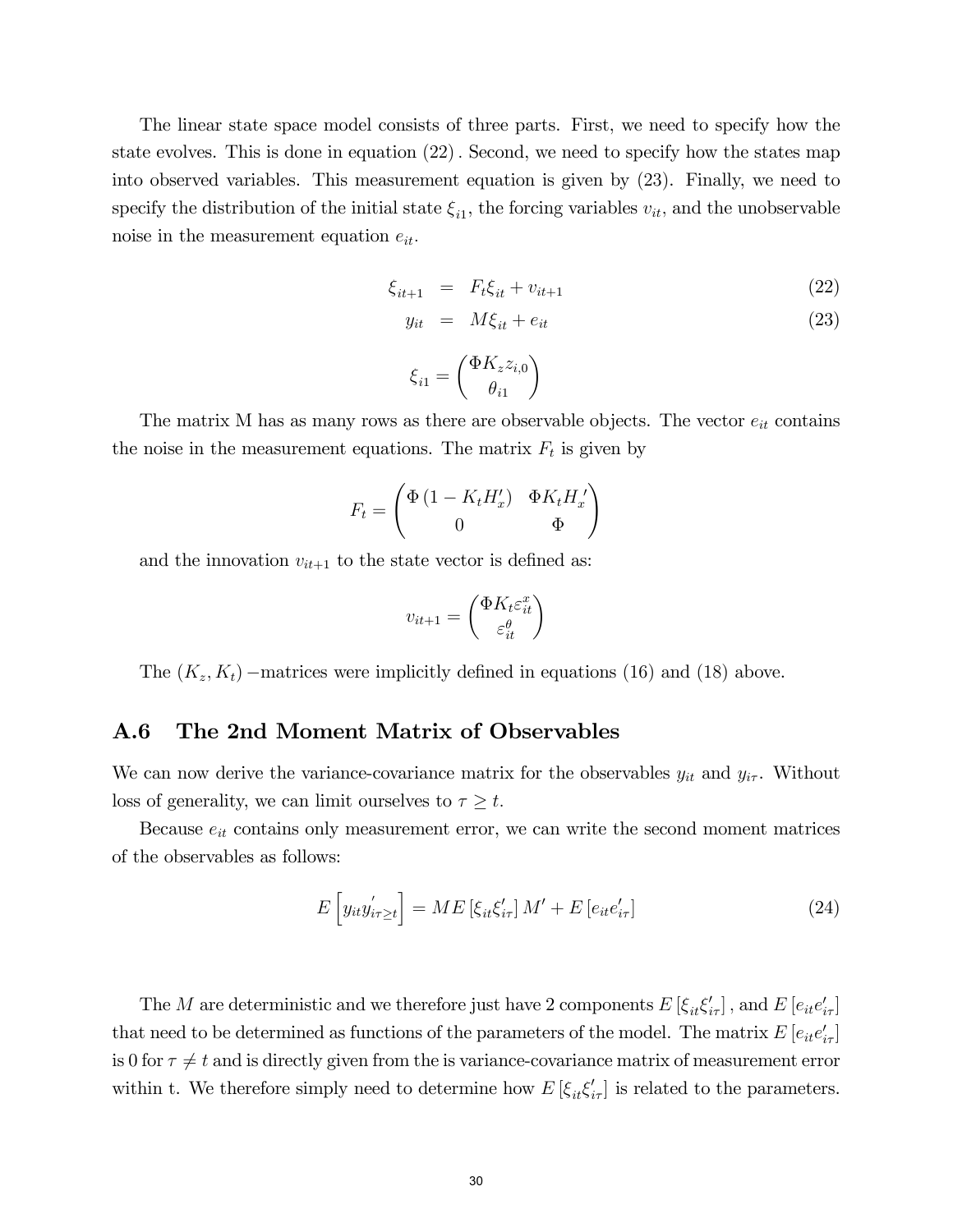Tedious, but straightforward algebra yields

$$
E\left[\xi_{it}\xi'_{i\tau}\right] = \sum_{j=2}^{j=t} \left\{ \left(\prod_{l=j}^{l=t-1} F_l\right) E\left[v_{i,j}v'_{i,j}\right] \left(\prod_{l=j}^{l=\tau-1} F_l\right)' \right\} + \left(\prod_{l=1}^{l=t-1} F_l\right) E\left[\xi_{i1}\xi'_{i1}\right] \left(\prod_{l=1}^{l=\tau-1} F_l\right)' (25)
$$

where

$$
E\left[\xi_{i1}\xi'_{i1}\right] = \begin{pmatrix} \Phi K_z \left(H'_0 P_0 H_0 + R_z\right) K'_z \Phi' & \Phi K_z H'_0 P_0 \Phi' \\ \Phi P_0 H_0 K'_z \Phi' & \Phi P_0 \Phi' + R_\theta \end{pmatrix}
$$
(26)

and

$$
E\left[v_{i,j}v_{i,j}'\right] = E\begin{pmatrix} \Phi K_{j-1}R_x K_{j-1}'\Phi' & 0\\ 0 & R_\theta \end{pmatrix}
$$
 (27)

We have thus shown how to generate  $E[y_t y_\tau]$  as functions of the parameters  $(P_0, R_{z,0}, R_x, R_\theta, H_x, H_0, \Phi)$ and the measurement matrix for any dynamic specification of productivity that follows equation  $(14)$  and any normal learning model that follows equations  $(15)$  and  $(17)$ .

## A.7 The Nested Model as a Member of the General Linear State Space Models

In this Section, we have described how the second moment of observable variables is linked to the parameters of a general linear learning model. The nested model encountered in Section 3 is a special case of such a linear learning model. We now show in the remainder of the Section what the nested model implies for the parameter matrices of the learning model:  $(P_0, R_{z,0}, R_x, R_\theta, H_x, H_0, \Phi)$  and M. This will allow us to implement equation (24) together with equations  $(25)$ ,  $(26)$ , and  $(27)$  to generate the covariance matrices of the wage residuals and performance ratings.

Define first the individual productivity states as  $\xi_{it} = (\theta_{it}, \theta_{it})'$  where:

$$
\theta_{it} = \begin{pmatrix} q_{it} \\ \kappa_i \\ \varepsilon_{it}^p \end{pmatrix}
$$

Note here that we let the individual chumminess term  $\varepsilon_{it}^p$  enter as an individual state.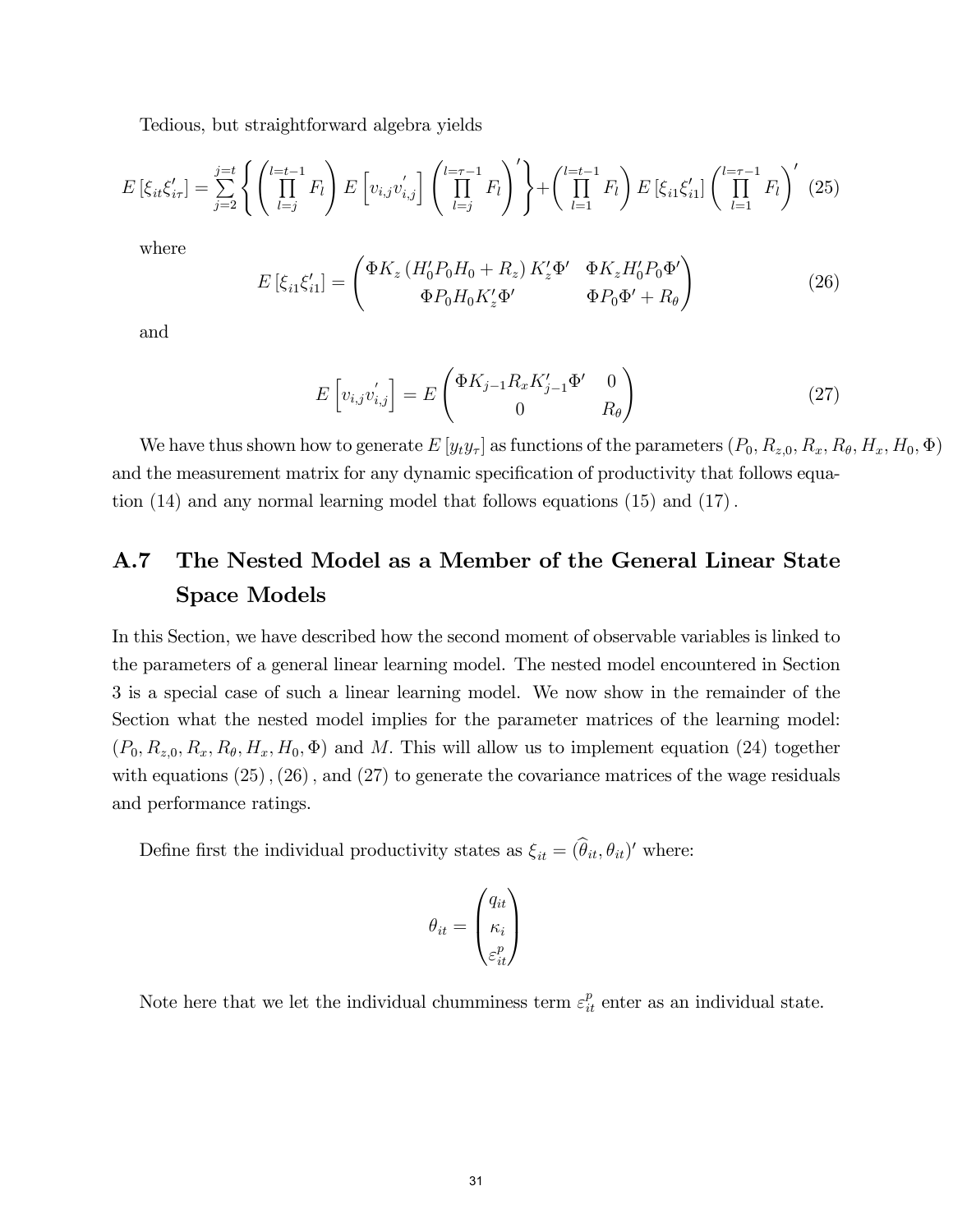The individual state evolves as

$$
\theta_{it+1} = \begin{pmatrix} q_{it+1} \\ \kappa_i \\ \varepsilon_{it+1}^p \end{pmatrix} = \begin{pmatrix} 1 & 1 & 0 \\ 0 & 1 & 0 \\ 0 & 0 & \rho \end{pmatrix} \begin{pmatrix} q_{it} \\ \kappa_i \\ \varepsilon_{it}^p \end{pmatrix} + \begin{pmatrix} \varepsilon_{it+1}^r \\ 0 \\ u_{it+1} \end{pmatrix}
$$

$$
= \Phi \theta_{it} + \varepsilon_{it}^{\theta}
$$

The vector  $v_{it+1}$  is therefore given by  $v_{it+1}$  =  $\int \Phi K_t \varepsilon_{it}^x$  $\left(\begin{array}{c} K_t \varepsilon_{it}^x\\ \varepsilon_{it}^{\theta} \end{array}\right)$ 

Now, the measurement equation is  $y_{it} = M \xi_{it} + e_{it}$ . Thus, we need to define M and  $e_{it}$ . We assume that there is measurement error in  $r_{it}$  but that  $p_{it}$  is observed without error in our data. Thus:

.

$$
e_{it} = \left(\begin{array}{c} \omega_{it} \\ 0 \end{array}\right)
$$

The measurement error variance is  $\sigma_{\omega}^2$  and thus  $E[e_{it}e'_{it}] = \begin{pmatrix} \sigma_{\omega}^2 & 0 \\ 0 & 0 \end{pmatrix}$ : Next,  $\overline{1}$ 

$$
M = \begin{pmatrix} 1 & 0 & 0 & 0 & 0 & 0 \\ 0 & 0 & 0 & 1 & 0 & 1 \end{pmatrix}
$$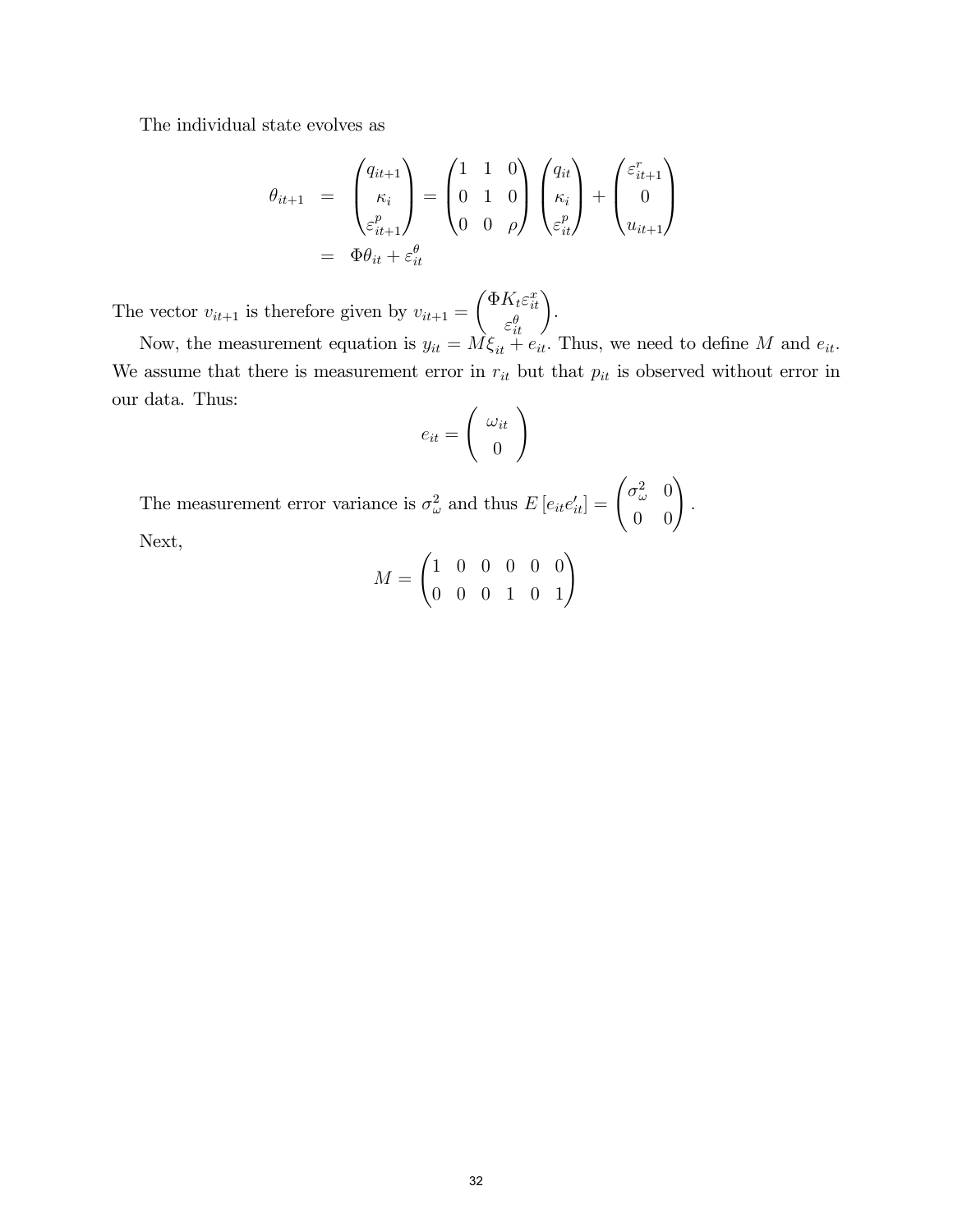Then

$$
P_0 = \begin{pmatrix} \sigma_q^2 & 0 & 0 \\ 0 & \sigma_\kappa^2 & 0 \\ 0 & 0 & 0 \end{pmatrix}
$$

$$
H_0 = \begin{pmatrix} 1 \\ 0 \\ 0 \end{pmatrix}
$$

$$
H_x = \begin{pmatrix} 1 & 1 \\ 0 & 0 \\ 0 & 1 \end{pmatrix}
$$

$$
R_{z,0} = \sigma_0^2
$$

$$
R_x = \begin{pmatrix} \sigma_z^2 & 0 \\ 0 & 0 \end{pmatrix}
$$

$$
\Phi = \begin{pmatrix} 1 & 1 & 0 \\ 0 & 1 & 0 \\ 0 & 0 & \rho \end{pmatrix}
$$

$$
R_\theta = \begin{pmatrix} \sigma_r^2 & 0 & 0 \\ 0 & 0 & 0 \\ 0 & 0 & \sigma_u^2 \end{pmatrix}
$$

This specialization of the general linear state space model represents the nested model we estimate in this paper.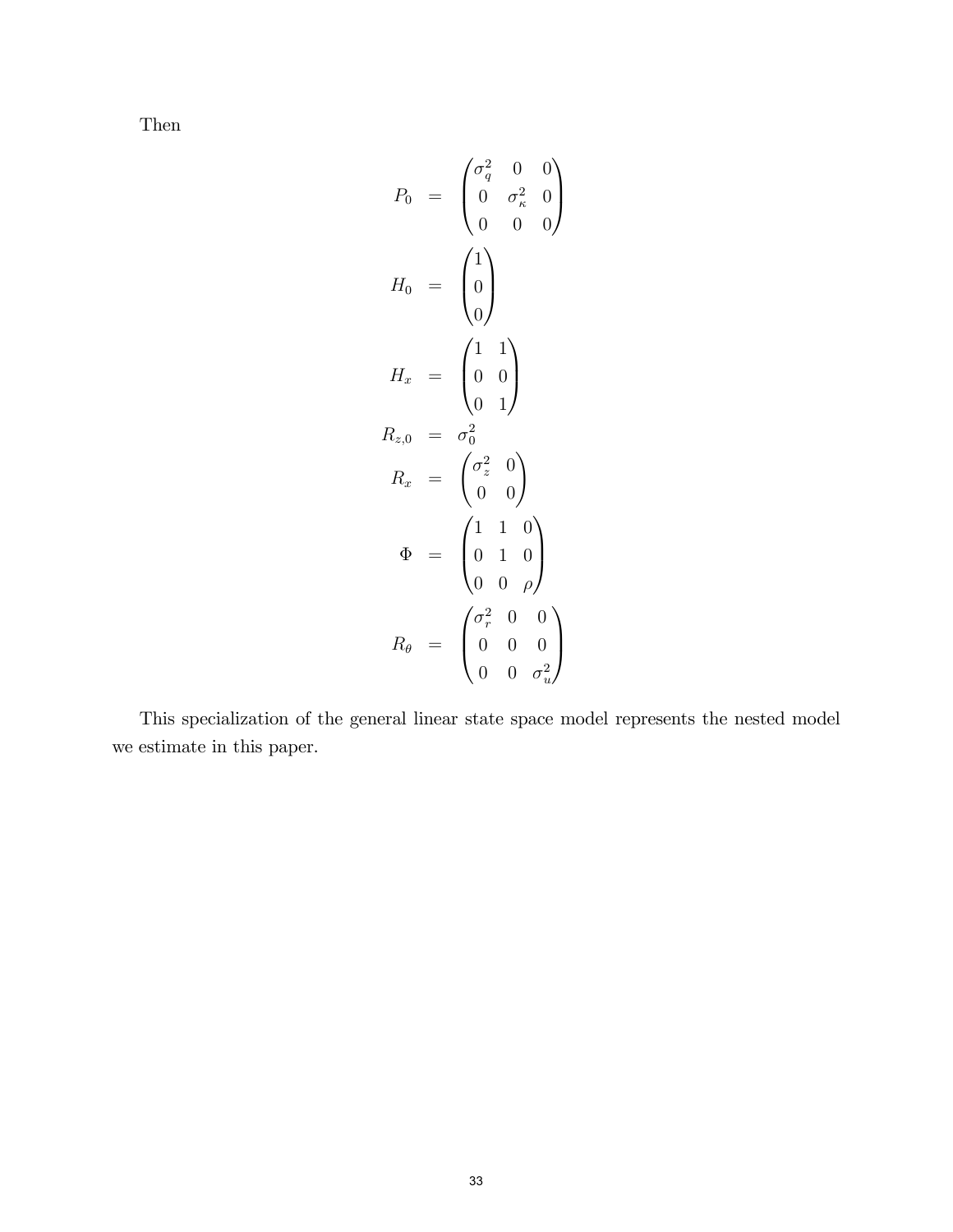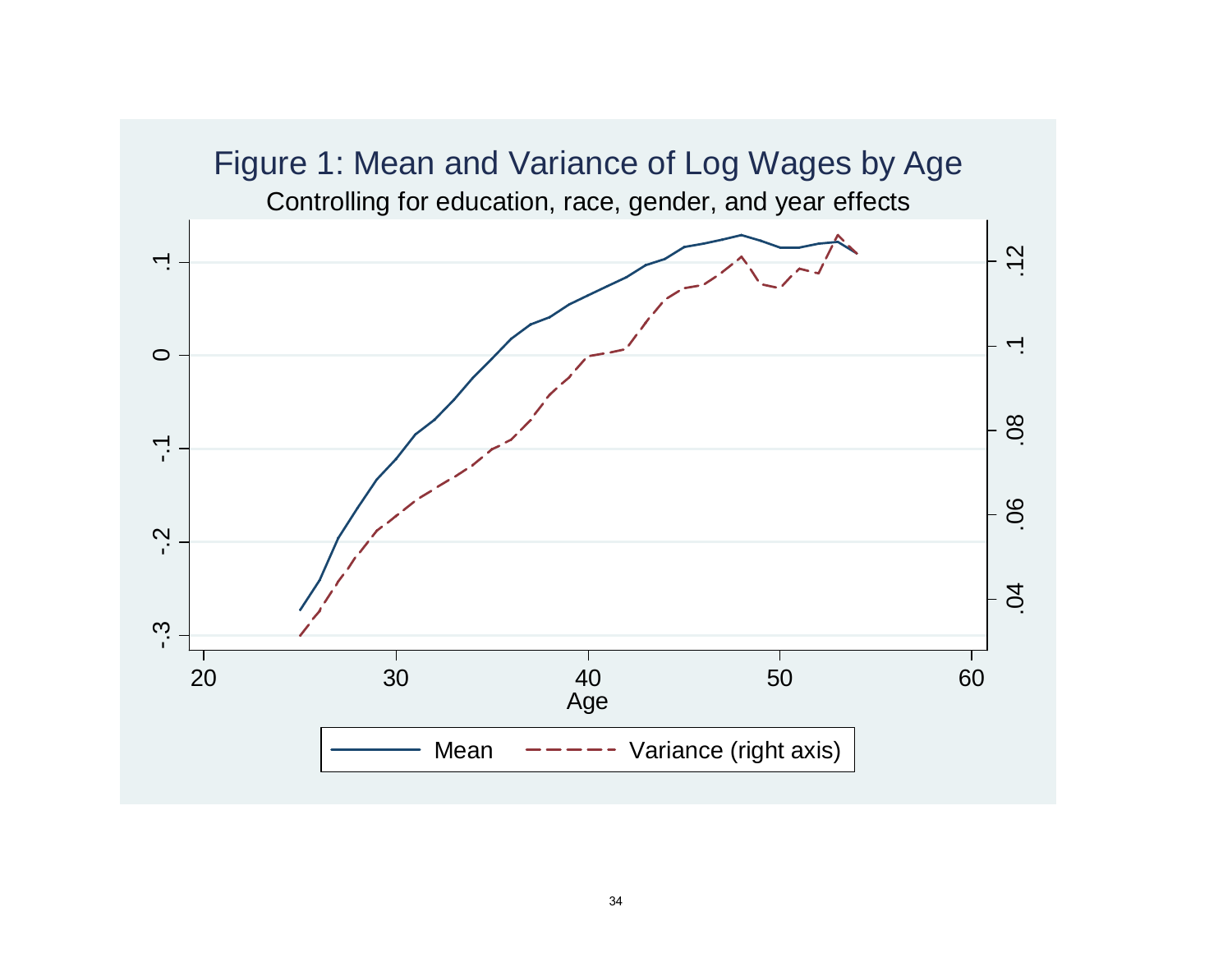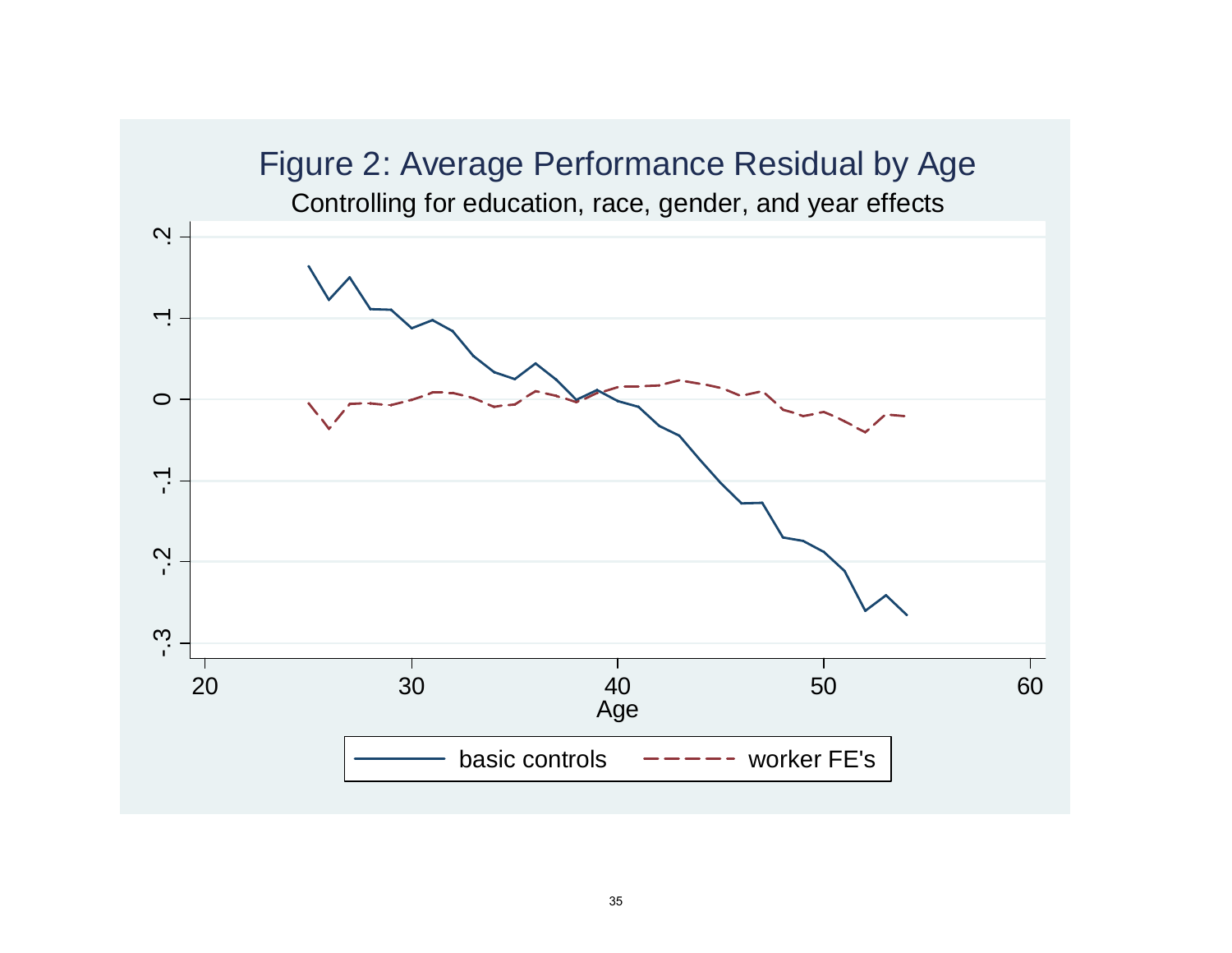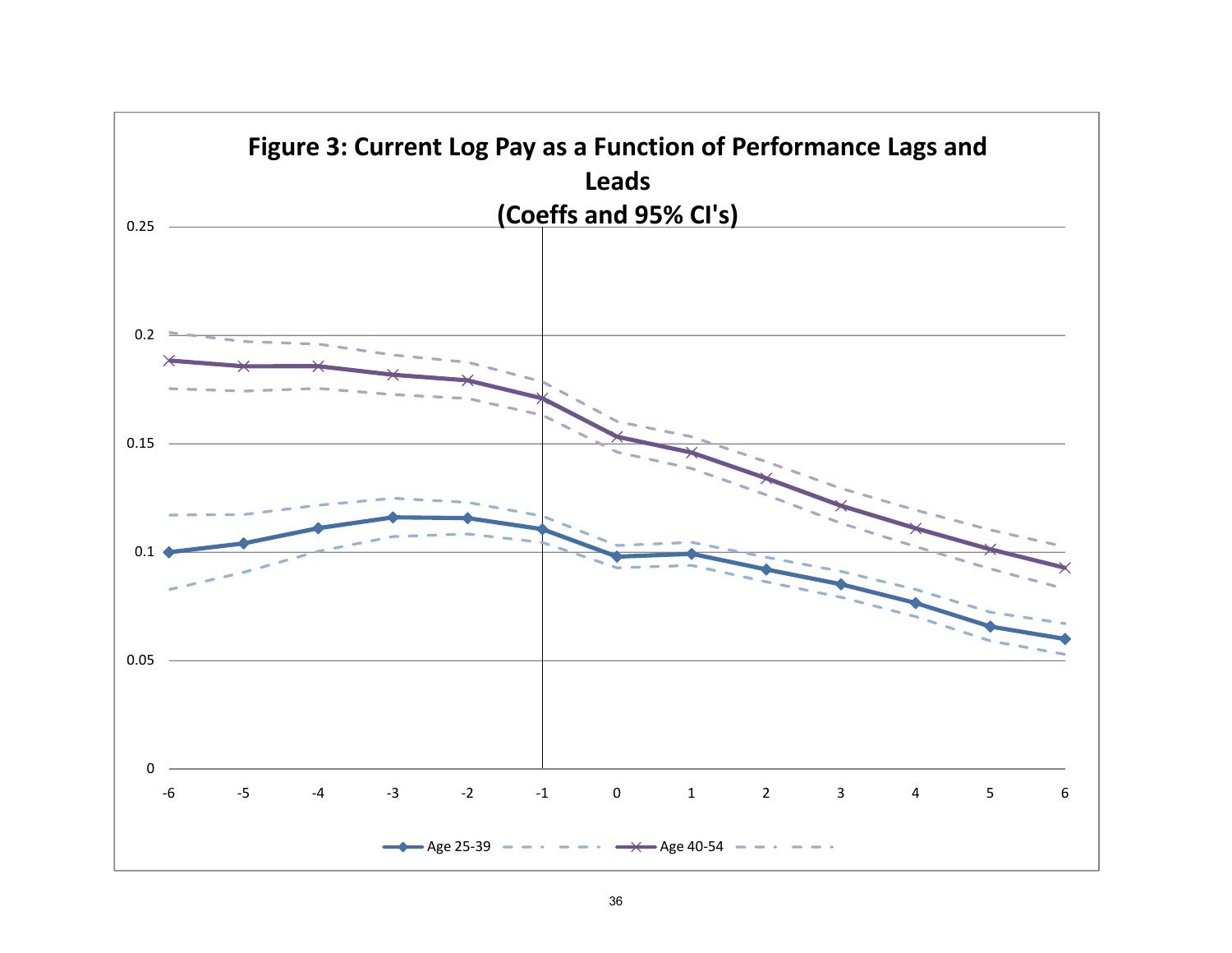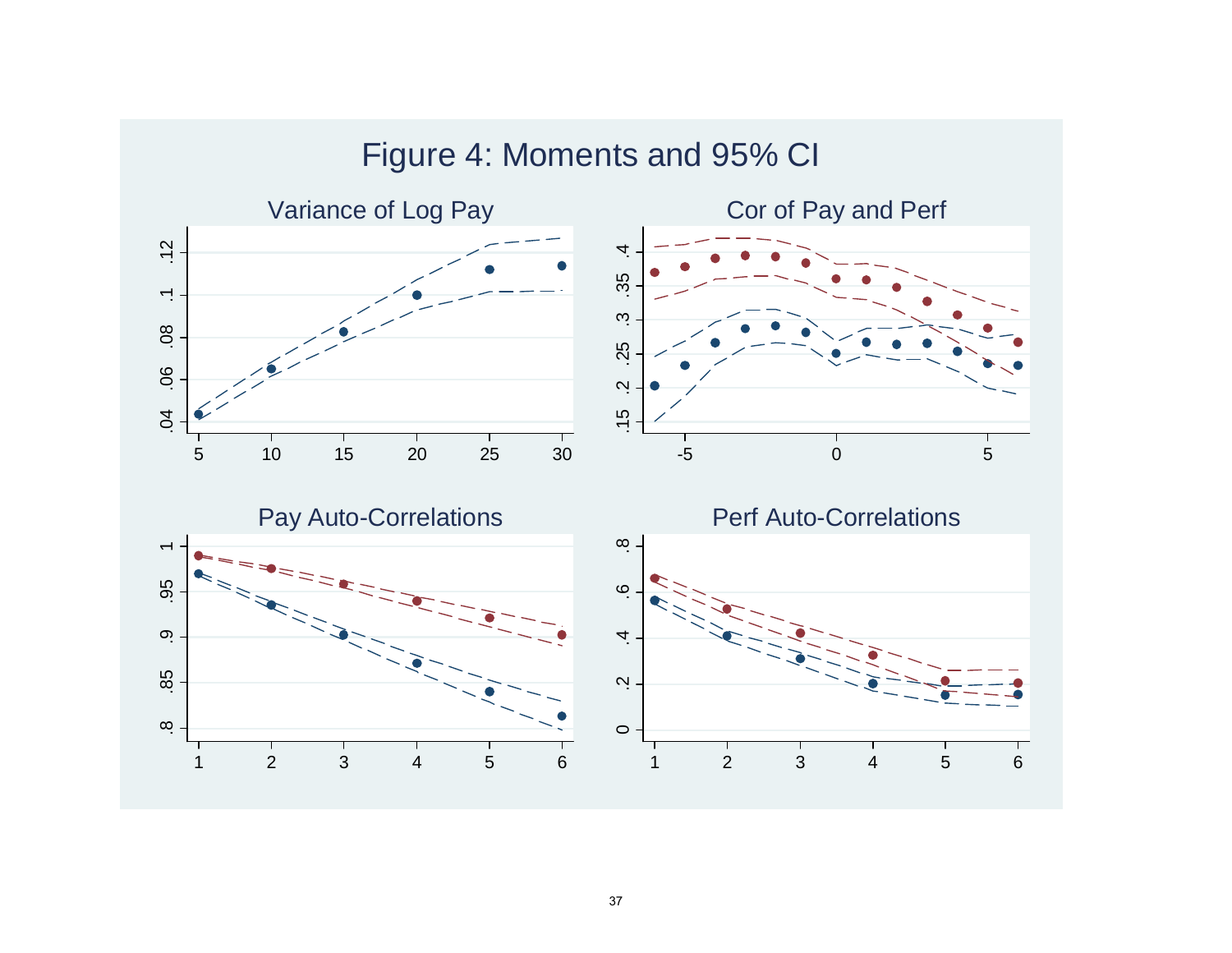

# Figure 5: Moments and Fits for Pure Learning, BGH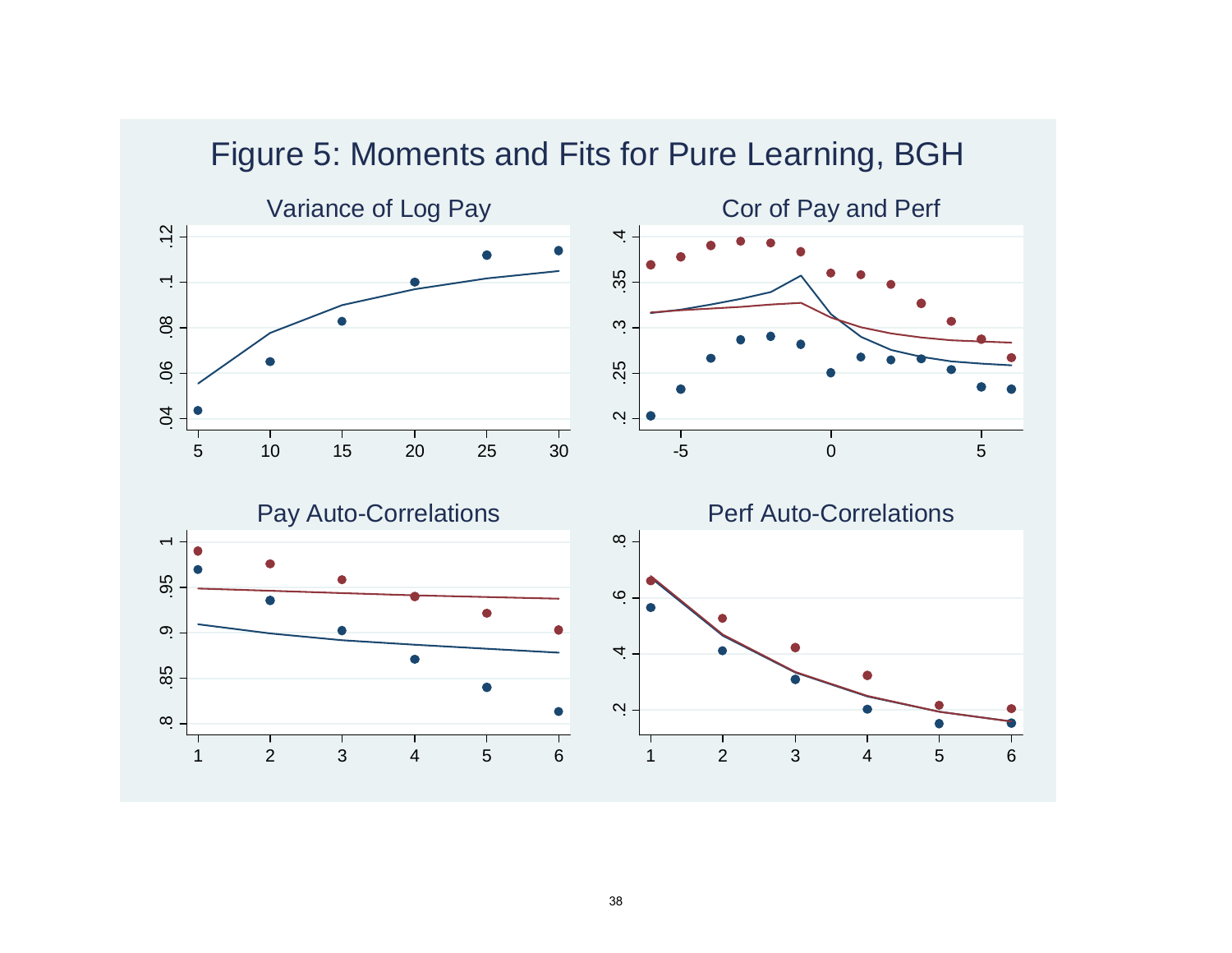

Figure 6: Moments and Fits for Pure Productivity, BGH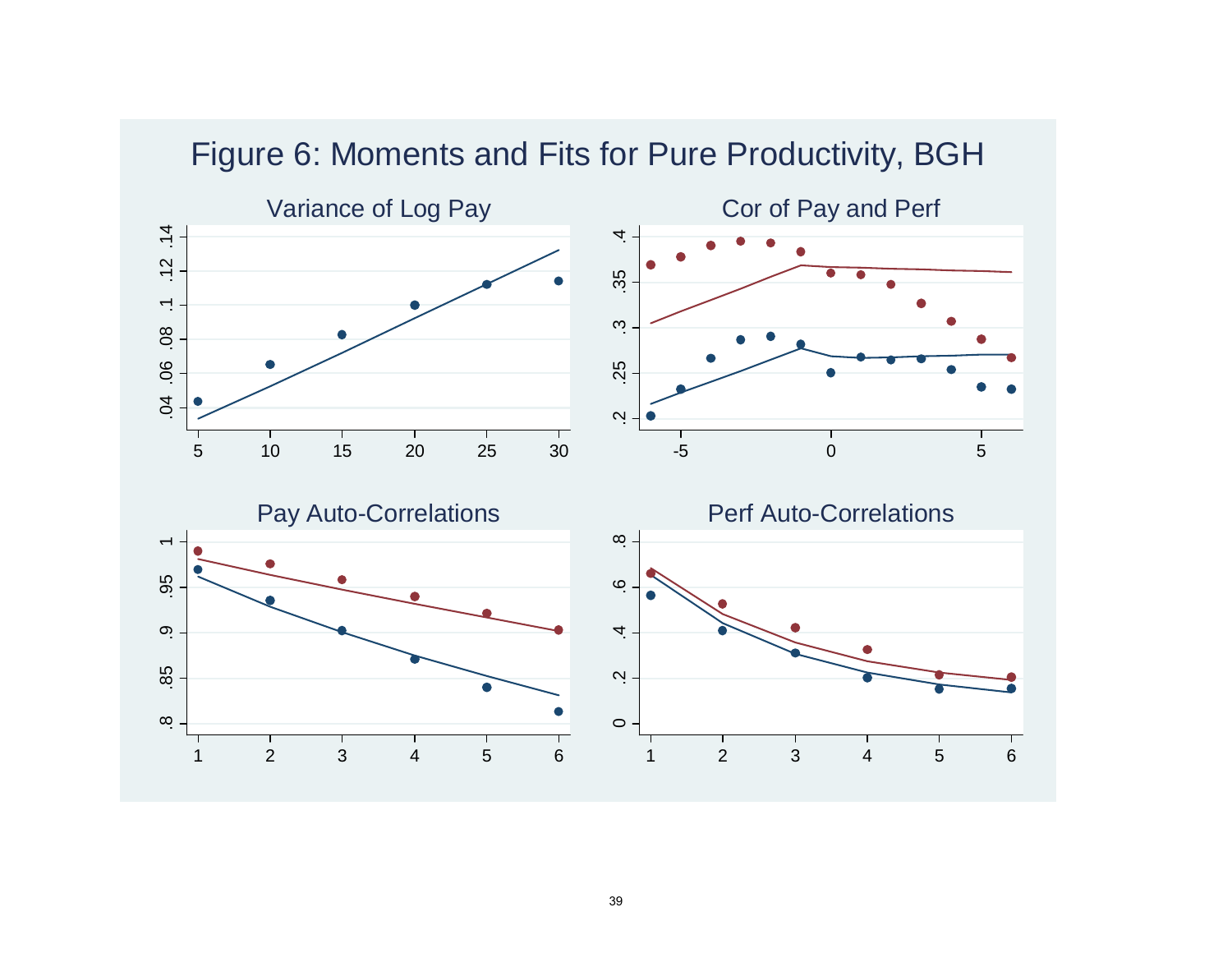

Figure 7: Moments and Fits for Combined Model, BGH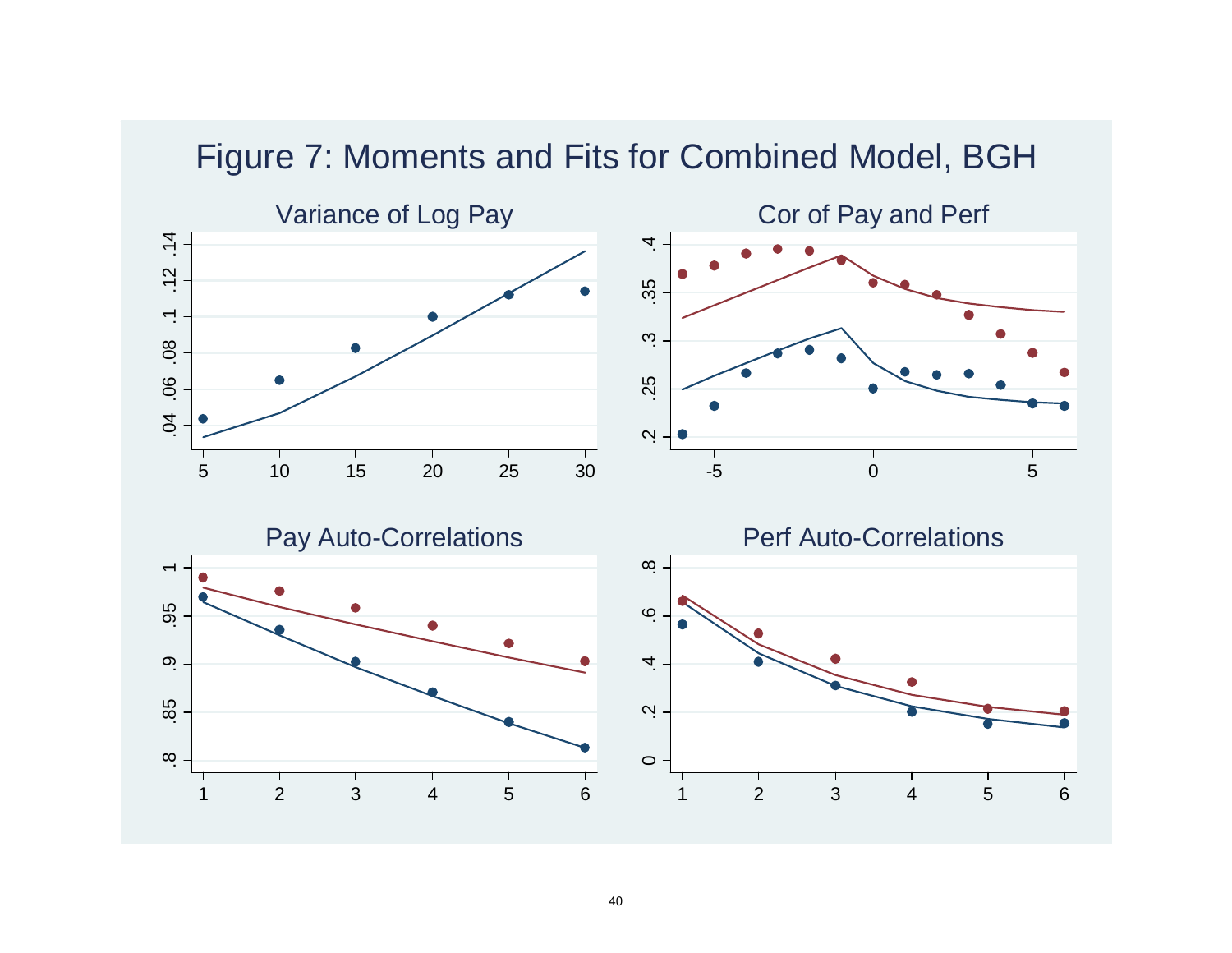# Productivity, Wage, and Error Variances Full Model  $\ddot{N}$ . .05 .1 .15 .2  $-15$  $\overline{\phantom{a}}$ .05  $\circ$  $\overline{\phantom{a}}$  $\mathbf{I}$  $\mathbf{L}$ 0 10 20 30 **Experience** Productivity **Wage** Firm Expectation Error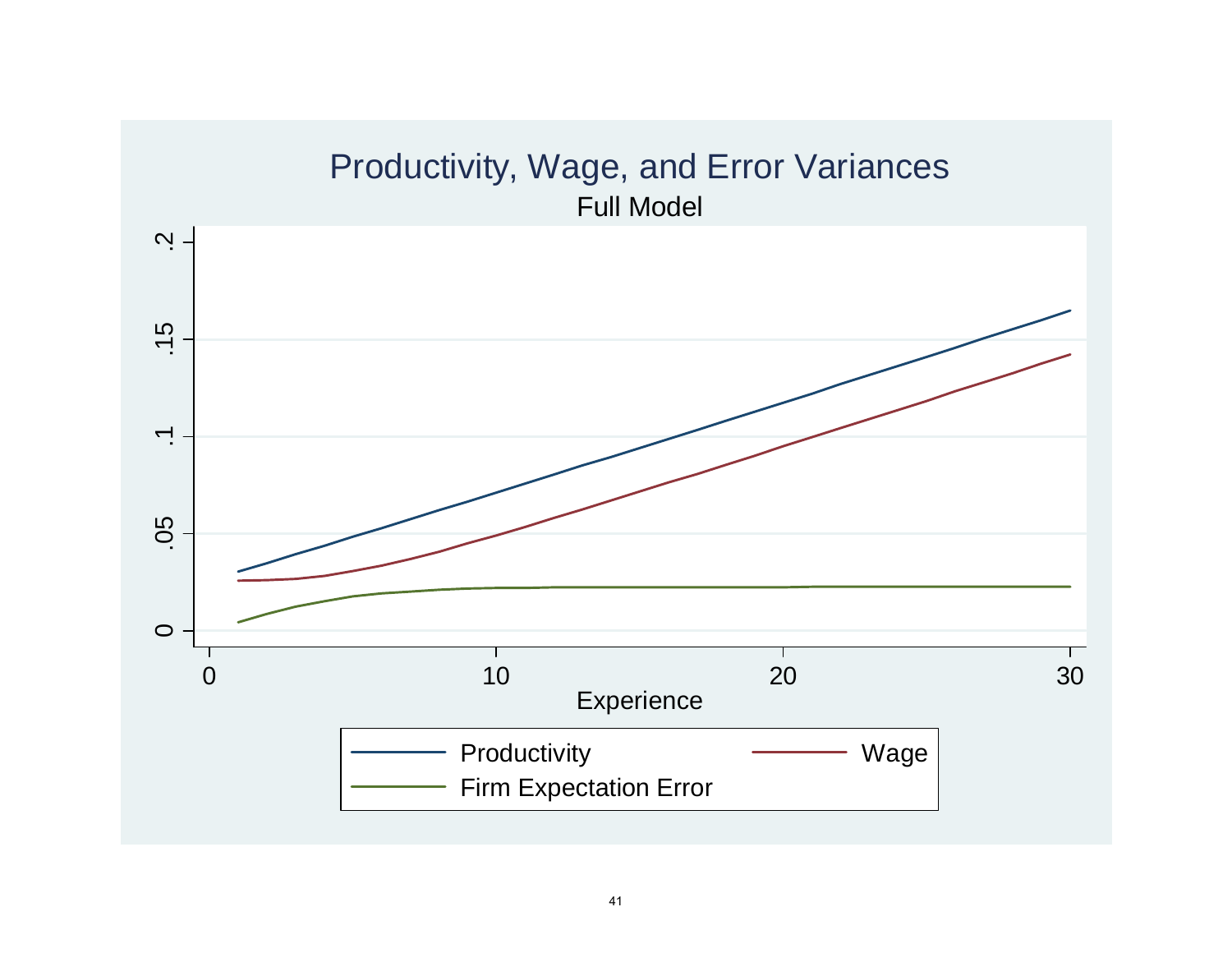#### **Table 1: BGH Summary Statistics**

| Years                           |                      | 1969-1988             |  |
|---------------------------------|----------------------|-----------------------|--|
|                                 |                      | Managers of a medium- |  |
| Data Description                | sized US firm in the |                       |  |
|                                 |                      | service sector        |  |
| # Employees <sup>1</sup>        |                      | 9373                  |  |
| # Employee-years                |                      | 52697                 |  |
| % Male                          |                      | 75.7%                 |  |
| % White                         |                      | 88.8%                 |  |
|                                 |                      | 37.7                  |  |
| Age                             |                      | (7.67)                |  |
| Education                       |                      |                       |  |
| $%$ HS                          |                      | 16.9%                 |  |
| % Some College                  |                      | 18.0%                 |  |
| % College                       |                      | 37.1%                 |  |
| % Advanced                      |                      | 27.9%                 |  |
|                                 |                      | \$53,332              |  |
| Salary <sup>2</sup>             |                      | (24209)               |  |
|                                 |                      | $[n=50477]$           |  |
|                                 |                      | 3.15                  |  |
| Performance <sup>3</sup>        |                      | (0.706)               |  |
|                                 |                      | $[n=35856]$           |  |
| <b>Performance Distribution</b> |                      |                       |  |
|                                 | 1                    | 0.008                 |  |
|                                 | $\overline{2}$       | 0.162                 |  |
|                                 | 3                    | 0.503                 |  |
|                                 | 4                    | 0.328                 |  |

Notes: Parentheses contain standard deviations. 1. Sample includes all employees who can be observed between the ages of 25 and 54, with a non‐missing education variable and a non‐missing value for at least one of the following comparisons: auto‐correlation in current pay and up to 6 year lag in pay, auto‐correlation in current performance and up to 6 year lag in performance, correlation between current pay and up to 6 year lags or leads in performance.

2. Salary is annual base pay, adjusted to 1988 dollars.

3. Performance is a categorical variable which we recode to be between 1 and 4, with 4 being the highest performance.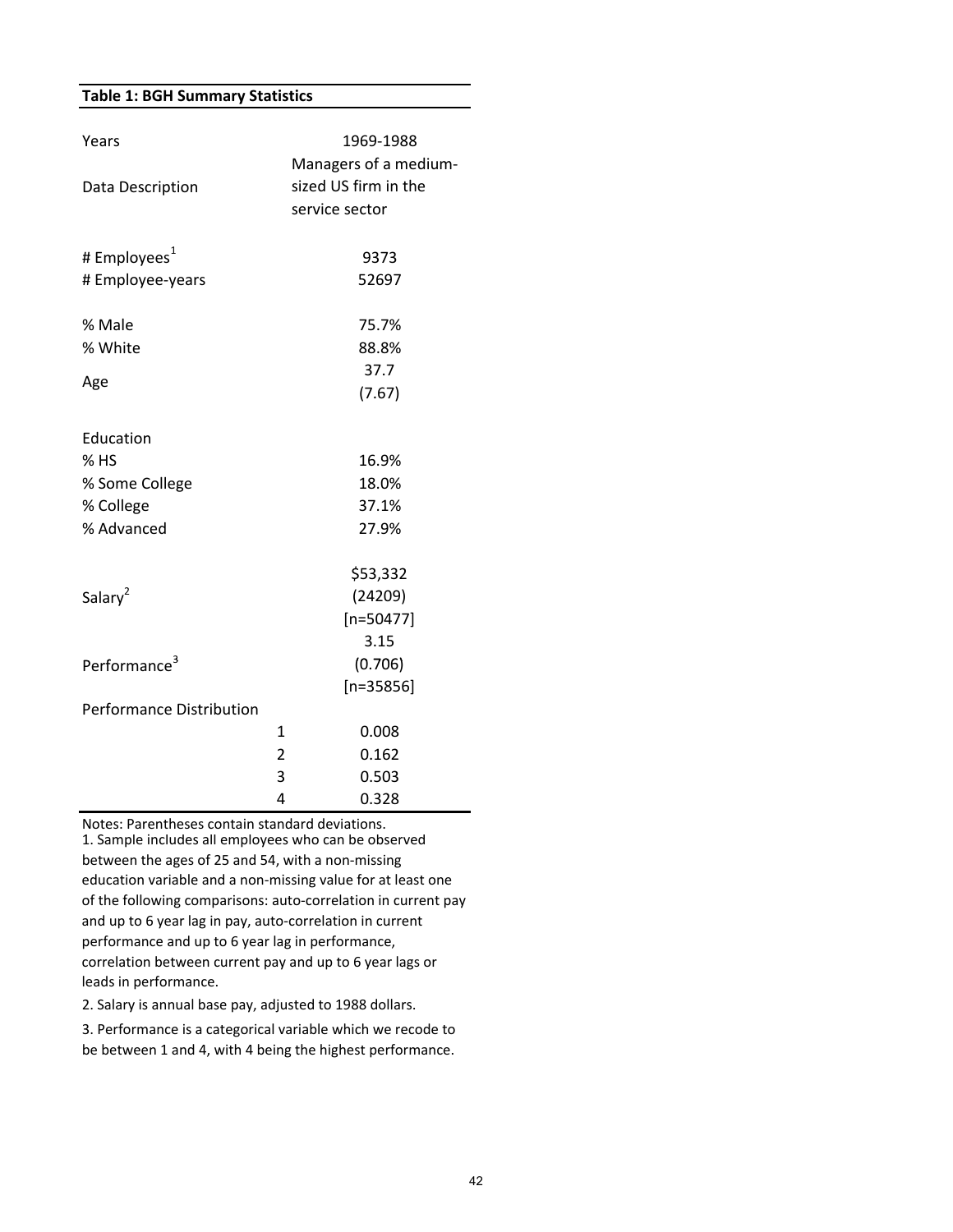| Table 2: Serial Correlations of Pay Changes and Previous |            |             |                             |            |            |
|----------------------------------------------------------|------------|-------------|-----------------------------|------------|------------|
|                                                          |            |             | Log Pay Change <sup>1</sup> |            |            |
| Last Year Change <sup>2</sup>                            | $0.209**$  |             |                             |            |            |
|                                                          | [0.00770]  |             |                             |            |            |
| 2 Years Ago Change                                       |            | $0.154**$   |                             |            |            |
|                                                          |            | [0.00812]   |                             |            |            |
| 3 Years Ago Change                                       |            |             | $0.121**$                   |            |            |
|                                                          |            |             | [0.00852]                   |            |            |
| 4 Years Ago Change                                       |            |             |                             | $0.0742**$ |            |
|                                                          |            |             |                             | [0.00938]  |            |
| 5 Years Ago Change                                       |            |             |                             |            | $0.0596**$ |
|                                                          |            |             |                             |            | [0.0113]   |
| Constant                                                 | $0.0360**$ | $0.00681**$ | $0.0340**$                  | $0.0414**$ | $0.0418**$ |
|                                                          | [0.0114]   | [0.00151]   | [0.0125]                    | [0.00693]  | [0.0143]   |
|                                                          |            |             |                             |            |            |
| Observations                                             | 33672      | 26999       | 21737                       | 17488      | 14066      |
| R-squared                                                | 0.078      | 0.059       | 0.051                       | 0.043      | 0.037      |

Robust standard errors in brackets, clustered by worker.

\*\* p<0.01, \* p<0.05, + p<0.1

1. Equals log pay residual in year t minus log pay residual in year t‐1. Pay are residualized by age interacted with education, race and gender and year interacted with these variables.

2. Equals log pay residual in year t‐1 minus log pay residual in year t‐2.

Note: Each column presents results from a separate regression. Sample selection criteria are based on non‐missing log pay change and the specific lag change, as well as restrictions noted in table 1.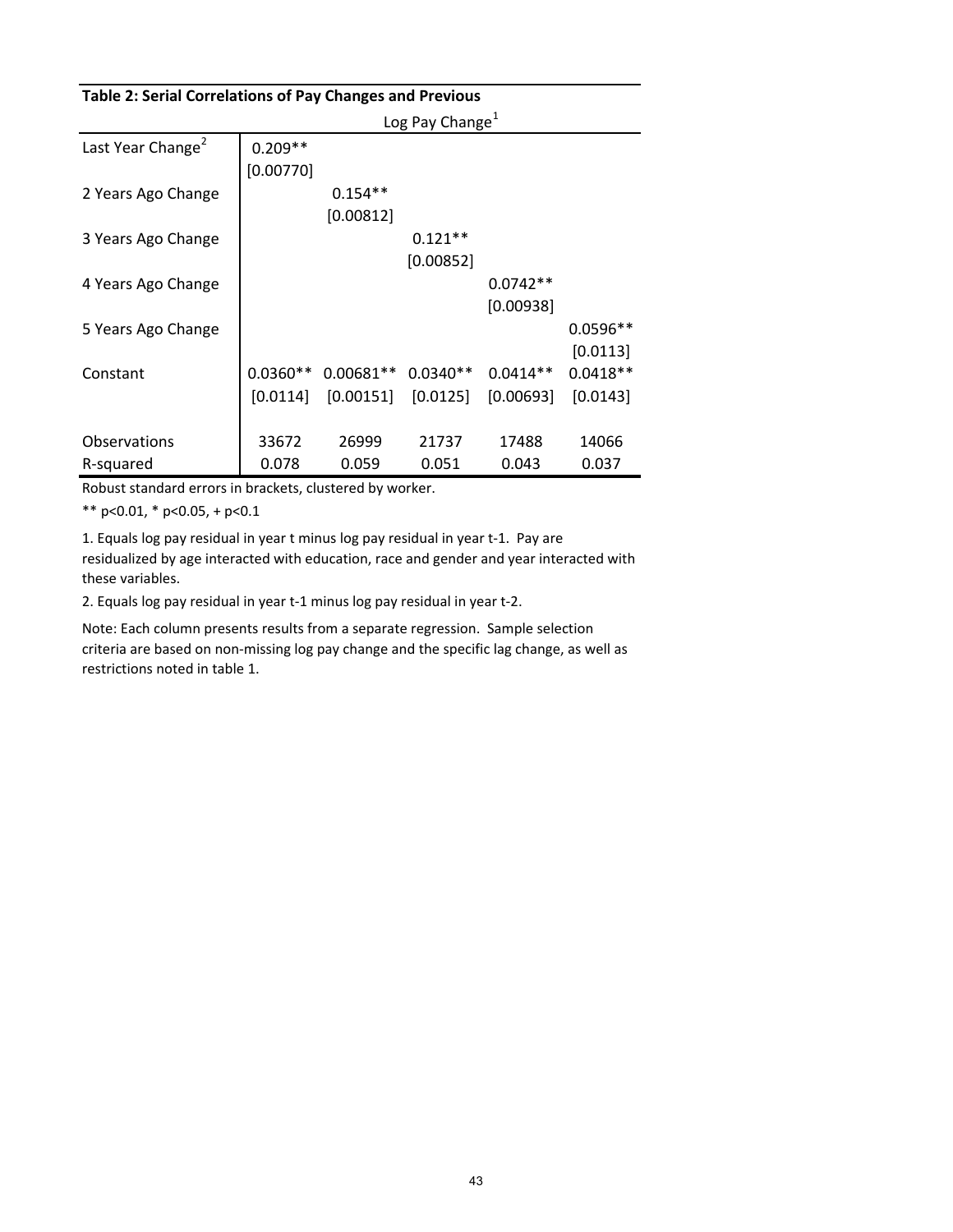## **Table 3: Variance‐Covariance Matrix of Pay Changes**

| $(n=27,577)$                  | Log Pay Change | Last Year Change | 2 Years Ago Change |
|-------------------------------|----------------|------------------|--------------------|
| Log Pay Change                | 0.0029         |                  |                    |
| Last Year Change <sup>2</sup> | 0.00068        | 0.0029           |                    |
| 2 Years Ago Change            | 0.00051        | 0.00070          | 0.0029             |

1. Equals log pay residual in year t minus log pay residual in year t‐1. Pay are residualized by age interacted with education, race and gender and year interacted with these variables.

2. Equals log pay residual in year t‐1 minus log pay residual in year t‐2.

Note: Sample is restricted to those with non‐missing values for all 3 pay changes, as well as restrictions noted in table 1.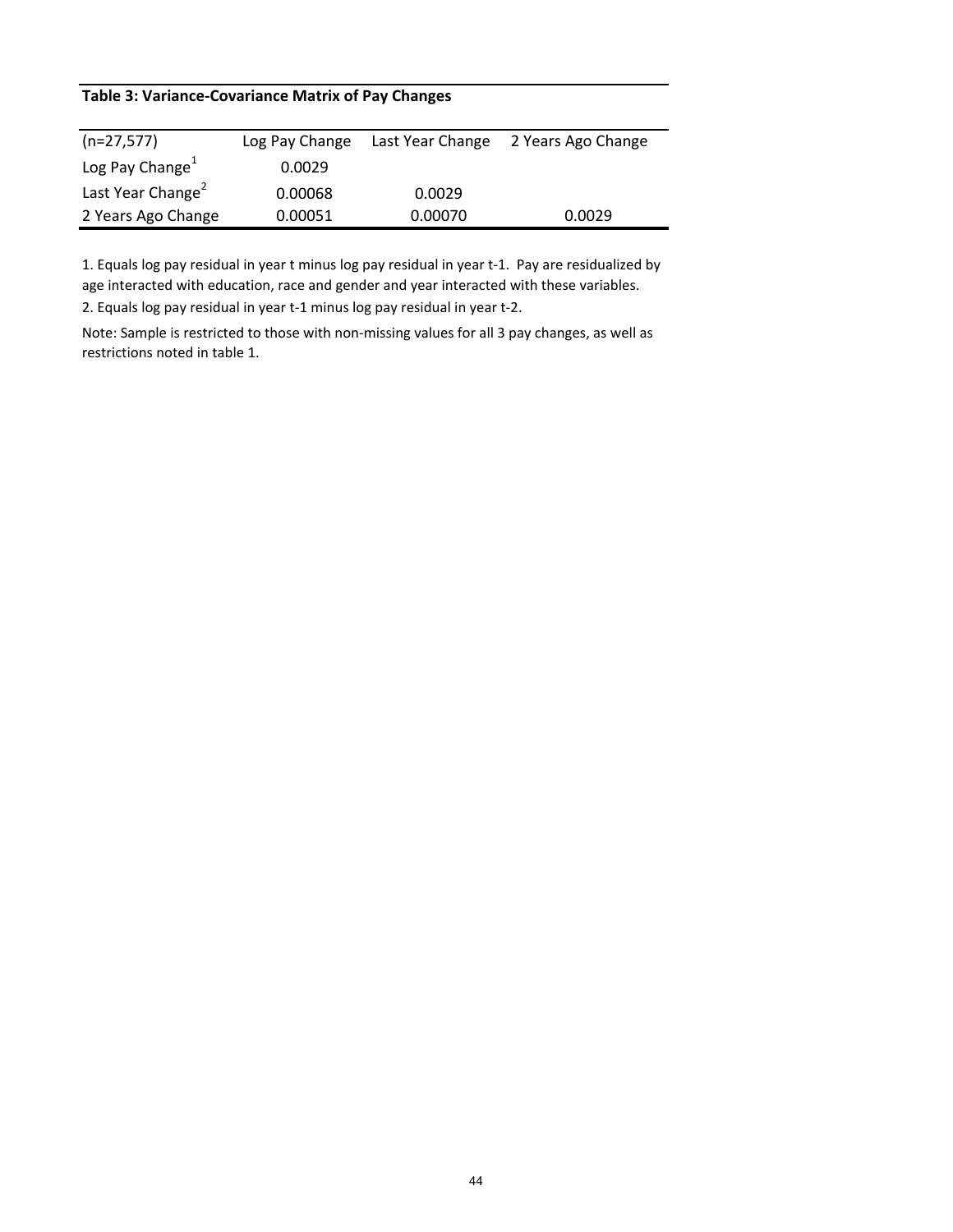#### Table 4: Parameter Estimates for 3 Models

—

|                       | <b>Employer Learning</b> | Productivity | Combined     |
|-----------------------|--------------------------|--------------|--------------|
|                       | 0.118                    | 0.024        | 0.030        |
| ${\sigma_q}^2$        | (0.0033)                 | (0.0028)     | (0.0035)     |
| ${\sigma_r}^2$        | 0                        | 0.0040       | 0.0045       |
|                       |                          | (0.00026)    | (0.00027)    |
| ${\sigma_0}^2$        | 0.374                    |              | 0.000        |
|                       | (0.030)                  | 0            | (0.0031)     |
| $\sigma_u^2$          | 0.653                    | 0.409        | 0.502        |
|                       | (0.035)                  | (0.015)      | (0.0024)     |
| ${\sigma_\omega}^2$   | 0.0049                   | 0.000        | 0.000        |
|                       | (0.00035)                | (0.00010)    | (0.000)      |
| ${\sigma_{\kappa}}^2$ | 0                        | 0.000        | 0.000005     |
|                       |                          | (0.000)      | (0.00000031) |
|                       | 0.643                    | 0.634        | 0.636        |
| ρ                     | (0.0088)                 | (0.0072)     | (0.0089)     |
| ${\sigma_z}^2$        | 0.494                    | 0            | 0.094        |
|                       | (0.074)                  |              | (0.032)      |

Reported are the parameter values for the pure employer learning model (Section 3.2), the pure productivity model (Section 3.1) and combined model (Section 3.3). The pure employer learning model and the pure productivity model are estimated imposing zero restrictions on the relevant parameters. Standard errors are obtained by bootstrapping with 500 repetitions.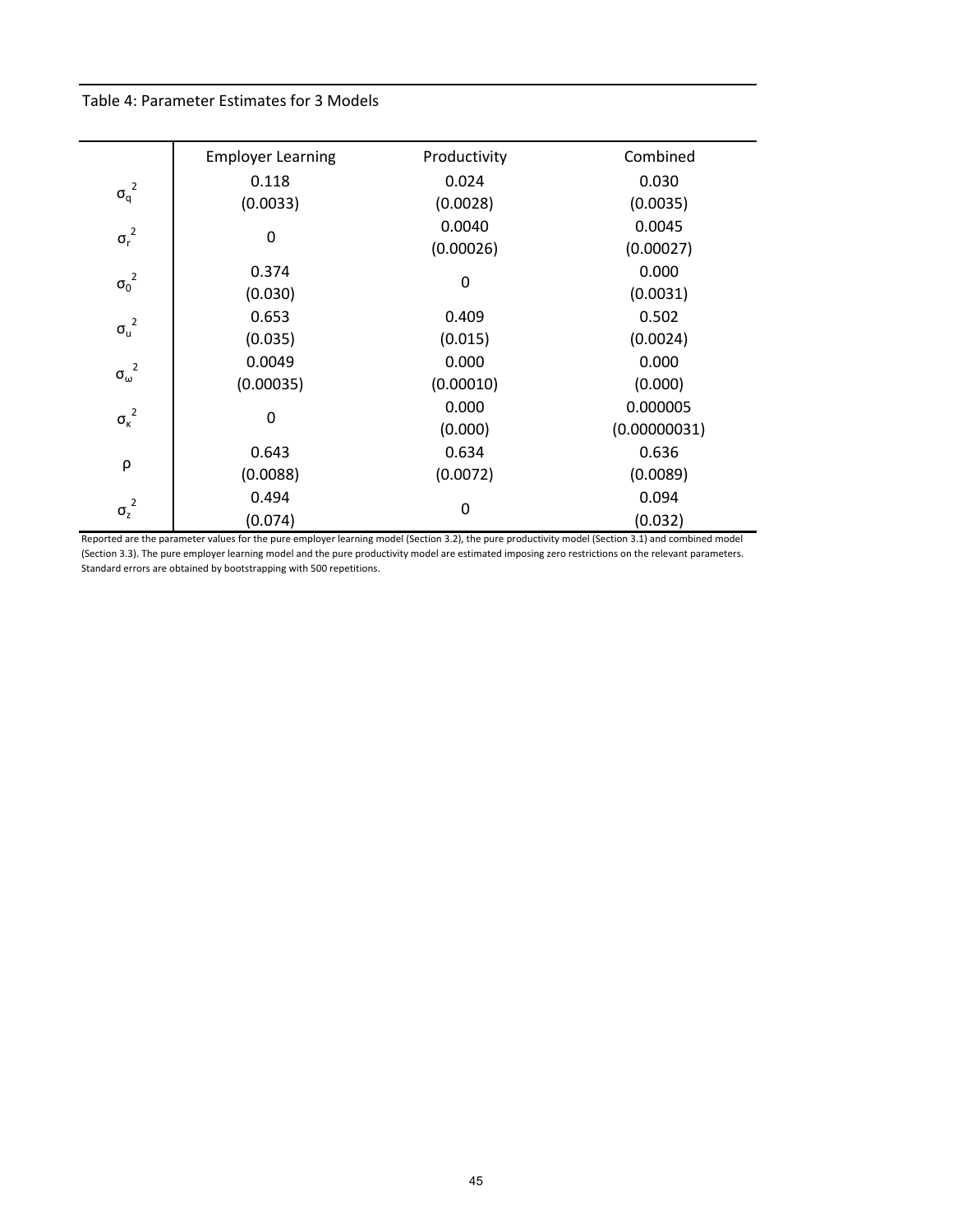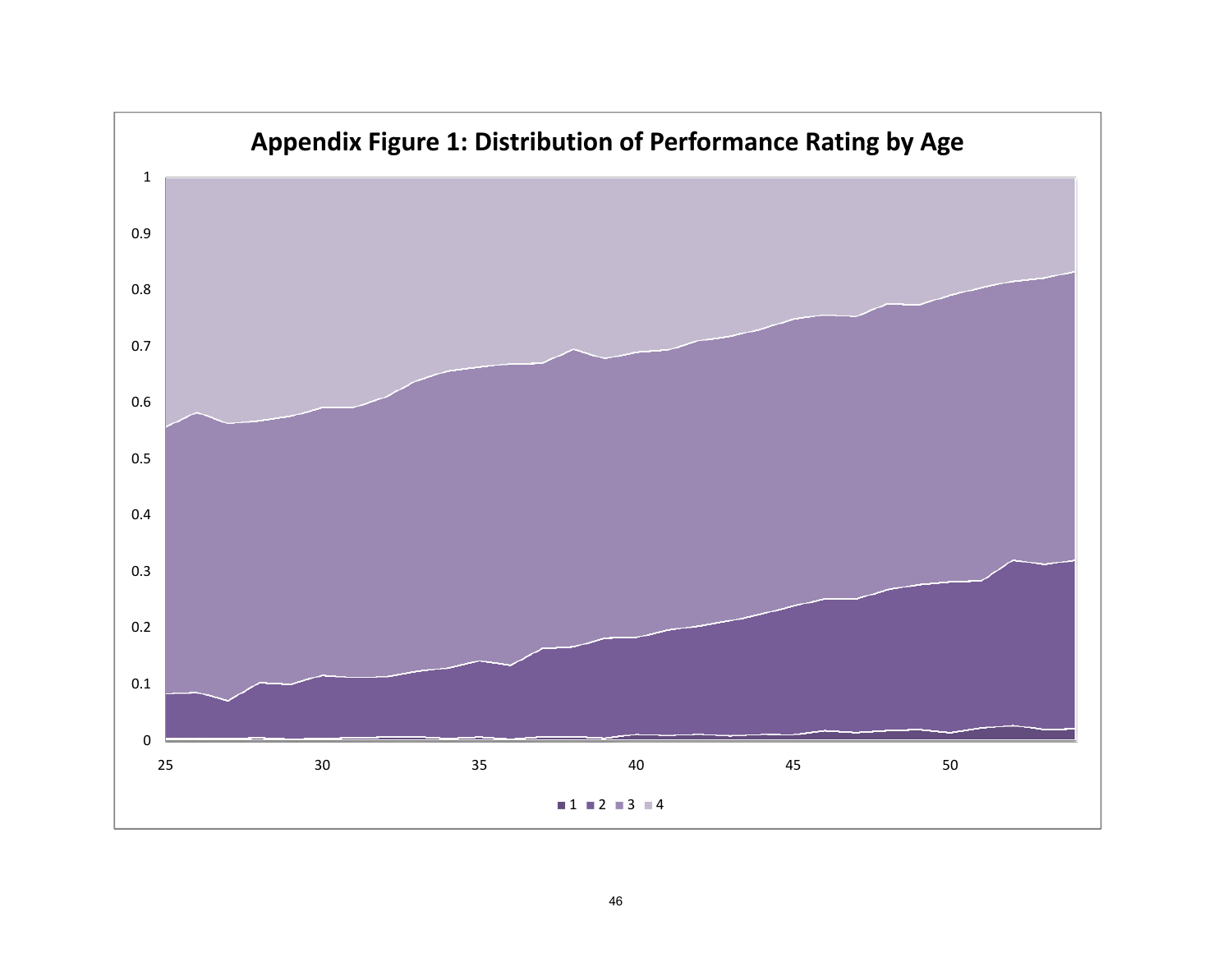

# Appendix Figure 2: Polychoric vs. Pearson Correlations